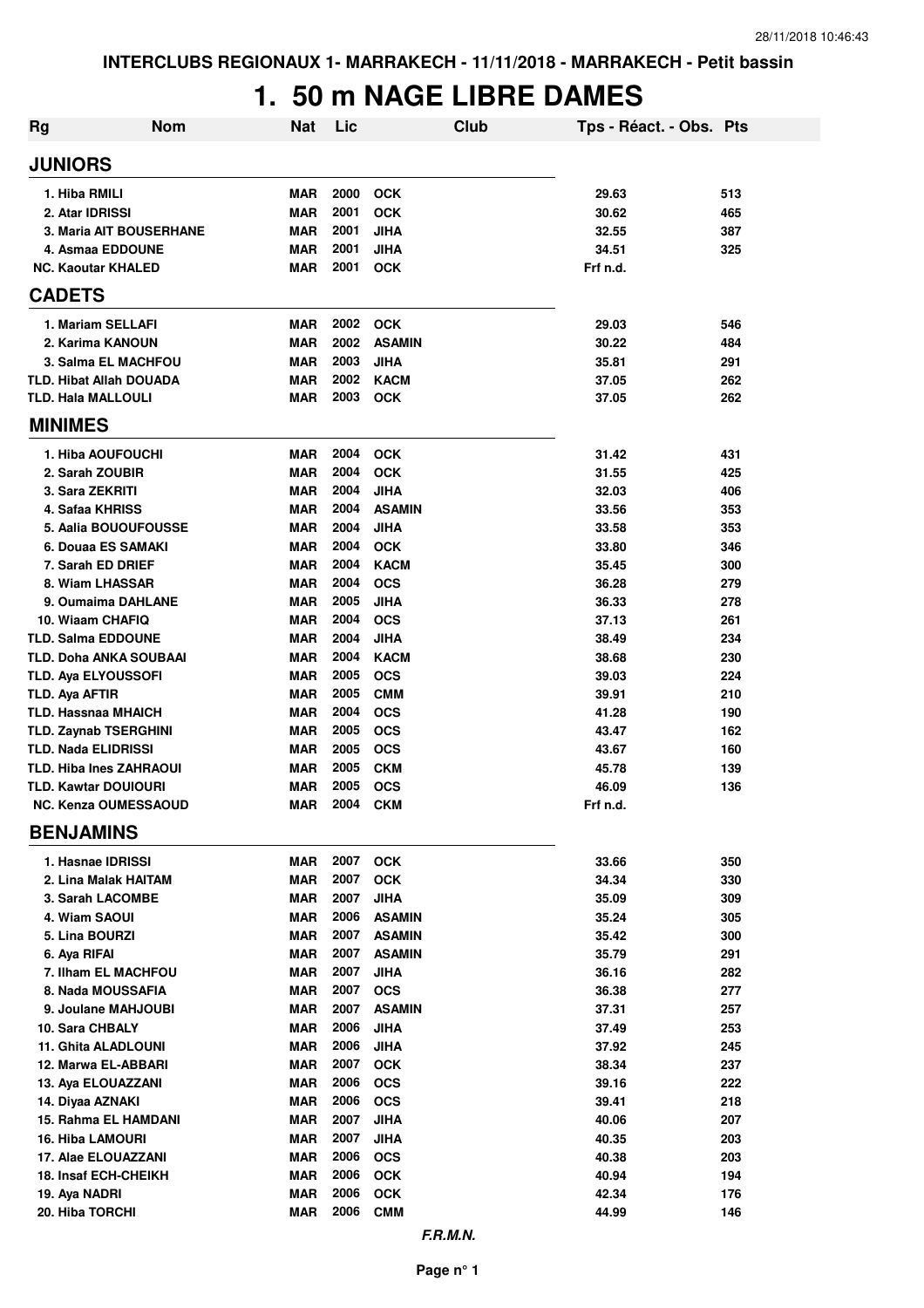### **1. 50 m NAGE LIBRE DAMES**

| Rg<br><b>Nom</b>          | <b>Nat</b> | <b>Lic</b> |            | Club | Tps - Réact. - Obs. Pts |     |
|---------------------------|------------|------------|------------|------|-------------------------|-----|
| <b>BENJAMINS</b>          |            |            |            |      |                         |     |
| 21. Hajar ELHALABY        | MAR        | 2007       | <b>OCK</b> |      | 45.15                   | 145 |
| 22. Maroua RAISSANI       | <b>MAR</b> | 2007       | <b>OCK</b> |      | 46.93                   | 129 |
| <b>23. Rokia FANSOUNI</b> | <b>MAR</b> | 2006       | <b>CMM</b> |      | 56.91                   | 72  |
| 24. Sara ZROUR            | <b>MAR</b> | 2006       | <b>CKM</b> |      | 1:04.30                 | 50  |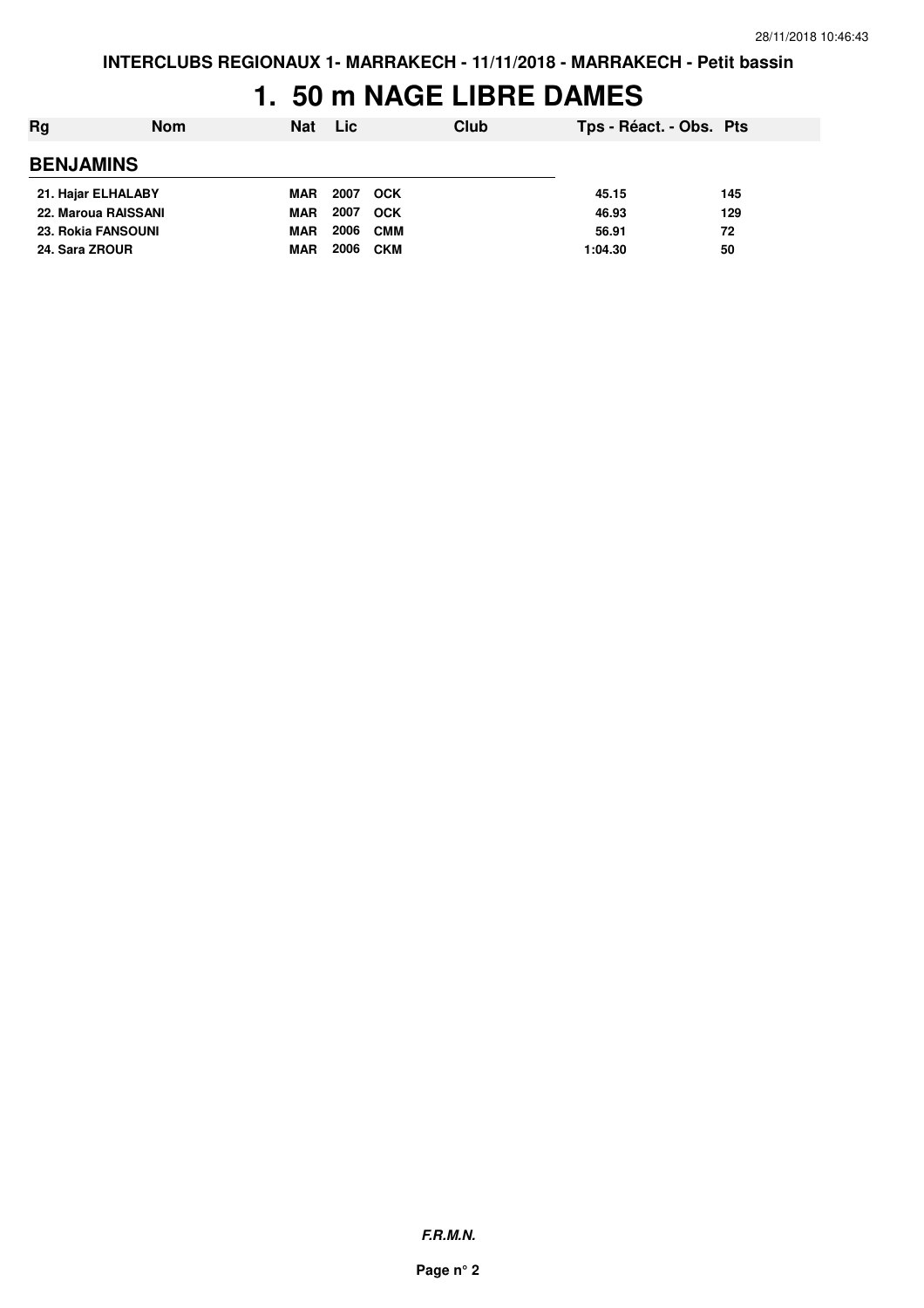# **2. 50 m NAGE LIBRE MESSIEURS**

| Rg | <b>Nom</b>                        | Nat        | Lic  | Club          | Tps - Réact. - Obs. Pts |     |
|----|-----------------------------------|------------|------|---------------|-------------------------|-----|
|    | <b>SENIORS</b>                    |            |      |               |                         |     |
|    | 1. Younes Taha NADIFIYINE         | MAR        | 1995 | <b>KACM</b>   | 27.94                   | 419 |
|    | 2. Ali HAFID                      | <b>MAR</b> | 1998 | <b>JIHA</b>   | 28.59                   | 391 |
|    | <b>3. Mohamed LAMRANI SELMANE</b> | <b>MAR</b> | 1997 | <b>JIHA</b>   | 29.40                   | 359 |
|    | <b>TLD. Khalid BOU LAADAM</b>     | <b>MAR</b> | 1999 | <b>JIHA</b>   | 32.28                   | 271 |
|    | <b>TLD. Mohamed EL QORRI</b>      | <b>MAR</b> | 1999 | <b>CMM</b>    | 34.72                   | 218 |
|    | <b>TLD. Anouar ALLOUCHI</b>       | <b>MAR</b> | 1995 | <b>CMM</b>    | 36.88                   | 182 |
|    | <b>NC. Ayoub ESSALEHI</b>         | MAR        | 1995 | <b>CMM</b>    | Frf n.d.                |     |
|    | <b>JUNIORS</b>                    |            |      |               |                         |     |
|    | 1. Omar EL HAMDANI                | MAR        | 2001 | <b>JIHA</b>   | 28.29                   | 404 |
|    | 2. Ahmed DAHLANE                  | <b>MAR</b> | 2001 | <b>JIHA</b>   | 29.36                   | 361 |
|    | 3. Abdelmajid ANKA SOUBAAI        | <b>MAR</b> | 2001 | <b>KACM</b>   | 30.03                   | 337 |
|    | <b>TLD. Amine CHIHAZ</b>          | <b>MAR</b> | 2001 | <b>CBN</b>    | 31.20                   | 301 |
|    | <b>TLD. Amine TORCHI</b>          | <b>MAR</b> | 2000 | <b>CMM</b>    | 32.23                   | 273 |
|    | <b>TLD. Mohamad CHAKIB</b>        | <b>MAR</b> | 2000 | <b>KACM</b>   | 33.56                   | 241 |
|    | <b>TLD. Anas LAKNANBI</b>         | <b>MAR</b> | 2000 | <b>JIHA</b>   | 33.66                   | 239 |
|    | <b>TLD. Younes ELBEZOUARI</b>     | <b>MAR</b> | 2001 | <b>CMM</b>    | 34.48                   | 223 |
|    | <b>CADETS</b>                     |            |      |               |                         |     |
|    | 1. Ouissam NAJIH                  | MAR        | 2002 | <b>KACM</b>   | 25.86                   | 528 |
|    | 2. Lounes MOUHOUBI                | <b>MAR</b> | 2002 | <b>ASAMIN</b> | 26.84                   | 473 |
|    | 3. Youssef KARADA                 | <b>MAR</b> | 2003 | <b>ASAMIN</b> | 27.36                   | 446 |
|    | 4. Fayçal FIDADI                  | <b>MAR</b> | 2003 | <b>KACM</b>   | 27.50                   | 439 |
|    | 5. Rayyane ELOUAZZANI             | <b>MAR</b> | 2002 | <b>OCS</b>    | 27.55                   | 437 |
|    | 6. Yassine JAA                    | <b>MAR</b> | 2003 | <b>CBN</b>    | 27.88                   | 422 |
|    | 7. Anas QOUANANE                  | <b>MAR</b> | 2003 | <b>OCK</b>    | 27.98                   | 417 |
|    | 8. Ilyasse ALIOUI                 | <b>MAR</b> | 2002 | <b>OCS</b>    | 28.70                   | 386 |
|    | 9. Achraf HMAITTANE               | <b>MAR</b> | 2003 | <b>ASAMIN</b> | 28.72                   | 386 |
|    | 10. Saad ABDOUH                   | <b>MAR</b> | 2002 | <b>JIHA</b>   | 28.91                   | 378 |
|    | 11. Ayoub RABOUN                  | <b>MAR</b> | 2003 | <b>ASAMIN</b> | 29.02                   | 374 |
|    | 12. Hatim BENAZZOUZ               | <b>MAR</b> | 2003 | <b>OCS</b>    | 29.16                   | 368 |
|    | 13. Ahmed Amine CHAYED            | <b>MAR</b> | 2003 | <b>JIHA</b>   | 30.02                   | 338 |
|    | 14. Othmane AIT SALAH             | <b>MAR</b> | 2002 | <b>JIHA</b>   | 30.06                   | 336 |
|    | <b>15. Achraf BENRBIB</b>         | <b>MAR</b> | 2003 | <b>OCS</b>    | 30.20                   | 332 |
|    | 16. Mohamed Reda ENNAZIHI         | <b>MAR</b> | 2002 | <b>OCS</b>    | 30.54                   | 321 |
|    | <b>17. Youssef KHAOURI MAHIR</b>  | MAR        | 2003 | <b>CBN</b>    | 30.70                   | 316 |
|    | <b>18. Anas ELBOUKHARI</b>        | <b>MAR</b> | 2003 | <b>JIHA</b>   | 30.80                   | 313 |
|    | 19. Amjad SAISSI                  | <b>MAR</b> | 2003 | <b>OCS</b>    | 31.07                   | 304 |
|    | 20. Samy ENOUASSIH                |            | 2003 |               |                         |     |
|    |                                   | MAR        | 2002 | <b>JIHA</b>   | 31.13                   | 303 |
|    | 21. Ayman LAKHOUAL                | <b>MAR</b> |      | <b>JIHA</b>   | 31.23                   | 300 |
|    | 22. Anas EL FALI                  | <b>MAR</b> | 2002 | <b>JIHA</b>   | 31.30                   | 298 |
|    | 23. Younes KOUIS                  | <b>MAR</b> | 2002 | <b>OCS</b>    | 31.36                   | 296 |
|    | 24. Anwar SAISSI                  | <b>MAR</b> | 2003 | <b>OCS</b>    | 31.41                   | 295 |
|    | 25. Abdelhadi SALAH               | <b>MAR</b> | 2003 | <b>OCK</b>    | 31.59                   | 290 |
|    | <b>26. Youssef HASSANINE</b>      | <b>MAR</b> | 2003 | <b>OCS</b>    | 31.69                   | 287 |
|    | 27. Youssef ELHAMIL               | <b>MAR</b> | 2003 | <b>JIHA</b>   | 31.75                   | 285 |
|    | 28. Mohamed Adam SAIB             | <b>MAR</b> | 2002 | <b>JIHA</b>   | 31.88                   | 282 |
|    | 29. Zakaria RAQABI                | <b>MAR</b> | 2003 | <b>OCK</b>    | 31.97                   | 279 |
|    | 30. Abdelwadoud MAAT ALLAH        | <b>MAR</b> | 2003 | <b>OCS</b>    | 32.33                   | 270 |
|    | 31. Yassine MARJANI               | MAR        | 2003 | <b>KACM</b>   | 32.88                   | 257 |
|    | <b>TLD. Youssef BENZEROUAL</b>    | MAR        | 2002 | <b>OCS</b>    | 35.23                   | 209 |
|    | <b>TLD. Oumar HAMAOUI</b>         | MAR        | 2002 | <b>CKM</b>    | 36.22                   | 192 |
|    | <b>TLD. Zakaria AFTIR</b>         | <b>MAR</b> | 2002 | <b>CMM</b>    | 40.02                   | 142 |
|    | <b>NC. Ali ZAYANE</b>             | <b>MAR</b> | 2003 | <b>CKM</b>    | Frf n.d.                |     |
|    | NC. Abd El Kaddouss ERRIFAIY      | <b>MAR</b> | 2002 | <b>CMM</b>    | Frf n.d.                |     |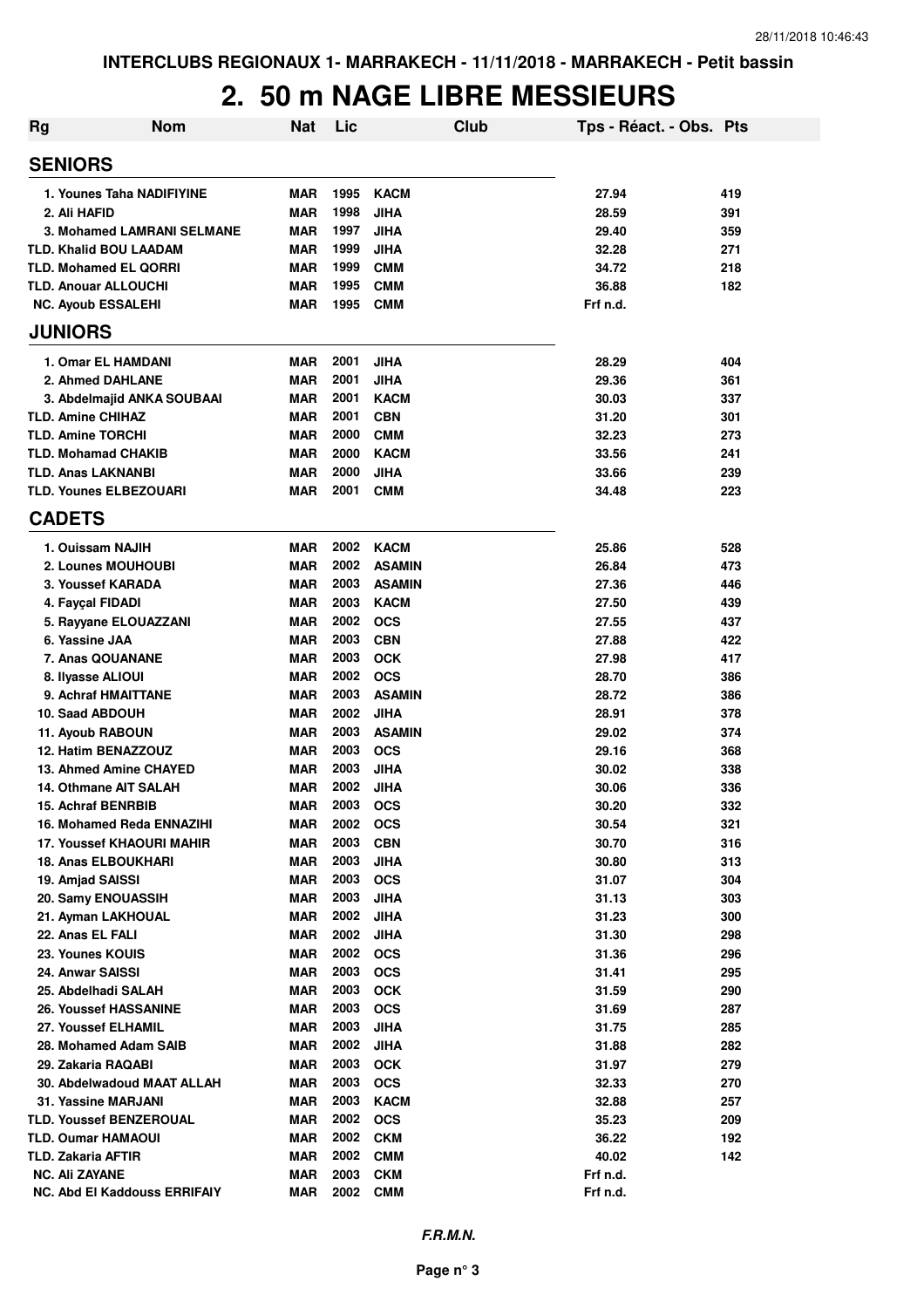#### **2. 50 m NAGE LIBRE MESSIEURS**

| <b>Rg</b> | <b>Nom</b>                           | <b>Nat</b> | Lic  | Club          | Tps - Réact. - Obs. Pts |     |
|-----------|--------------------------------------|------------|------|---------------|-------------------------|-----|
|           | <b>MINIMES</b>                       |            |      |               |                         |     |
|           | 1. Zakaria REKHLA                    | <b>MAR</b> | 2004 | <b>OCS</b>    | 29.99                   | 339 |
|           | 2. Rayane DAKI                       | <b>MAR</b> | 2005 | <b>OCK</b>    | 31.16                   | 302 |
|           | 3. Adam LAMZOUGUI                    | <b>MAR</b> | 2004 | <b>JIHA</b>   | 31.30                   | 298 |
|           | 4. Ismail NAIT BRAHIM                | <b>MAR</b> | 2004 | <b>OCS</b>    | 31.55                   | 291 |
|           | 5. Hatim CHEHIBA                     | <b>MAR</b> | 2005 | <b>OCK</b>    | 31.63                   | 289 |
|           | 6. Aymane DIANI                      | <b>MAR</b> | 2005 | <b>JIHA</b>   | 31.75                   | 285 |
|           | 7. Mohamed Reda ELMARNI              | <b>MAR</b> | 2004 | <b>OCS</b>    | 32.25                   | 272 |
|           | 8. Yasser BENHIDA                    | <b>MAR</b> | 2005 | <b>ASAMIN</b> | 32.45                   | 267 |
|           | 9. Soufiane AMRI                     | <b>MAR</b> | 2005 | <b>ASAMIN</b> | 33.01                   | 254 |
|           | 10. Ismail LAHSINIA                  | <b>MAR</b> | 2004 | <b>OCK</b>    | 33.88                   | 235 |
|           | 11. Yahya AMARIR                     | <b>MAR</b> | 2004 | <b>KACM</b>   | 34.00                   | 232 |
|           | <b>12. Iliass ZARQUAN</b>            | <b>MAR</b> | 2005 | JIHA          | 34.05                   | 231 |
|           | <b>13. Youssef CHAYED</b>            | MAR        | 2005 | JIHA          | 34.71                   | 218 |
|           | 14. Yassine ZROUR                    | <b>MAR</b> | 2004 | <b>CKM</b>    | 35.34                   | 207 |
|           | 15. Bader CHAHID                     | <b>MAR</b> | 2004 | <b>JIHA</b>   | 35.40                   | 206 |
|           | 16. Jad ABDOUH                       | <b>MAR</b> | 2005 | JIHA          | 35.72                   | 200 |
|           | <b>TLD. Aymane LAMMANI</b>           | <b>MAR</b> | 2004 | <b>KACM</b>   | 37.69                   | 170 |
|           | <b>TLD. Ossama ENNAZIHI</b>          | <b>MAR</b> | 2005 | <b>OCS</b>    | 38.57                   | 159 |
|           | TLD. Martinez Boutebaa JOAQUIN       | <b>MAR</b> | 2005 | <b>KACM</b>   | 40.29                   | 139 |
|           | <b>TLD. Mohamed MAJDAR</b>           | <b>MAR</b> | 2005 | <b>KACM</b>   | 41.05                   | 132 |
|           | <b>TLD. Oussama SERBOUT</b>          | <b>MAR</b> | 2005 | <b>CBN</b>    | 43.21                   | 113 |
|           | <b>TLD. Sif Eddine AIT BEN HAMOU</b> | MAR        | 2005 | <b>CMM</b>    | 43.85                   | 108 |
|           | <b>TLD. Mohssine KANABA</b>          | <b>MAR</b> | 2005 | <b>KACM</b>   | 45.96                   | 94  |
|           | <b>TLD. Mehdi FARTOUNE</b>           | MAR        | 2005 | <b>OCS</b>    | 47.66                   | 84  |
|           | <b>TLD. Mohamed AITAYAD</b>          | <b>MAR</b> | 2004 | <b>CMM</b>    | 51.77                   | 65  |
|           | <b>BENJAMINS</b>                     |            |      |               |                         |     |
|           | 1. Mouad BENGUIRA                    | <b>MAR</b> | 2006 | <b>KACM</b>   | 32.20                   | 273 |
|           | 2. Ahmed BENAZZOUZ                   | <b>MAR</b> | 2006 | <b>OCS</b>    | 32.66                   | 262 |
|           | 3. Hamza TABIT                       | <b>MAR</b> | 2006 | <b>ASAMIN</b> | 32.68                   | 262 |
|           | 4. Abdelouahab BENHIDA               | MAR        | 2007 | <b>ASAMIN</b> | 32.72                   | 261 |
|           | 5. Issam BOUHMALA                    | <b>MAR</b> | 2007 | <b>JIHA</b>   | 32.80                   | 259 |
|           | 6. El Mehdi MOUHACHIM                | <b>MAR</b> | 2006 | JIHA          | 32.97                   | 255 |
|           | 7. Omar AMRI                         | <b>MAR</b> | 2007 | <b>ASAMIN</b> | 34.11                   | 230 |
|           | 8. Houssam BENRBIB                   | <b>MAR</b> | 2006 | <b>OCS</b>    | 34.20                   | 228 |
|           | 9. Nabil EL MOUMI                    | <b>MAR</b> | 2006 | <b>JIHA</b>   | 34.69                   | 219 |
|           | 10. Mohamed Dya Eddine MOUTAI        | <b>MAR</b> | 2007 | <b>JIHA</b>   | 35.49                   | 204 |
|           | 11. Oussama NASSIR                   | <b>MAR</b> | 2006 | <b>OCK</b>    | 36.16                   | 193 |
|           | 12. Mohamed Taha TRAIDI              | <b>MAR</b> | 2007 | <b>OCK</b>    | 36.57                   | 187 |
|           | 13. Anass RTAIB                      | <b>MAR</b> | 2006 | <b>OCK</b>    | 38.69                   | 157 |
|           | <b>14. Nazih MHAICH</b>              | <b>MAR</b> | 2006 | <b>OCS</b>    | 38.84                   | 156 |
|           | <b>15. Anas ELKAIDOUMI</b>           | <b>MAR</b> | 2007 | <b>JIHA</b>   | 39.03                   | 153 |
|           | 16. Mehdi ELFALI                     | <b>MAR</b> | 2007 | <b>JIHA</b>   | 39.20                   | 151 |
|           | 17. Sohaib DAKI                      | <b>MAR</b> | 2007 | <b>OCK</b>    | 39.88                   | 144 |
|           | 18. Ilyass LAMZOUGUI                 | <b>MAR</b> | 2007 | <b>JIHA</b>   | 40.60                   | 136 |
|           | 19. Almakki BOUABOULA                | MAR        | 2006 | <b>KACM</b>   | 40.91                   | 133 |
|           | 20. Ahmed EL HIRI                    | <b>MAR</b> | 2007 | <b>JIHA</b>   | 49.92                   | 73  |
|           | <b>NC. Youssef ZAYANE</b>            | <b>MAR</b> | 2006 | <b>CKM</b>    | Frf n.d.                |     |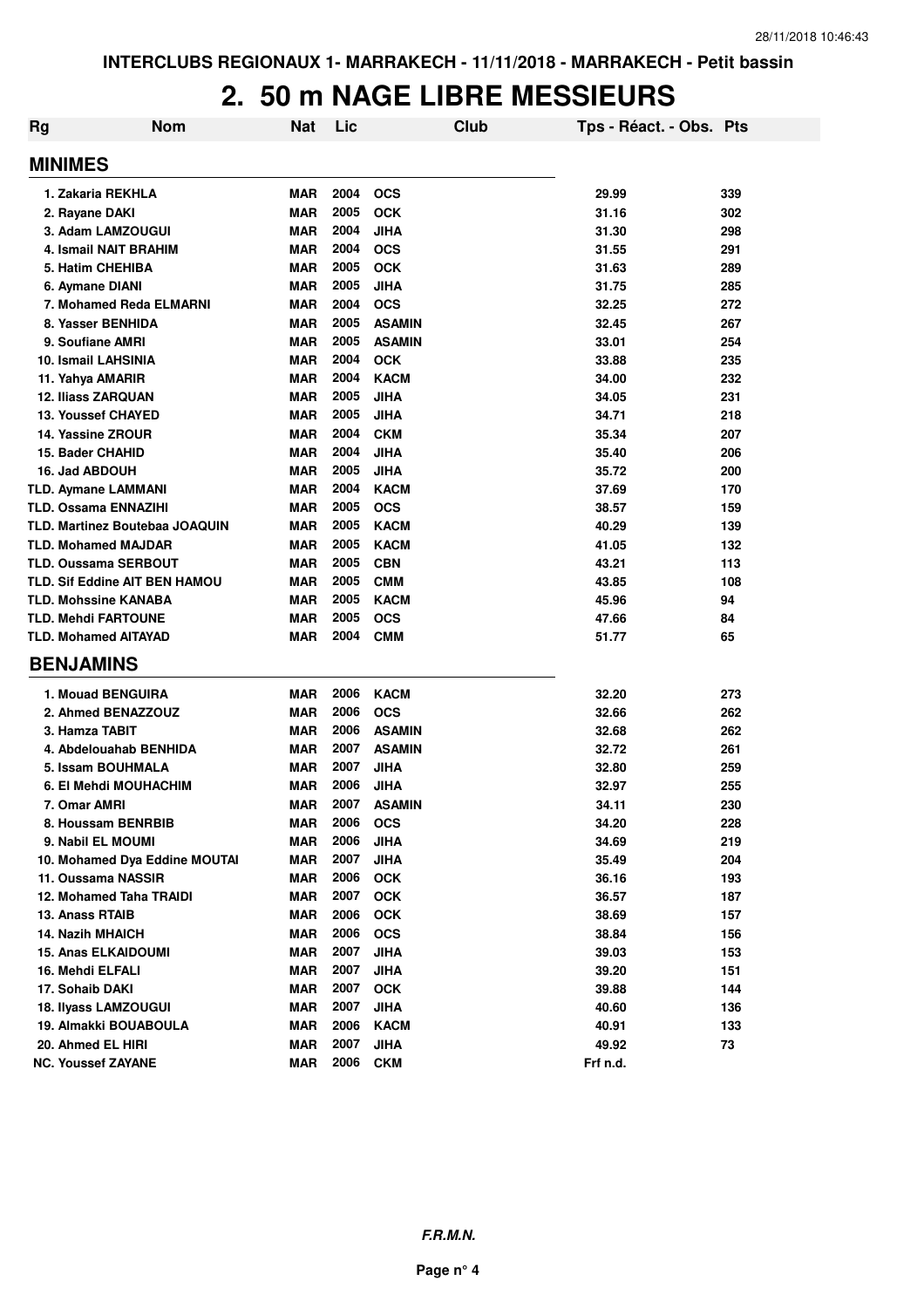**INTERCLUBS REGIONAUX 1- MARRAKECH - 11/11/2018 - MARRAKECH - Petit bassin**

# **3. 200 m DOS DAMES**

| Rg                        | <b>Nom</b>          | <b>Nat</b> | Lic  |               | Club | Tps - Réact. - Obs. Pts |     |
|---------------------------|---------------------|------------|------|---------------|------|-------------------------|-----|
| <b>JUNIORS</b>            |                     |            |      |               |      |                         |     |
| 1. Hiba FAHSI             |                     | <b>MAR</b> | 2001 | <b>OCK</b>    |      | 2:21.79                 | 669 |
| <b>NC. Kaoutar KHALED</b> |                     | <b>MAR</b> | 2001 | <b>OCK</b>    |      | Frf n.d.                |     |
| <b>CADETS</b>             |                     |            |      |               |      |                         |     |
|                           | 1. Yasmine BANADI   | <b>MAR</b> | 2003 | <b>OCK</b>    |      | 2:52.45                 | 372 |
| <b>NC. Karima KANOUN</b>  |                     | <b>MAR</b> | 2002 | <b>ASAMIN</b> |      | Frf n.d.                |     |
| <b>MINIMES</b>            |                     |            |      |               |      |                         |     |
|                           | 1. Bachair LAHOUIRI | <b>MAR</b> | 2005 | <b>OCK</b>    |      | 2:56.30                 | 348 |
| <b>NC. Imane SIHAMI</b>   |                     | <b>MAR</b> | 2004 | <b>OCK</b>    |      | Dsq NI                  | 0   |
| <b>BENJAMINS</b>          |                     |            |      |               |      |                         |     |
| 1. Aya RIFAI              |                     | <b>MAR</b> | 2007 | <b>ASAMIN</b> |      | 2:57.28                 | 342 |
| 2. Wiam SAOUI             |                     | MAR        | 2006 | <b>ASAMIN</b> |      | 2:57.69                 | 340 |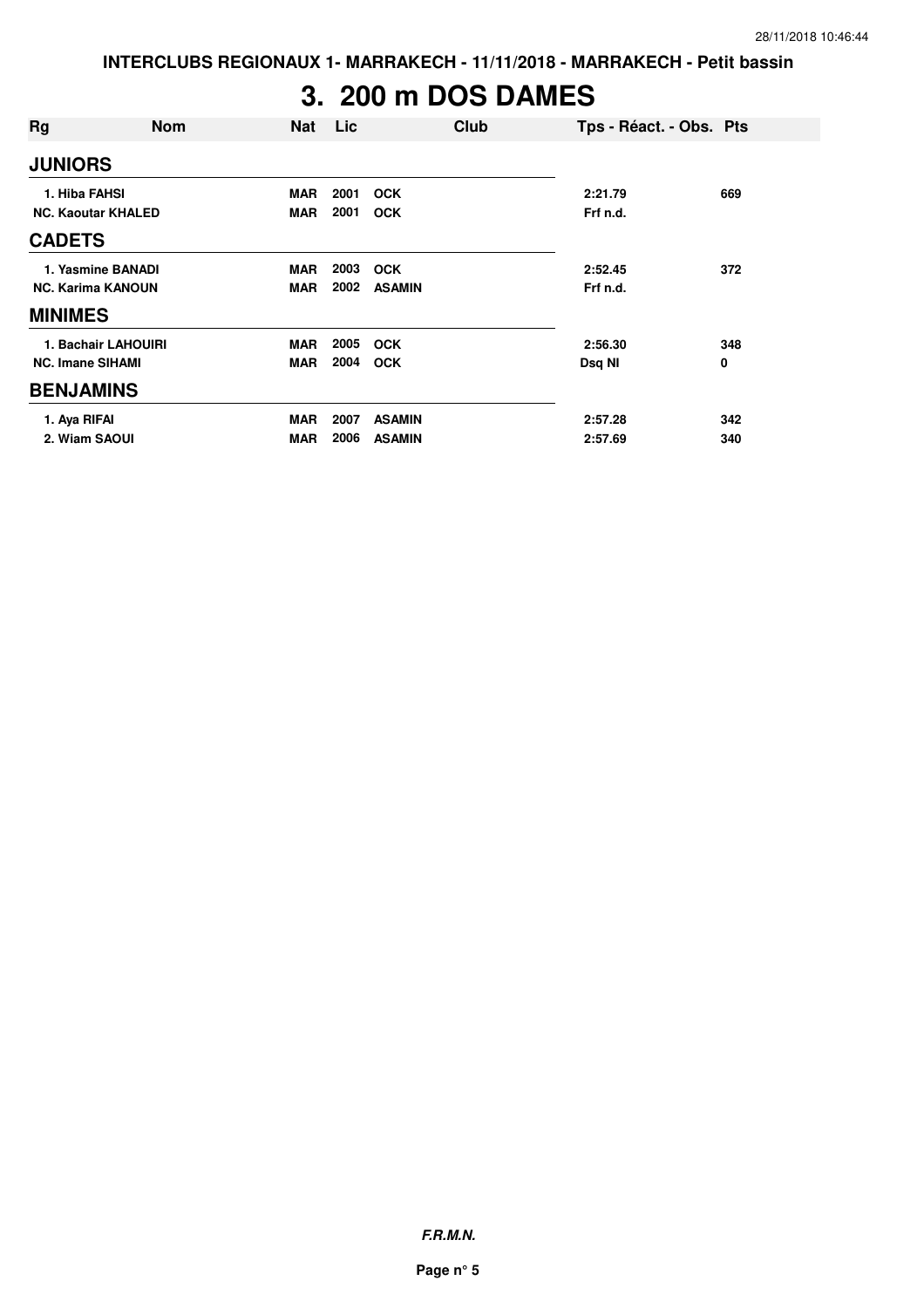#### **4. 200 m DOS MESSIEURS**

| Rg               | <b>Nom</b>               | <b>Nat</b> | Lic  | Club          | Tps - Réact. - Obs. Pts |     |
|------------------|--------------------------|------------|------|---------------|-------------------------|-----|
| <b>CADETS</b>    |                          |            |      |               |                         |     |
|                  | 1. Ismail ES SAMLALI     | <b>MAR</b> | 2002 | <b>OCK</b>    | 2:17.95                 | 534 |
|                  | 2. Ouissam NAJIH         | <b>MAR</b> | 2002 | <b>KACM</b>   | 2:25.75                 | 452 |
|                  | 3. Youssef KARADA        | <b>MAR</b> | 2003 | <b>ASAMIN</b> | 2:27.59                 | 436 |
|                  | 4. Mohamed Amine DIDOUCH | <b>MAR</b> | 2003 | <b>ASAMIN</b> | 2:36.10                 | 368 |
|                  | 5. Othmane AIT SALAH     | <b>MAR</b> | 2002 | <b>JIHA</b>   | 2:38.84                 | 349 |
| <b>MINIMES</b>   |                          |            |      |               |                         |     |
|                  | <b>1. Ali BENLACHHAB</b> | <b>MAR</b> | 2005 | <b>ASAMIN</b> | 2:48.34                 | 293 |
|                  | 2. Yassine ZOUBIR        | <b>MAR</b> | 2004 | <b>OCK</b>    | 2:55.43                 | 259 |
|                  | 3. Anass SAFOINE         | <b>MAR</b> | 2004 | <b>OCK</b>    | 2:57.23                 | 251 |
|                  | 4. Amine ZOUBIR          | <b>MAR</b> | 2004 | <b>OCK</b>    | 2:59.30                 | 243 |
| <b>BENJAMINS</b> |                          |            |      |               |                         |     |
|                  | 1. Houssam BENRBIB       | <b>MAR</b> | 2006 | <b>OCS</b>    | 3:09.56                 | 205 |

**F.R.M.N.**

**Page n° 6**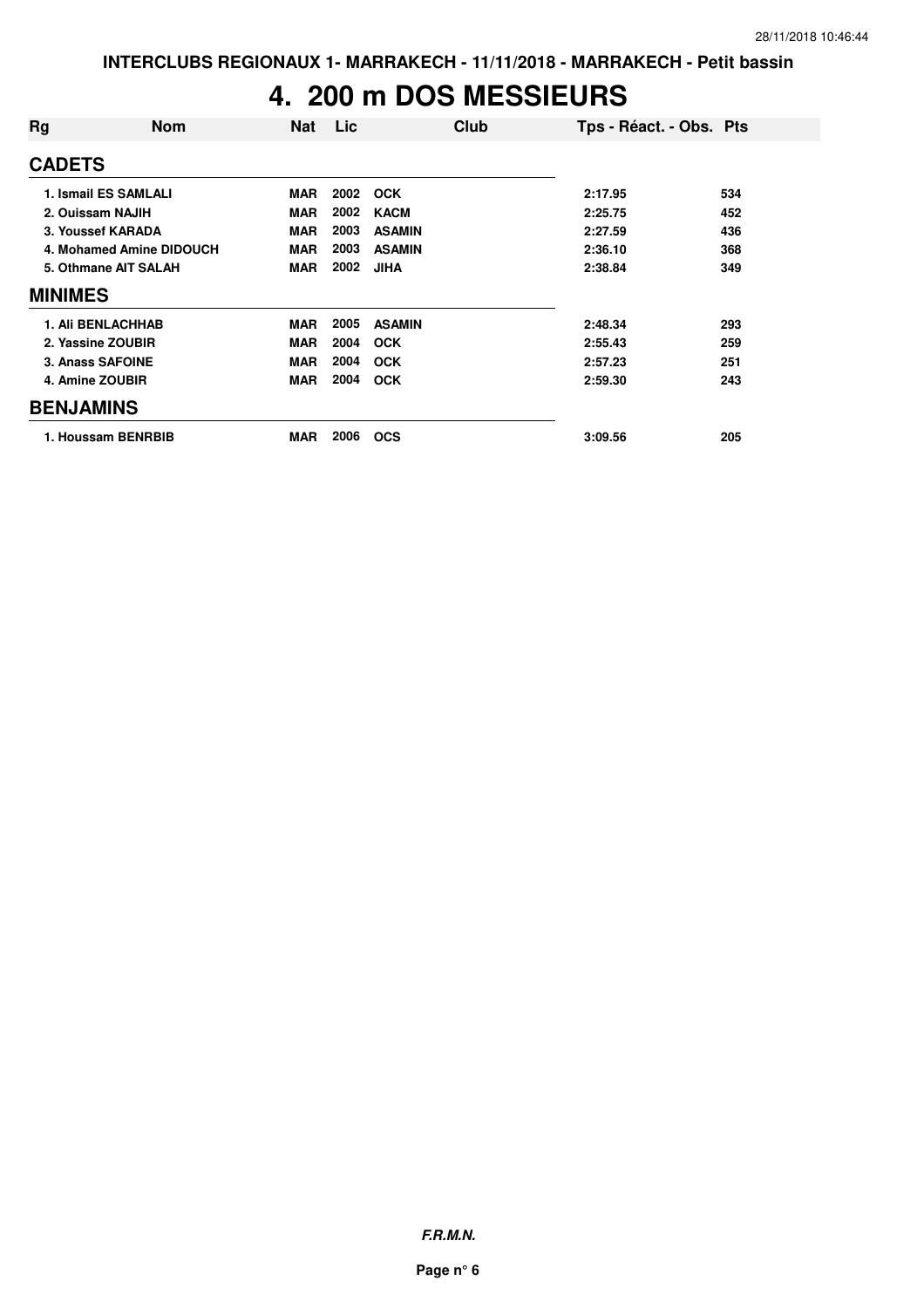#### **5. 100 m PAPILLON DAMES**

| Rg                       | <b>Nom</b> | <b>Nat</b> | Lic  | Club        | Tps - Réact. - Obs. Pts |     |
|--------------------------|------------|------------|------|-------------|-------------------------|-----|
| <b>SENIORS</b>           |            |            |      |             |                         |     |
| 1. Fadwa FIDADI          |            | <b>MAR</b> | 1999 | <b>KACM</b> | 1:08.30                 | 550 |
| <b>JUNIORS</b>           |            |            |      |             |                         |     |
| 1. Hiba RMILI            |            | MAR        | 2000 | <b>OCK</b>  | 1:13.09                 | 449 |
| <b>CADETS</b>            |            |            |      |             |                         |     |
| 1. Hiba LAKNIT           |            | <b>MAR</b> | 2002 | <b>OCK</b>  | 1:08.70                 | 541 |
| <b>MINIMES</b>           |            |            |      |             |                         |     |
| 1. Aalia BOUOUFOUSSE     |            | MAR        | 2004 | <b>JIHA</b> | 1:28.28                 | 255 |
| 2. Sara ZEKRITI          |            | <b>MAR</b> | 2004 | <b>JIHA</b> | 1:28.48                 | 253 |
| <b>NC. Widad MORCHID</b> |            | <b>MAR</b> | 2004 | <b>OCK</b>  | Dsg VI                  | 0   |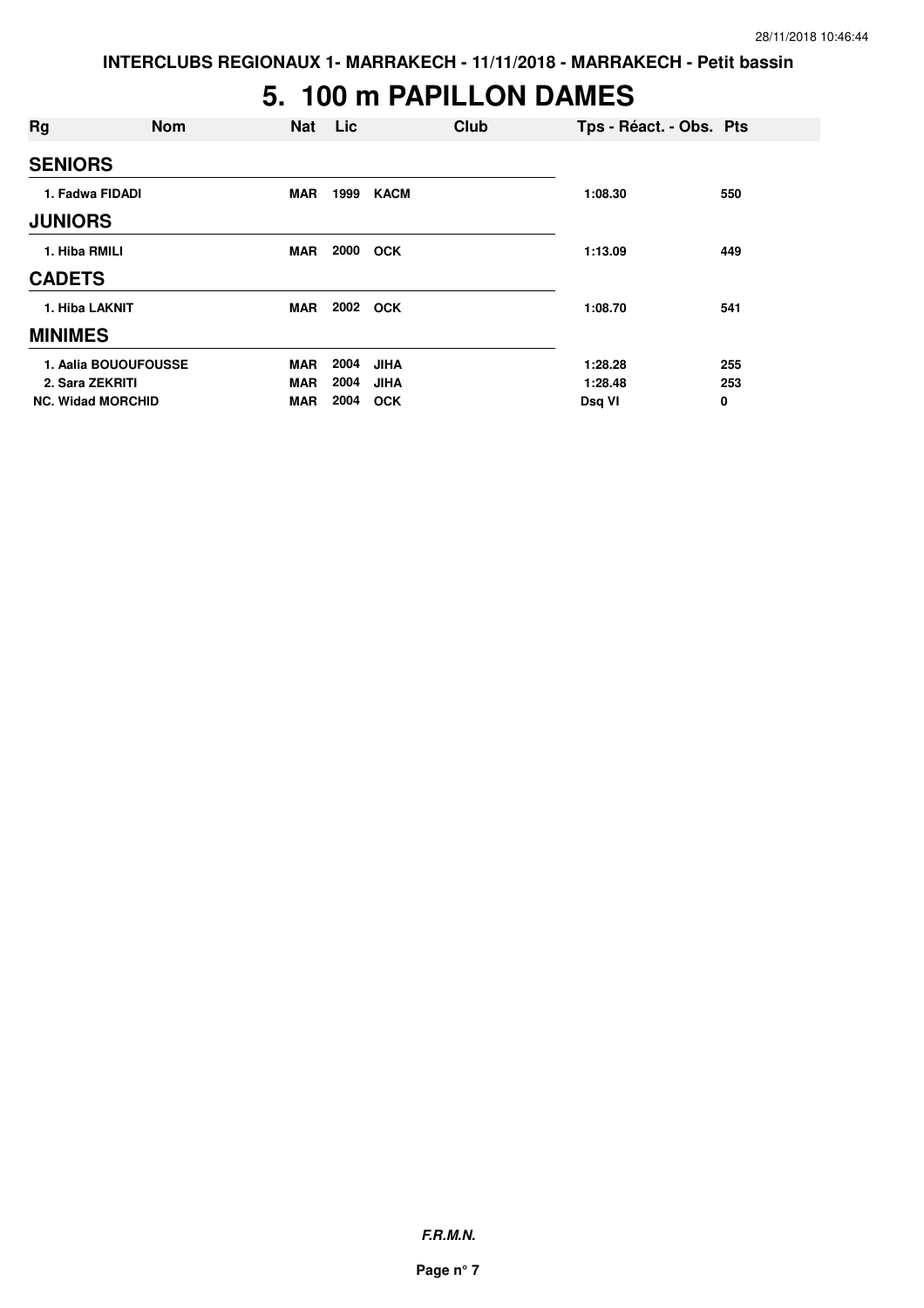### **6. 100 m PAPILLON MESSIEURS**

| Rg                            | <b>Nom</b>                      | <b>Nat</b> | Lic  | Club        | Tps - Réact. - Obs. Pts |     |
|-------------------------------|---------------------------------|------------|------|-------------|-------------------------|-----|
| <b>SENIORS</b>                |                                 |            |      |             |                         |     |
|                               | <b>1. EL YAZID AIT BENCHIBA</b> | <b>MAR</b> | 1994 | <b>JIHA</b> | 1:10.44                 | 353 |
| <b>TLD. Ali HAFID</b>         |                                 | <b>MAR</b> | 1998 | <b>JIHA</b> | 1:18.03                 | 260 |
| <b>CADETS</b>                 |                                 |            |      |             |                         |     |
| 1. Riyad Abdelbasset ELBANNAY |                                 | MAR        | 2003 | <b>OCK</b>  | 1:15.15                 | 291 |
| <b>MINIMES</b>                |                                 |            |      |             |                         |     |
|                               | 1. Mohamed Adam NOURDINE        | <b>MAR</b> | 2005 | <b>OCK</b>  | 1:12.34                 | 326 |
|                               | <b>TLD. Zakaria REKHLA</b>      | <b>MAR</b> | 2004 | <b>OCS</b>  | 1:26.61                 | 190 |
|                               | <b>NC. Ismail NAIT BRAHIM</b>   | <b>MAR</b> | 2004 | <b>OCS</b>  | Dsq VI                  | 0   |
| <b>BENJAMINS</b>              |                                 |            |      |             |                         |     |
|                               | 1. El Mehdi MOUHACHIM           | <b>MAR</b> | 2006 | <b>JIHA</b> | 1:34.93                 | 144 |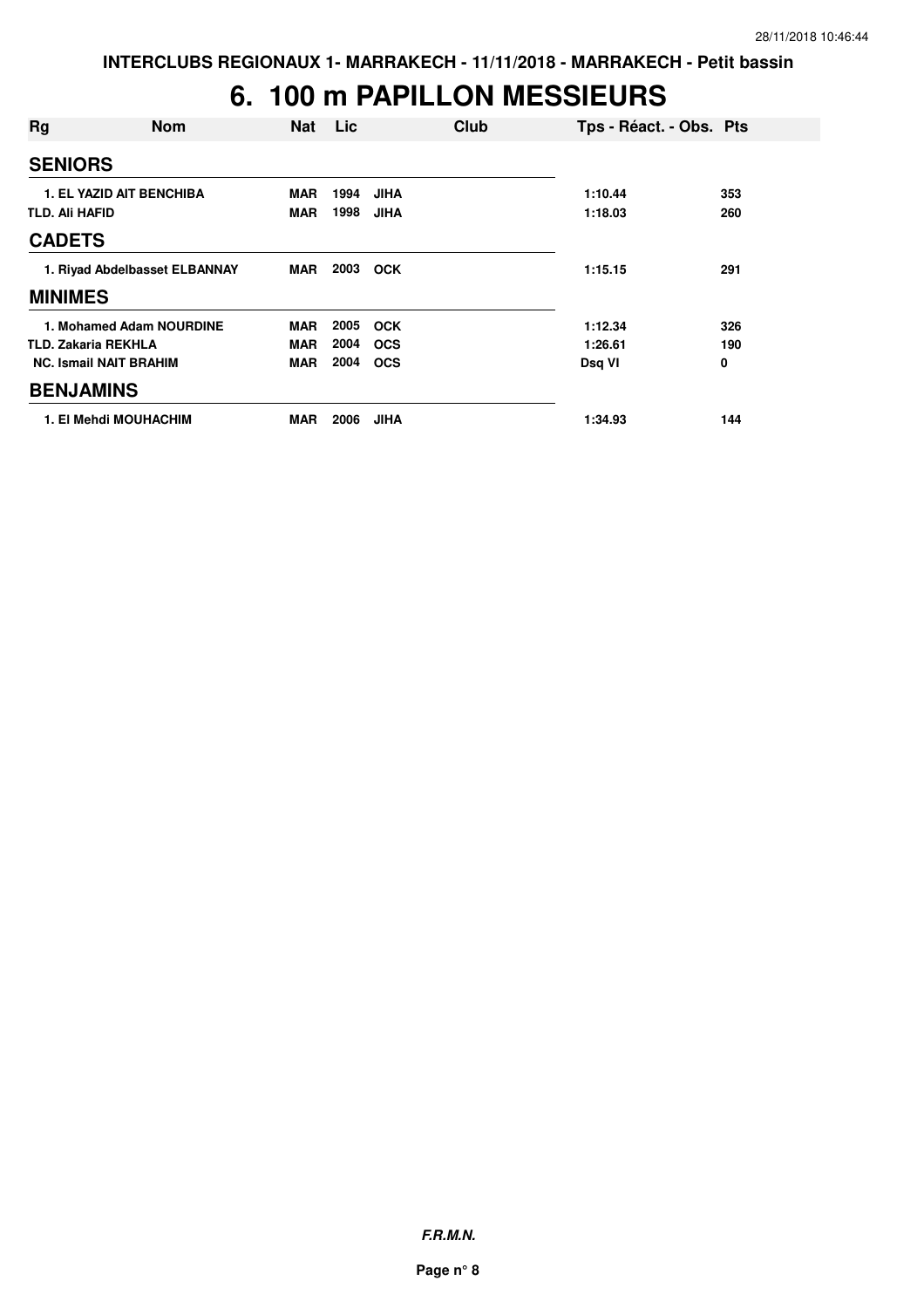### **7. 200 m 4 NAGES DAMES**

| Rg               | <b>Nom</b> | Nat        | Lic          | Club | Tps - Réact. - Obs. Pts |     |
|------------------|------------|------------|--------------|------|-------------------------|-----|
| <b>BENJAMINS</b> |            |            |              |      |                         |     |
| 1. Sarah LACOMBE |            | <b>MAR</b> | 2007<br>JIHA |      | 3:18.14                 | 258 |
| 2. Sara CHBALY   |            | <b>MAR</b> | 2006 JIHA    |      | 3:35.50                 | 200 |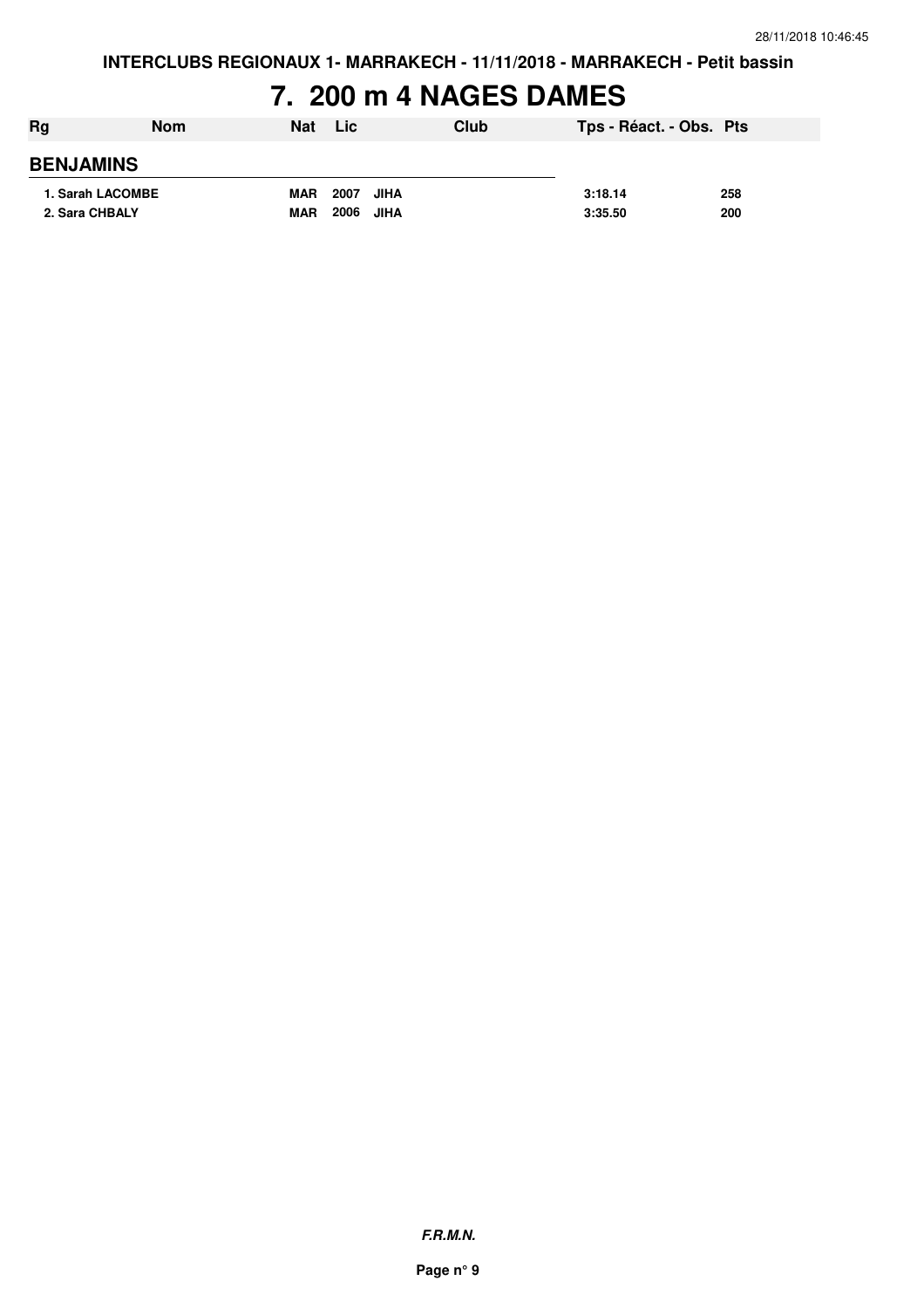#### **8. 200 m 4 NAGES MESSIEURS**

| Rg                             | <b>Nom</b> | <b>Nat</b> | <b>Lic</b> |               | Club | Tps - Réact. - Obs. Pts |     |
|--------------------------------|------------|------------|------------|---------------|------|-------------------------|-----|
| <b>CADETS</b>                  |            |            |            |               |      |                         |     |
| <b>NC. Mounir ZAHIDI</b>       |            |            | 2002       | JIHA          |      | Dsq NI                  | 0   |
| <b>BENJAMINS</b>               |            |            |            |               |      |                         |     |
| 1. Hamza TABIT                 |            | <b>MAR</b> | 2006       | <b>ASAMIN</b> |      | 3:01.17                 | 251 |
| 2. Ahmed BENAZZOUZ             |            | <b>MAR</b> | 2006       | <b>OCS</b>    |      | 3:01.54                 | 250 |
| 3. Omar AMRI                   |            | <b>MAR</b> | 2007       | <b>ASAMIN</b> |      | 3:09.13                 | 221 |
| <b>NC. Abdelouahab BENHIDA</b> |            | MAR        | 2007       | <b>ASAMIN</b> |      | Dsg NI                  | 0   |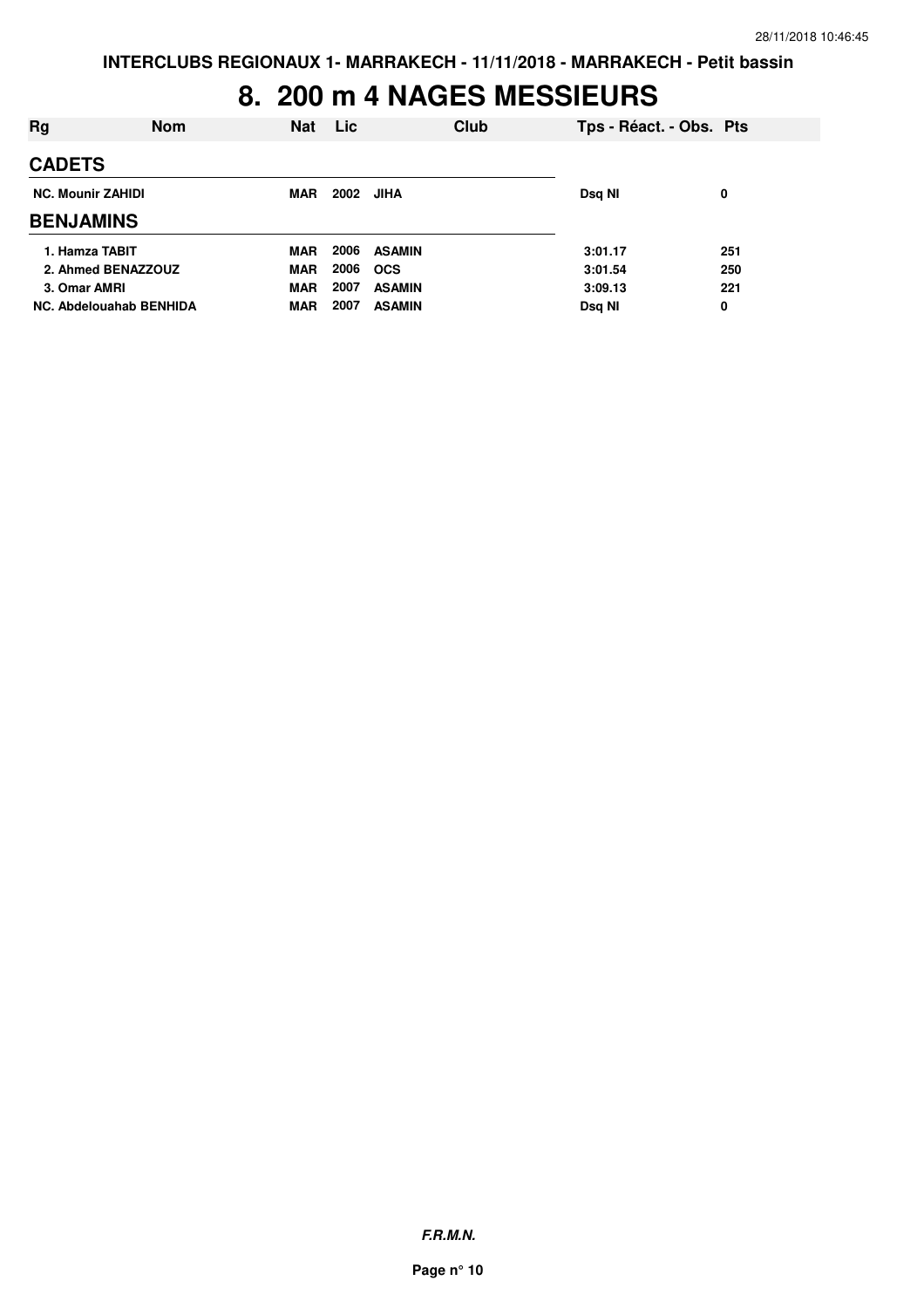#### **9. 1500 m NAGE LIBRE DAMES**

| Rg                          | <b>Nom</b> | Nat        | Lic  | Club       | Tps - Réact. - Obs. Pts |     |
|-----------------------------|------------|------------|------|------------|-------------------------|-----|
| <b>JUNIORS</b>              |            |            |      |            |                         |     |
| 1. Hiba FAHSI               |            | <b>MAR</b> | 2001 | <b>OCK</b> | 18:52.06                | 551 |
| 2. Atar IDRISSI             |            | <b>MAR</b> | 2001 | <b>OCK</b> | 20:22.27                | 438 |
| <b>CADETS</b>               |            |            |      |            |                         |     |
| 1. Hiba LAKNIT              |            | <b>MAR</b> | 2002 | <b>OCK</b> | 19:18.50                | 514 |
| 2. Mariam SELLAFI           |            | <b>MAR</b> | 2002 | <b>OCK</b> | 19:54.17                | 469 |
| <b>TLD. Yasmine BANADI</b>  |            | <b>MAR</b> | 2003 | <b>OCK</b> | 23:49.80                | 273 |
| <b>TLD. Hala MALLOULI</b>   |            | <b>MAR</b> | 2003 | <b>OCK</b> | 24:46.02                | 243 |
| <b>MINIMES</b>              |            |            |      |            |                         |     |
| 1. Sarah ZOUBIR             |            | <b>MAR</b> | 2004 | <b>OCK</b> | 20:56.77                | 403 |
| 2. Hiba AOUFOUCHI           |            | <b>MAR</b> | 2004 | <b>OCK</b> | 21:34.59                | 368 |
| 3. Bachair LAHOUIRI         |            | <b>MAR</b> | 2005 | <b>OCK</b> | 21:47.44                | 358 |
| 4. Imane SIHAMI             |            | <b>MAR</b> | 2004 | <b>OCK</b> | 21:49.59                | 356 |
| 5. Widad MORCHID            |            | <b>MAR</b> | 2004 | <b>OCK</b> | 22:52.94                | 309 |
| <b>TLD. Douaa ES SAMAKI</b> |            | <b>MAR</b> | 2004 | <b>OCK</b> | 23:17.83                | 292 |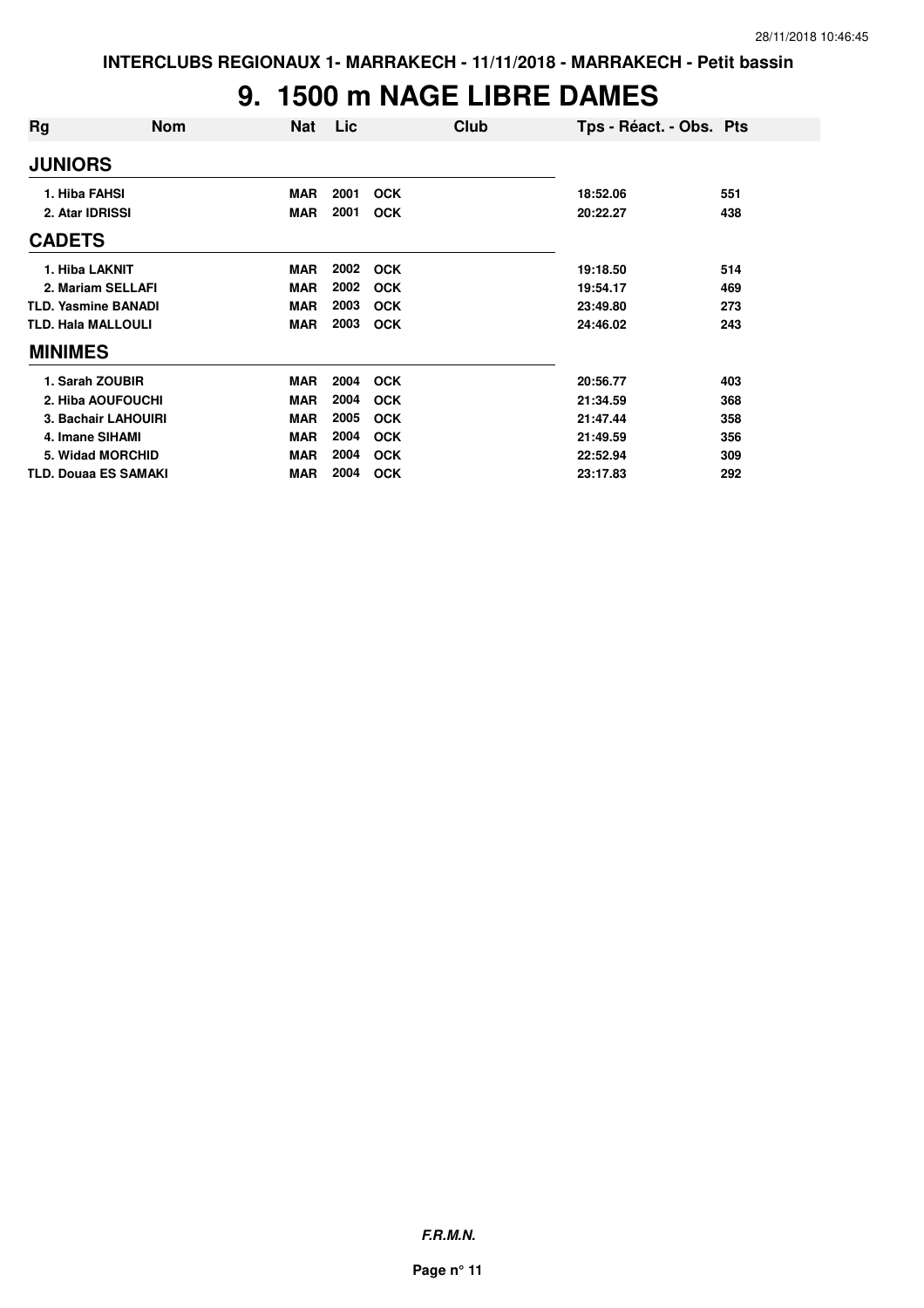#### **10. 1500 m NAGE LIBRE MESSIEURS**

| <b>Rg</b> | <b>Nom</b>                      | <b>Nat</b> | Lic  | Club          | Tps - Réact. - Obs. Pts |     |
|-----------|---------------------------------|------------|------|---------------|-------------------------|-----|
|           | <b>SENIORS</b>                  |            |      |               |                         |     |
|           | <b>TLD. Abdessamad BOUSDAGH</b> | <b>MAR</b> | 1994 | <b>ASAMIN</b> | 21:59.67                | 287 |
|           | <b>CADETS</b>                   |            |      |               |                         |     |
|           | 1. Mohamed Amine DIDOUCH        | <b>MAR</b> | 2003 | <b>ASAMIN</b> | 18:27.91                | 485 |
|           | 2. Achraf HMAITTANE             | <b>MAR</b> | 2003 | <b>ASAMIN</b> | 18:43.34                | 466 |
|           | 3. Ismail ES SAMLALI            | <b>MAR</b> | 2002 | <b>OCK</b>    | 18:52.12                | 455 |
|           | <b>4. Lounes MOUHOUBI</b>       | <b>MAR</b> | 2002 | <b>ASAMIN</b> | 19:21.75                | 421 |
|           | 5. Ayoub RABOUN                 | <b>MAR</b> | 2003 | <b>ASAMIN</b> | 19:24.78                | 418 |
|           | 6. Anas QOUANANE                | <b>MAR</b> | 2003 | <b>OCK</b>    | 20:11.06                | 372 |
|           | 7. Riyad Abdelbasset ELBANNAY   | <b>MAR</b> | 2003 | <b>OCK</b>    | 20:29.59                | 355 |
|           | 8. Abdelhadi SALAH              | <b>MAR</b> | 2003 | <b>OCK</b>    | 20:35.78                | 350 |
|           | <b>TLD. Zakaria RAQABI</b>      | <b>MAR</b> | 2003 | <b>OCK</b>    | 24:55.13                | 197 |
|           | <b>MINIMES</b>                  |            |      |               |                         |     |
|           | 1. Mohamed Adam NOURDINE        | <b>MAR</b> | 2005 | <b>OCK</b>    | 19:35.51                | 406 |
|           | 2. Hatim CHEHIBA                | <b>MAR</b> | 2005 | <b>OCK</b>    | 21:03.07                | 327 |
|           | 3. Yasser BENHIDA               | <b>MAR</b> | 2005 | <b>ASAMIN</b> | 21:20.01                | 315 |
|           | 4. Rayane DAKI                  | <b>MAR</b> | 2005 | <b>OCK</b>    | 21:21.31                | 314 |
|           | <b>5. Ali BENLACHHAB</b>        | <b>MAR</b> | 2005 | <b>ASAMIN</b> | 21:24.73                | 311 |
|           | 6. Amine ZOUBIR                 | <b>MAR</b> | 2004 | <b>OCK</b>    | 21:32.22                | 306 |
|           | <b>TLD. Ismail LAHSINIA</b>     | <b>MAR</b> | 2004 | <b>OCK</b>    | 21:58.45                | 288 |
|           | <b>TLD. Soufiane AMRI</b>       | <b>MAR</b> | 2005 | <b>ASAMIN</b> | 22:17.08                | 276 |
|           | <b>TLD. Karim SELLAFI</b>       | <b>MAR</b> | 2005 | <b>OCK</b>    | 22:23.69                | 272 |
|           | <b>TLD. Yassine ZOUBIR</b>      | <b>MAR</b> | 2004 | <b>OCK</b>    | 22:27.19                | 270 |
|           | <b>TLD. Anass SAFOINE</b>       | <b>MAR</b> | 2004 | <b>OCK</b>    | 22:45.70                | 259 |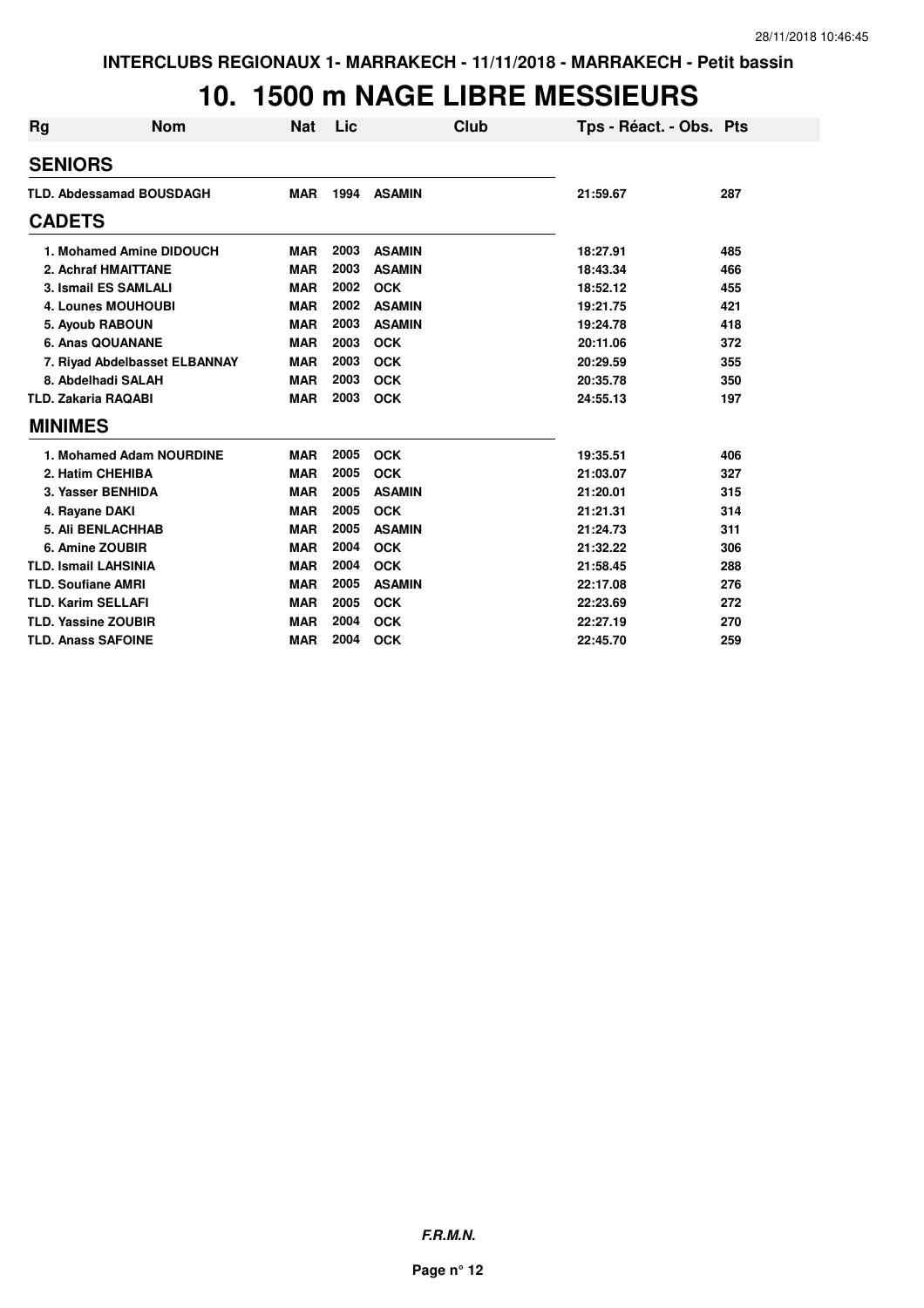#### **11. 400 m NAGE LIBRE DAMES**

| <b>Rg</b>                 | <b>Nom</b> | <b>Nat</b> | Lic  | <b>Club</b>   | Tps - Réact. - Obs. Pts |     |
|---------------------------|------------|------------|------|---------------|-------------------------|-----|
| <b>SENIORS</b>            |            |            |      |               |                         |     |
| 1. Fadwa FIDADI           |            | <b>MAR</b> | 1999 | <b>KACM</b>   | 4:52.81                 | 539 |
| <b>JUNIORS</b>            |            |            |      |               |                         |     |
| 1. Hiba FAHSI             |            | <b>MAR</b> | 2001 | <b>OCK</b>    | 4:44.12                 | 590 |
| 2. Hiba RMILI             |            | <b>MAR</b> | 2000 | <b>OCK</b>    | 5:16.79                 | 426 |
| 3. Atar IDRISSI           |            | <b>MAR</b> | 2001 | <b>OCK</b>    | 5:20.63                 | 410 |
| <b>NC. Kaoutar KHALED</b> |            | <b>MAR</b> | 2001 | <b>OCK</b>    | Frf n.d.                |     |
| <b>CADETS</b>             |            |            |      |               |                         |     |
| 1. Hiba LAKNIT            |            | <b>MAR</b> | 2002 | <b>OCK</b>    | 4:48.60                 | 563 |
| 2. Mariam SELLAFI         |            | <b>MAR</b> | 2002 | <b>OCK</b>    | 4:52.81                 | 539 |
| 3. Yasmine BANADI         |            | <b>MAR</b> | 2003 | <b>OCK</b>    | 5:51.06                 | 313 |
| <b>TLD. Hala MALLOULI</b> |            | <b>MAR</b> | 2003 | <b>OCK</b>    | 6:20.50                 | 245 |
| <b>MINIMES</b>            |            |            |      |               |                         |     |
| 1. Hiba AOUFOUCHI         |            | <b>MAR</b> | 2004 | <b>OCK</b>    | 5:15.14                 | 432 |
| 2. Sarah ZOUBIR           |            | <b>MAR</b> | 2004 | <b>OCK</b>    | 5:32.09                 | 369 |
| 3. Bachair LAHOUIRI       |            | <b>MAR</b> | 2005 | <b>OCK</b>    | 5:34.22                 | 362 |
| <b>4. Widad MORCHID</b>   |            | <b>MAR</b> | 2004 | <b>OCK</b>    | 5:42.14                 | 338 |
| 5. Sara ZEKRITI           |            | <b>MAR</b> | 2004 | <b>JIHA</b>   | 5:51.79                 | 311 |
| 6. Douaa ES SAMAKI        |            | <b>MAR</b> | 2004 | <b>OCK</b>    | 5:52.09                 | 310 |
| 7. Imane SIHAMI           |            | <b>MAR</b> | 2004 | <b>OCK</b>    | 5:52.20                 | 310 |
| <b>BENJAMINS</b>          |            |            |      |               |                         |     |
| 1. Joulane MAHJOUBI       |            | <b>MAR</b> | 2007 | <b>ASAMIN</b> | 5:35.56                 | 358 |
| 2. Wiam SAOUI             |            | <b>MAR</b> | 2006 | <b>ASAMIN</b> | 5:36.08                 | 356 |
| 3. Lina BOURZI            |            | <b>MAR</b> | 2007 | <b>ASAMIN</b> | 5:37.42                 | 352 |
| 4. Hasnae IDRISSI         |            | <b>MAR</b> | 2007 | <b>OCK</b>    | 5:44.56                 | 331 |
| 5. Aya RIFAI              |            | <b>MAR</b> | 2007 | <b>ASAMIN</b> | 5:49.41                 | 317 |
| 6. Lina Malak HAITAM      |            | <b>MAR</b> | 2007 | <b>OCK</b>    | 6:05.98                 | 276 |
| 7. Marwa EL-ABBARI        |            | <b>MAR</b> | 2007 | <b>OCK</b>    | 6:17.94                 | 250 |
| 8. Insaf ECH-CHEIKH       |            | <b>MAR</b> | 2006 | <b>OCK</b>    | 7:08.89                 | 171 |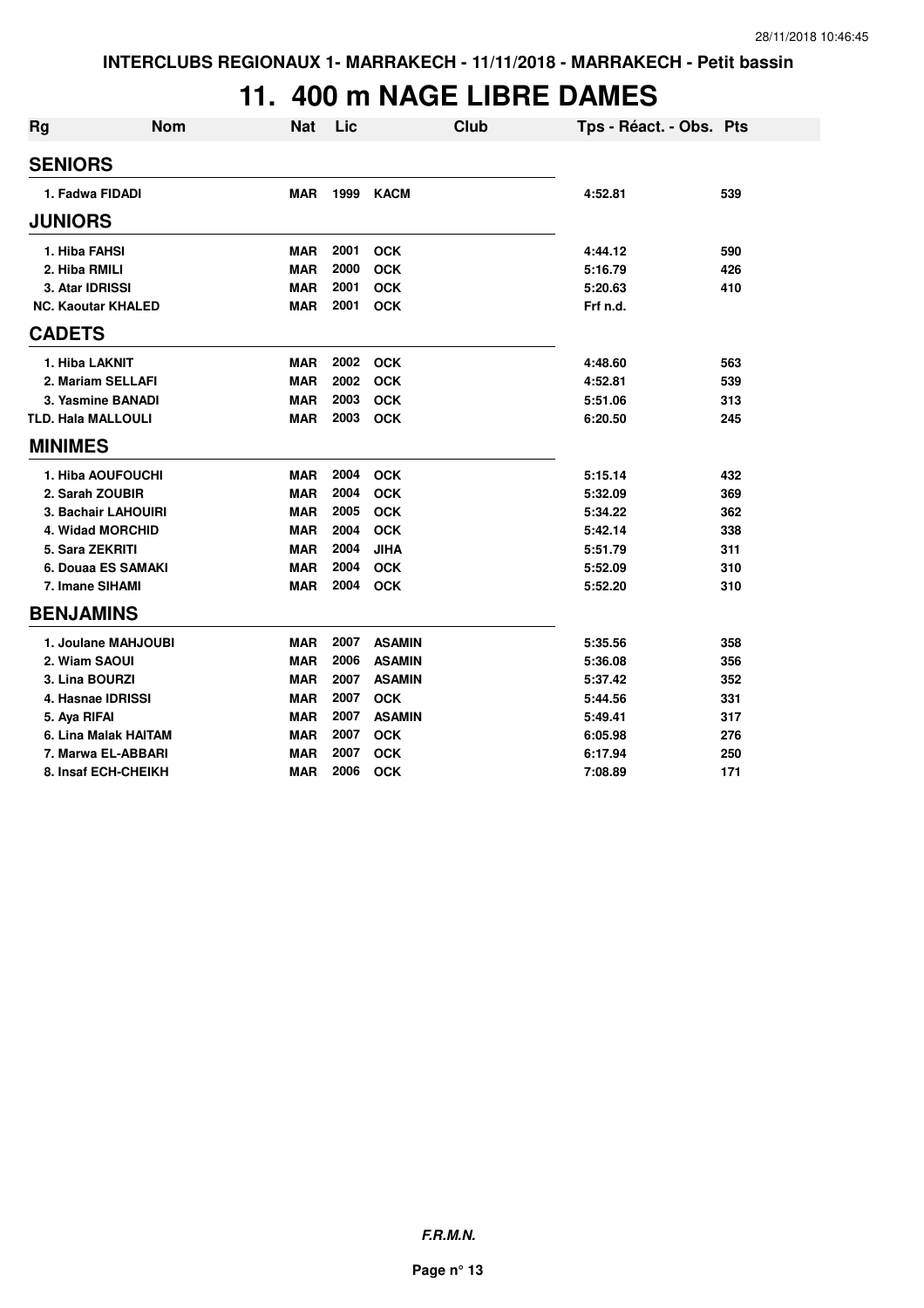#### **12. 400 m NAGE LIBRE MESSIEURS**

| <b>Rg</b>                  | <b>Nom</b>                      | <b>Nat</b> | Lic  |               | <b>Club</b> | Tps - Réact. - Obs. Pts |     |
|----------------------------|---------------------------------|------------|------|---------------|-------------|-------------------------|-----|
| <b>SENIORS</b>             |                                 |            |      |               |             |                         |     |
|                            | <b>TLD. Abdessamad BOUSDAGH</b> | <b>MAR</b> | 1994 | <b>ASAMIN</b> |             | 5:40.84                 | 269 |
| <b>CADETS</b>              |                                 |            |      |               |             |                         |     |
|                            | 1. Lounes MOUHOUBI              | <b>MAR</b> | 2002 | <b>ASAMIN</b> |             | 4:34.33                 | 516 |
|                            | 1. Mohamed Amine DIDOUCH        | <b>MAR</b> | 2003 | <b>ASAMIN</b> |             | 4:34.33                 | 516 |
|                            | 3. Ismail ES SAMLALI            | <b>MAR</b> | 2002 | <b>OCK</b>    |             | 4:44.64                 | 462 |
| <b>4. Achraf HMAITTANE</b> |                                 | <b>MAR</b> | 2003 | <b>ASAMIN</b> |             | 4:46.34                 | 454 |
| 5. Ayoub RABOUN            |                                 | <b>MAR</b> | 2003 | <b>ASAMIN</b> |             | 4:55.03                 | 415 |
| 6. Fayçal FIDADI           |                                 | <b>MAR</b> | 2003 | <b>KACM</b>   |             | 4:55.55                 | 412 |
|                            | 7. Riyad Abdelbasset ELBANNAY   | <b>MAR</b> | 2003 | <b>OCK</b>    |             | 5:07.45                 | 366 |
| 8. Anas QOUANANE           |                                 | <b>MAR</b> | 2003 | <b>OCK</b>    |             | 5:28.84                 | 299 |
| 9. Abdelhadi SALAH         |                                 | <b>MAR</b> | 2003 | <b>OCK</b>    |             | 5:31.02                 | 293 |
| 10. Zakaria RAQABI         |                                 | <b>MAR</b> | 2003 | <b>OCK</b>    |             | 5:55.73                 | 236 |
| <b>MINIMES</b>             |                                 |            |      |               |             |                         |     |
|                            | 1. Mohamed Adam NOURDINE        | <b>MAR</b> | 2005 | <b>OCK</b>    |             | 4:50.91                 | 432 |
| 2. Hatim CHEHIBA           |                                 | <b>MAR</b> | 2005 | <b>OCK</b>    |             | 5:13.52                 | 345 |
| 3. Amine ZOUBIR            |                                 | <b>MAR</b> | 2004 | <b>OCK</b>    |             | 5:18.80                 | 328 |
| 4. Yasser BENHIDA          |                                 | <b>MAR</b> | 2005 | <b>ASAMIN</b> |             | 5:20.00                 | 325 |
| 5. Rayane DAKI             |                                 | <b>MAR</b> | 2005 | <b>OCK</b>    |             | 5:27.02                 | 304 |
| 6. Ismail LAHSINIA         |                                 | <b>MAR</b> | 2004 | <b>OCK</b>    |             | 5:32.36                 | 290 |
| <b>7. Ali BENLACHHAB</b>   |                                 | <b>MAR</b> | 2005 | <b>ASAMIN</b> |             | 5:35.81                 | 281 |
| 8. Karim SELLAFI           |                                 | <b>MAR</b> | 2005 | <b>OCK</b>    |             | 5:36.07                 | 280 |
| 9. Anass SAFOINE           |                                 | <b>MAR</b> | 2004 | <b>OCK</b>    |             | 5:46.28                 | 256 |
| 10. Soufiane AMRI          |                                 | <b>MAR</b> | 2005 | <b>ASAMIN</b> |             | 5:49.97                 | 248 |
| 11. Yassine ZOUBIR         |                                 | <b>MAR</b> | 2004 | <b>OCK</b>    |             | 5:54.95                 | 238 |
| <b>BENJAMINS</b>           |                                 |            |      |               |             |                         |     |
| 1. Hamza TABIT             |                                 | <b>MAR</b> | 2006 | <b>ASAMIN</b> |             | 5:20.19                 | 324 |
| 2. Omar AMRI               |                                 | <b>MAR</b> | 2007 | <b>ASAMIN</b> |             | 5:27.67                 | 302 |
| 3. Issam BOUHMALA          |                                 | <b>MAR</b> | 2007 | <b>JIHA</b>   |             | 5:32.16                 | 290 |
| <b>4. Mouad BENGUIRA</b>   |                                 | <b>MAR</b> | 2006 | <b>KACM</b>   |             | 5:34.19                 | 285 |
|                            | 5. Abdelouahab BENHIDA          | <b>MAR</b> | 2007 | <b>ASAMIN</b> |             | 5:43.29                 | 263 |
|                            | 6. Mohamed Taha TRAIDI          | <b>MAR</b> | 2007 | <b>OCK</b>    |             | 6:30.32                 | 179 |
| 7. Sohaib DAKI             |                                 | <b>MAR</b> | 2007 | <b>OCK</b>    |             | 7:16.84                 | 127 |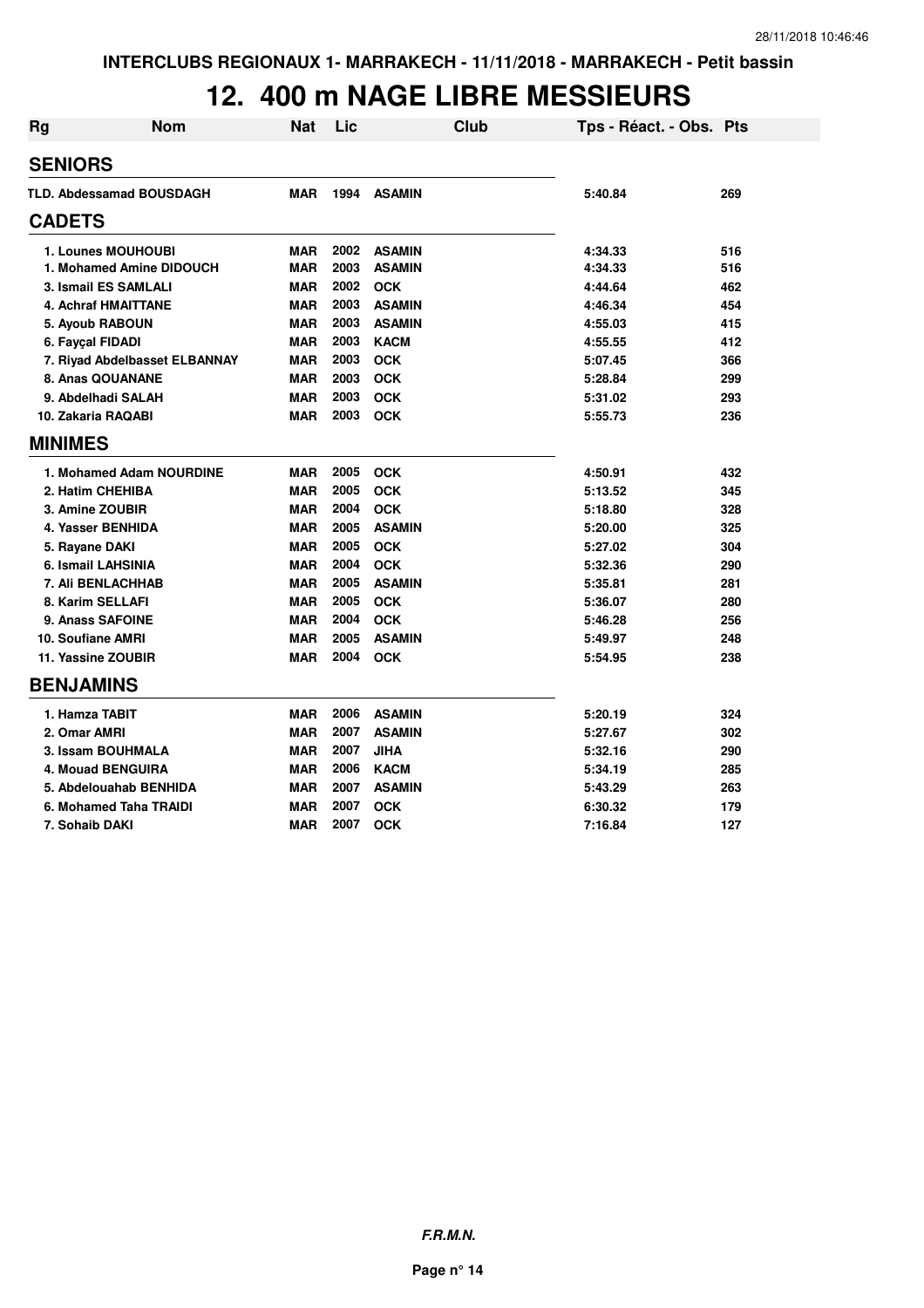# **13. 50 m DOS DAMES**

| Rg             | <b>Nom</b>                           | <b>Nat</b>               | Lic  | <b>Club</b>                 | Tps - Réact. - Obs. Pts |            |
|----------------|--------------------------------------|--------------------------|------|-----------------------------|-------------------------|------------|
| <b>JUNIORS</b> |                                      |                          |      |                             |                         |            |
|                | 1. Hiba FAHSI                        | <b>MAR</b>               | 2001 | <b>OCK</b>                  | 30.31                   | 711        |
|                | 2. Atar IDRISSI                      | <b>MAR</b>               | 2001 | <b>OCK</b>                  | 35.71                   | 435        |
|                | <b>3. Maria AIT BOUSERHANE</b>       | <b>MAR</b>               | 2001 | <b>JIHA</b>                 | 36.15                   | 419        |
|                | <b>NC. Kaoutar KHALED</b>            | <b>MAR</b>               | 2001 | <b>OCK</b>                  | Frf n.d.                |            |
| <b>CADETS</b>  |                                      |                          |      |                             |                         |            |
|                | 1. Mariam SELLAFI                    | <b>MAR</b>               | 2002 | <b>OCK</b>                  | 34.22                   | 494        |
|                | 2. Karima KANOUN                     | <b>MAR</b>               | 2002 | <b>ASAMIN</b>               | 35.81                   | 431        |
|                | 3. Yasmine BANADI                    | <b>MAR</b>               | 2003 | <b>OCK</b>                  | 37.08                   | 388        |
|                | <b>4. Salma EL MACHFOU</b>           | <b>MAR</b>               | 2003 | <b>JIHA</b>                 | 40.91                   | 289        |
|                | 5. Hibat Allah DOUADA                | <b>MAR</b>               | 2002 | <b>KACM</b>                 | 43.52                   | 240        |
| <b>MINIMES</b> |                                      |                          |      |                             |                         |            |
|                | 1. Hiba AOUFOUCHI                    | <b>MAR</b>               | 2004 | <b>OCK</b>                  | 37.63                   | 372        |
|                | 2. Safaa KHRISS                      | <b>MAR</b>               | 2004 | <b>ASAMIN</b>               | 38.11                   | 358        |
|                | 3. Sarah ZOUBIR                      | <b>MAR</b>               | 2004 | <b>OCK</b>                  | 38.41                   | 349        |
|                | 4. Aalia BOUOUFOUSSE                 | <b>MAR</b>               | 2004 | <b>JIHA</b>                 | 39.24                   | 328        |
|                | 5. Bachair LAHOUIRI                  | <b>MAR</b>               | 2005 | <b>OCK</b>                  | 40.30                   | 302        |
|                | 6. Oumaima DAHLANE                   | <b>MAR</b>               | 2005 | <b>JIHA</b>                 | 41.00                   | 287        |
|                | 7. Imane SIHAMI                      | <b>MAR</b>               | 2004 | <b>OCK</b>                  | 41.03                   | 286        |
|                | 8. Wiaam CHAFIQ                      | <b>MAR</b>               | 2004 | <b>OCS</b>                  | 41.14                   | 284        |
|                | 9. Sarah ED DRIEF                    | <b>MAR</b>               | 2004 | <b>KACM</b>                 | 41.68                   | 273        |
|                | 10. Wiam LHASSAR                     | <b>MAR</b>               | 2004 | <b>OCS</b>                  | 42.80                   | 252        |
|                | <b>TLD. Doha ANKA SOUBAAI</b>        | <b>MAR</b>               | 2004 | <b>KACM</b>                 | 48.65                   | 172        |
|                | <b>TLD. Zaynab TSERGHINI</b>         | <b>MAR</b>               | 2005 | <b>OCS</b>                  | 53.71                   | 127        |
|                | <b>NC. Kenza OUMESSAOUD</b>          | <b>MAR</b>               | 2004 | <b>CKM</b>                  | Frf n.d.                |            |
|                | <b>NC. Hiba Ines ZAHRAOUI</b>        | <b>MAR</b>               | 2005 | <b>CKM</b>                  | Dsq NI                  | 0          |
|                | <b>NC. Aya ELYOUSSOFI</b>            | <b>MAR</b>               | 2005 | <b>OCS</b>                  | Dsq NI                  | 0          |
|                | <b>BENJAMINS</b>                     |                          |      |                             |                         |            |
|                | 1. Hasnae IDRISSI                    | <b>MAR</b>               | 2007 |                             | 39.82                   |            |
|                | 2. Lina Malak HAITAM                 | <b>MAR</b>               | 2007 | <b>OCK</b><br><b>OCK</b>    | 40.60                   | 313        |
|                |                                      | <b>MAR</b>               | 2007 | <b>ASAMIN</b>               | 40.71                   | 296        |
|                | 3. Aya RIFAI<br>4. Wiam SAOUI        | <b>MAR</b>               | 2006 |                             |                         | 293<br>269 |
|                |                                      |                          | 2007 | <b>ASAMIN</b><br><b>OCK</b> | 41.91                   |            |
|                | 5. Marwa EL-ABBARI                   | MAR                      | 2007 |                             | 42.75<br>43.55          | 253        |
|                | 6. Ilham EL MACHFOU                  | <b>MAR</b>               | 2007 | <b>JIHA</b>                 |                         | 239        |
|                | 7. Lina BOURZI<br>8. Alae ELOUAZZANI | <b>MAR</b><br><b>MAR</b> | 2006 | <b>ASAMIN</b><br><b>OCS</b> | 44.00<br>45.77          | 232<br>206 |
|                | 9. Nada MOUSSAFIA                    |                          | 2007 |                             |                         |            |
|                | 10. Sara CHBALY                      | <b>MAR</b>               | 2006 | <b>OCS</b>                  | 45.84                   | 205        |
|                |                                      | <b>MAR</b>               |      | <b>JIHA</b>                 | 47.11                   | 189        |
|                | 11. Diyaa AZNAKI                     | <b>MAR</b>               | 2006 | <b>OCS</b>                  | 47.25                   | 187        |
|                | 12. Aya ELOUAZZANI                   | <b>MAR</b>               | 2006 | <b>OCS</b>                  | 47.87                   | 180        |
|                | 13. Insaf ECH-CHEIKH                 | <b>MAR</b>               | 2006 | OCK                         | 48.88                   | 169        |
|                | 14. Hajar ELHALABY                   | <b>MAR</b>               | 2007 | OCK                         | 53.97                   | 126        |
|                | 15. Aya NADRI                        | <b>MAR</b>               | 2006 | <b>OCK</b>                  | 57.44                   | 104        |
|                | <b>NC. Maroua RAISSANI</b>           | <b>MAR</b>               | 2007 | <b>OCK</b>                  | Dsq NI                  | 0          |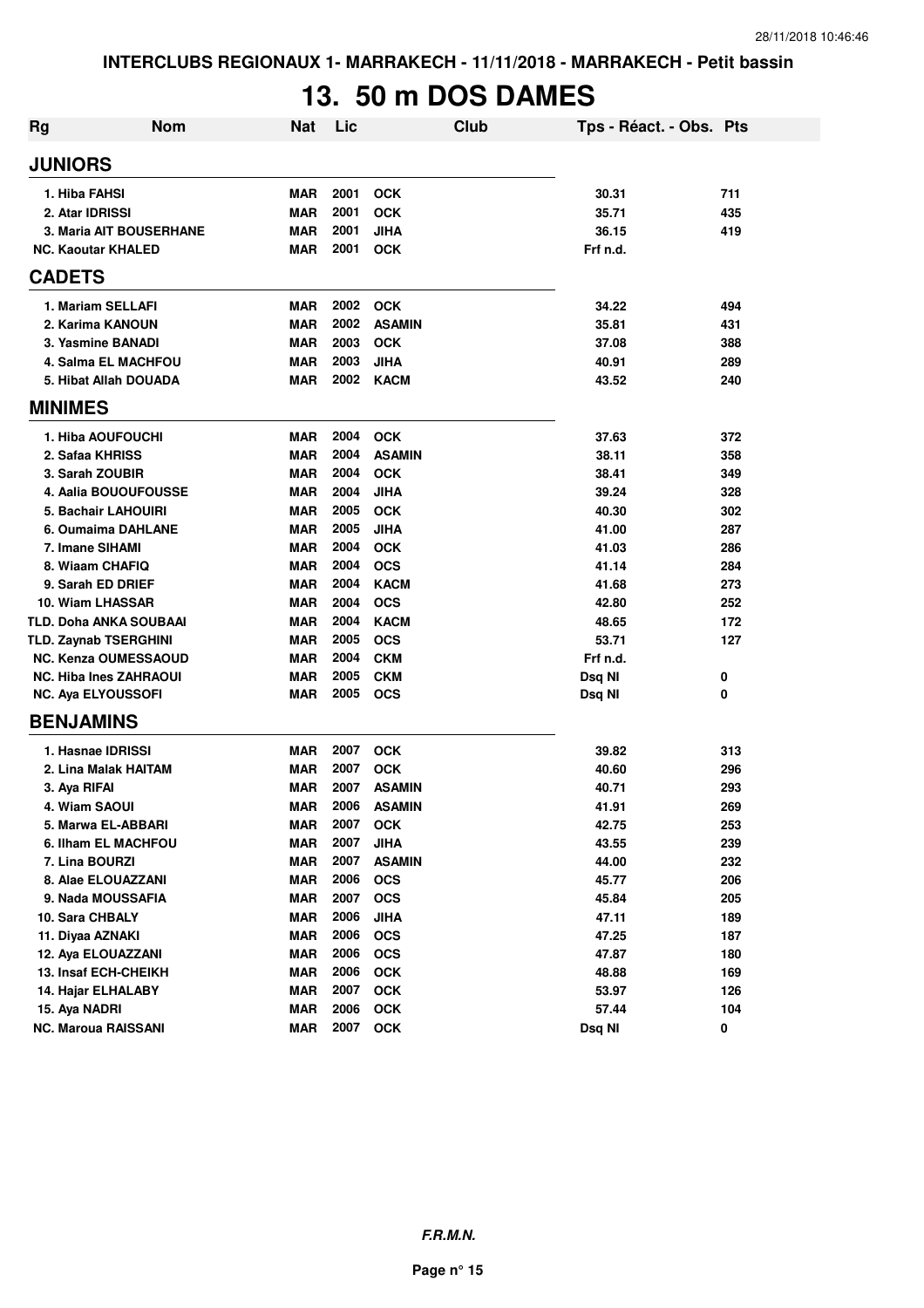# **14. 50 m DOS MESSIEURS**

| <b>Rg</b> | <b>Nom</b>                         | <b>Nat</b> | Lic      |               | Club | Tps - Réact. - Obs. Pts |     |
|-----------|------------------------------------|------------|----------|---------------|------|-------------------------|-----|
|           | <b>SENIORS</b>                     |            |          |               |      |                         |     |
|           | <b>TLD. Younes Taha NADIFIYINE</b> | <b>MAR</b> | 1995     | <b>KACM</b>   |      | 36.22                   | 292 |
|           | <b>JUNIORS</b>                     |            |          |               |      |                         |     |
|           | 1. Abdelmajid ANKA SOUBAAI         | MAR        | 2001     | <b>KACM</b>   |      | 36.18                   | 293 |
|           | <b>CADETS</b>                      |            |          |               |      |                         |     |
|           | 1. Ouissam NAJIH                   | MAR        | 2002     | <b>KACM</b>   |      | 29.52                   | 540 |
|           | 2. Ismail ES SAMLALI               | <b>MAR</b> | 2002     | <b>OCK</b>    |      | 29.64                   | 533 |
|           | <b>3. Youssef KARADA</b>           | <b>MAR</b> | 2003     | <b>ASAMIN</b> |      | 32.19                   | 416 |
|           | 4. Yassine JAA                     | <b>MAR</b> | 2003     | <b>CBN</b>    |      | 33.31                   | 376 |
|           | 5. Mohamed Amine DIDOUCH           | <b>MAR</b> | 2003     | <b>ASAMIN</b> |      | 33.38                   | 373 |
|           | 6. Anas QOUANANE                   | <b>MAR</b> | 2003     | <b>OCK</b>    |      | 33.80                   | 359 |
|           | 7. Mohamed Reda ENNAZIHI           | <b>MAR</b> | 2002     | <b>OCS</b>    |      | 33.95                   | 355 |
|           | 8. Rayyane ELOUAZZANI              | <b>MAR</b> | 2002     | <b>OCS</b>    |      | 34.02                   | 353 |
|           | 9. Hatim BENAZZOUZ                 | <b>MAR</b> | 2003     | <b>OCS</b>    |      | 34.24                   | 346 |
|           | 10. Othmane AIT SALAH              | <b>MAR</b> | 2002     | <b>JIHA</b>   |      | 34.41                   | 341 |
|           | <b>11. Achraf BENRBIB</b>          | <b>MAR</b> | 2003     | <b>OCS</b>    |      | 35.88                   | 300 |
|           | 12. Saad ABDOUH                    | <b>MAR</b> | 2002     | <b>JIHA</b>   |      | 35.99                   | 298 |
|           | <b>13. Youssef KHAOURI MAHIR</b>   | <b>MAR</b> | 2003     | <b>CBN</b>    |      | 36.34                   | 289 |
|           | 14. Ahmed Amine CHAYED             | <b>MAR</b> | 2003     | <b>JIHA</b>   |      | 37.50                   | 263 |
|           | <b>15. Anas ELBOUKHARI</b>         | <b>MAR</b> | 2003     | <b>JIHA</b>   |      | 37.96                   | 254 |
|           | <b>16. Youssef ELHAMIL</b>         | <b>MAR</b> | 2003     | <b>JIHA</b>   |      | 39.32                   | 228 |
|           | <b>MINIMES</b>                     |            |          |               |      |                         |     |
|           | 1. Mohamed Adam NOURDINE           | MAR        | 2005     | <b>OCK</b>    |      | 36.23                   | 292 |
|           | 2. Anass SAFOINE                   | <b>MAR</b> | 2004     | <b>OCK</b>    |      | 37.05                   | 273 |
|           | 3. Hatim CHEHIBA                   | <b>MAR</b> | 2005     | <b>OCK</b>    |      | 37.48                   | 263 |
|           | <b>4. Ali BENLACHHAB</b>           | <b>MAR</b> | 2005     | <b>ASAMIN</b> |      | 37.60                   | 261 |
|           | 5. Mohamed Reda ELMARNI            | <b>MAR</b> | 2004     | <b>OCS</b>    |      | 37.64                   | 260 |
|           | 6. Adam LAMZOUGUI                  | <b>MAR</b> | 2004     | <b>JIHA</b>   |      | 38.05                   | 252 |
|           | 7. Rayane DAKI                     | <b>MAR</b> | 2005     | <b>OCK</b>    |      | 38.59                   | 241 |
|           | 8. Yassine ZOUBIR                  | <b>MAR</b> | 2004     | <b>OCK</b>    |      | 39.69                   | 222 |
|           | 9. Aymane DIANI                    | <b>MAR</b> | 2005     | <b>JIHA</b>   |      | 40.38                   | 211 |
|           | 10. Soufiane AMRI                  | <b>MAR</b> | 2005     | <b>ASAMIN</b> |      | 42.52                   | 180 |
|           | <b>11. Ismail NAIT BRAHIM</b>      | MAR        | 2004     | <b>OCS</b>    |      | 42.93                   | 175 |
|           | 12. Ossama ENNAZIHI                | <b>MAR</b> | 2005     | <b>OCS</b>    |      | 43.07                   | 173 |
|           | 13. Yahya AMARIR                   | <b>MAR</b> | 2004     | <b>KACM</b>   |      | 43.66                   | 166 |
|           | <b>TLD. Youssef CHAYED</b>         | <b>MAR</b> | 2005     | <b>JIHA</b>   |      | 45.28                   | 149 |
|           | <b>TLD. Jad ABDOUH</b>             | <b>MAR</b> | 2005     | <b>JIHA</b>   |      | 47.33                   | 131 |
|           | <b>NC. Yassine ZROUR</b>           | <b>MAR</b> | 2004     | <b>CKM</b>    |      | Frf n.d.                |     |
|           | <b>NC. Amine ZOUBIR</b>            | <b>MAR</b> | 2004 OCK |               |      | Dsq NI                  | 0   |
|           | <b>BENJAMINS</b>                   |            |          |               |      |                         |     |
|           | 1. El Mehdi MOUHACHIM              | MAR        | 2006     | <b>JIHA</b>   |      | 37.89                   | 255 |
|           | 2. Ahmed BENAZZOUZ                 | <b>MAR</b> | 2006     | <b>OCS</b>    |      | 38.78                   | 238 |
|           | 3. Issam BOUHMALA                  | MAR        | 2007     | JIHA          |      | 40.20                   | 213 |
|           | 4. Houssam BENRBIB                 | <b>MAR</b> | 2006     | <b>OCS</b>    |      | 40.21                   | 213 |
|           | 5. Hamza TABIT                     | <b>MAR</b> | 2006     | <b>ASAMIN</b> |      | 41.22                   | 198 |
|           | 6. Omar AMRI                       | <b>MAR</b> | 2007     | <b>ASAMIN</b> |      | 41.70                   | 191 |
|           | 7. Mohamed Dya Eddine MOUTAI       | <b>MAR</b> | 2007     | <b>JIHA</b>   |      | 42.69                   | 178 |
|           | 8. Nabil EL MOUMI                  | <b>MAR</b> | 2006     | <b>JIHA</b>   |      | 43.80                   | 165 |
|           | 9. Oussama NASSIR                  | <b>MAR</b> | 2006     | <b>OCK</b>    |      | 44.00                   | 163 |
|           | 10. Mohamed Taha TRAIDI            | <b>MAR</b> | 2007     | <b>OCK</b>    |      | 44.84                   | 154 |
|           | 11. Sohaib DAKI                    | <b>MAR</b> | 2007     | <b>OCK</b>    |      | 48.30                   | 123 |
|           | 12. Anass RTAIB                    | <b>MAR</b> | 2006     | <b>OCK</b>    |      | 48.49                   | 121 |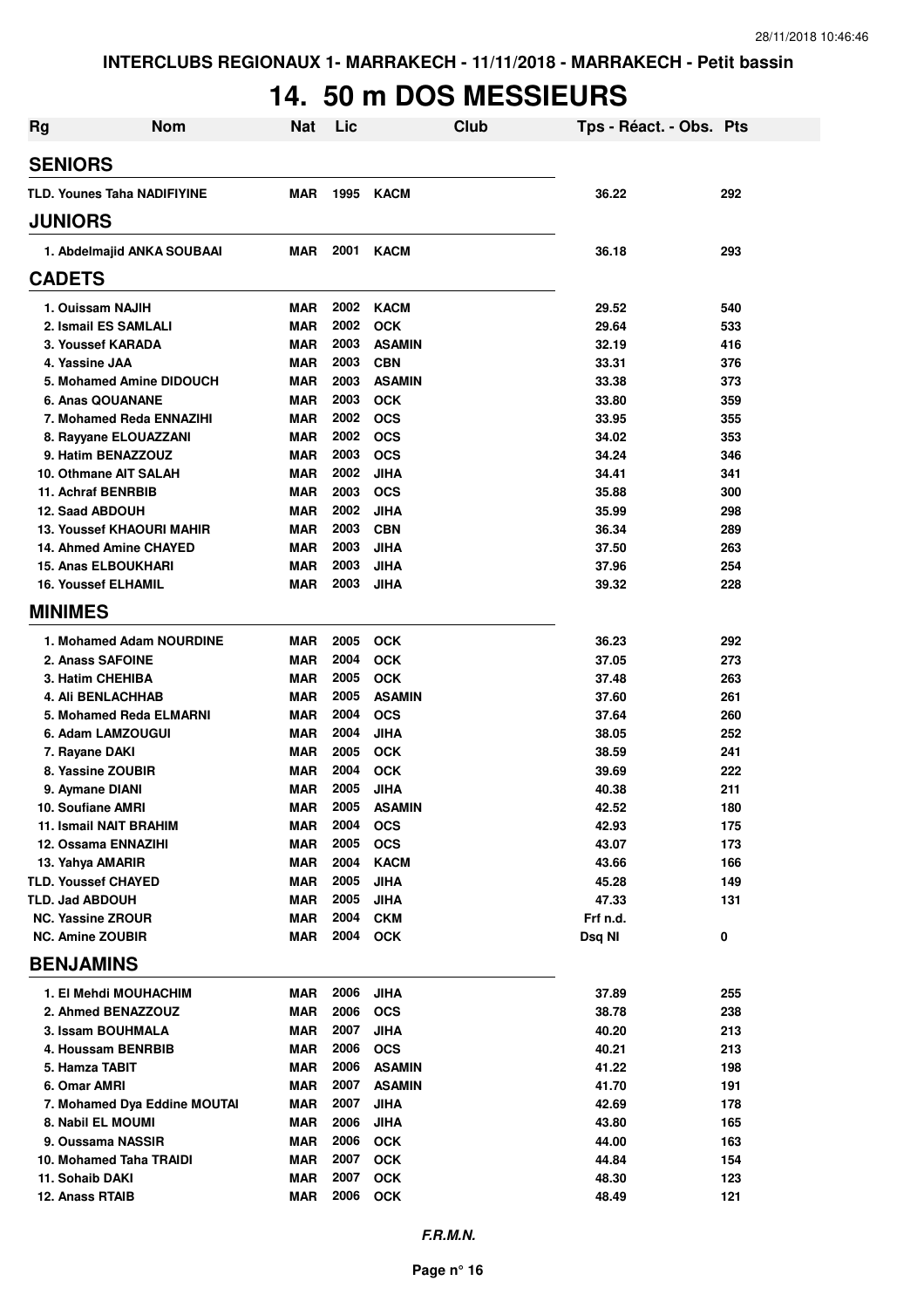**INTERCLUBS REGIONAUX 1- MARRAKECH - 11/11/2018 - MARRAKECH - Petit bassin**

#### **14. 50 m DOS MESSIEURS**

| Rg                   | <b>Nom</b> | Nat | Lic.                | Club | Tps - Réact. - Obs. Pts |     |
|----------------------|------------|-----|---------------------|------|-------------------------|-----|
| <b>BENJAMINS</b>     |            |     |                     |      |                         |     |
| 13. Ilyass LAMZOUGUI |            | MAR | 2007<br><b>JIHA</b> |      | 48.84                   | 119 |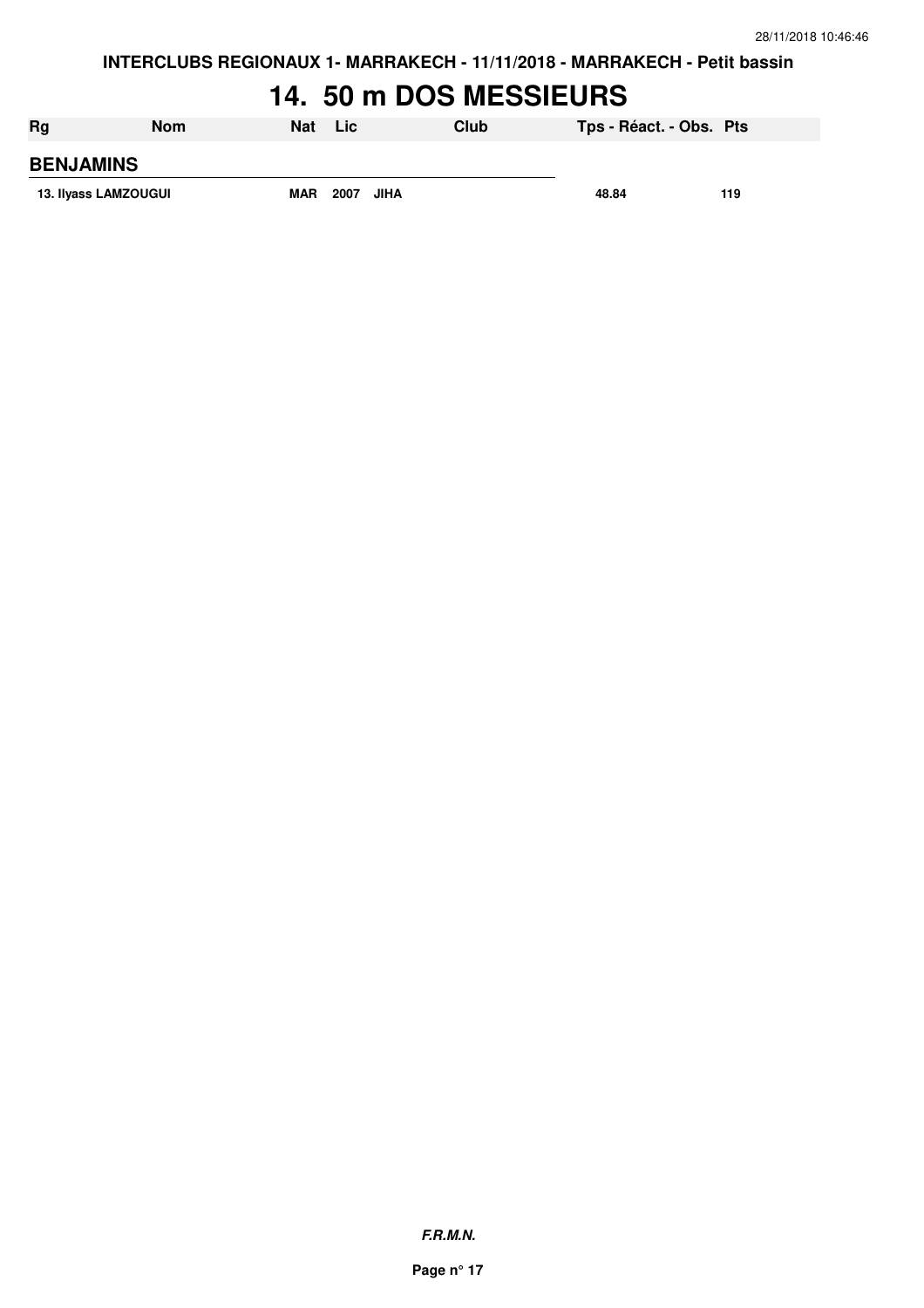**INTERCLUBS REGIONAUX 1- MARRAKECH - 11/11/2018 - MARRAKECH - Petit bassin**

# **15. 200 m PAPILLON DAMES**

| <b>Rg</b>                 | <b>Nom</b> | <b>Nat</b> | Lic      | <b>Club</b> | Tps - Réact. - Obs. Pts |     |
|---------------------------|------------|------------|----------|-------------|-------------------------|-----|
| <b>JUNIORS</b>            |            |            |          |             |                         |     |
| <b>NC. Hiba RMILI</b>     |            | <b>MAR</b> | 2000 OCK |             | Frf n.d.                |     |
| <b>MINIMES</b>            |            |            |          |             |                         |     |
| <b>TLD. Widad MORCHID</b> |            | <b>MAR</b> | 2004 OCK |             | 3:34.25                 | 183 |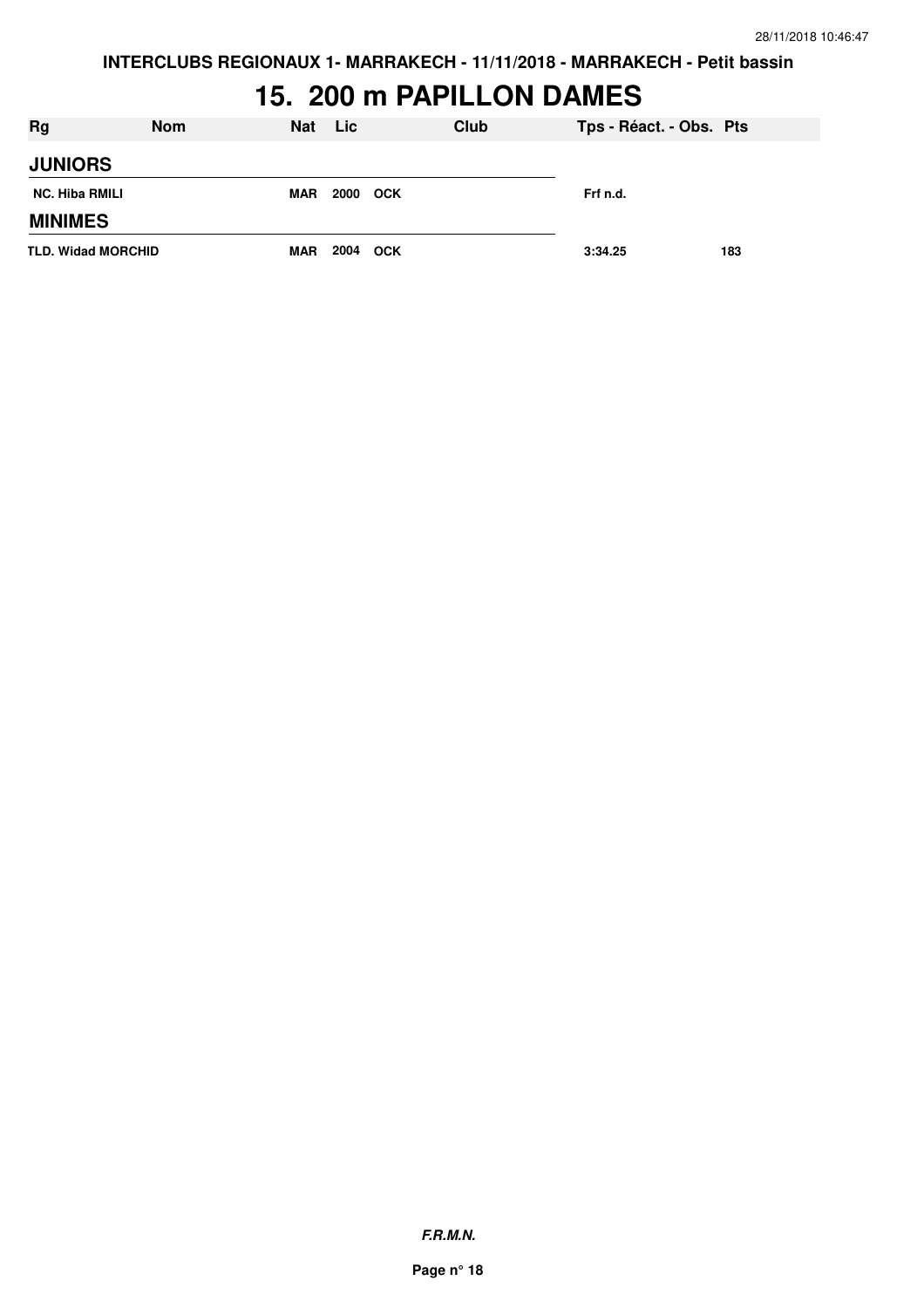#### **16. 200 m PAPILLON MESSIEURS**

| Rg                            | Nom | Nat        | Lic      | Club | Tps - Réact. - Obs. Pts |     |
|-------------------------------|-----|------------|----------|------|-------------------------|-----|
| <b>CADETS</b>                 |     |            |          |      |                         |     |
| 1. Rivad Abdelbasset ELBANNAY |     | <b>MAR</b> | 2003 OCK |      | 2:58.19                 | 245 |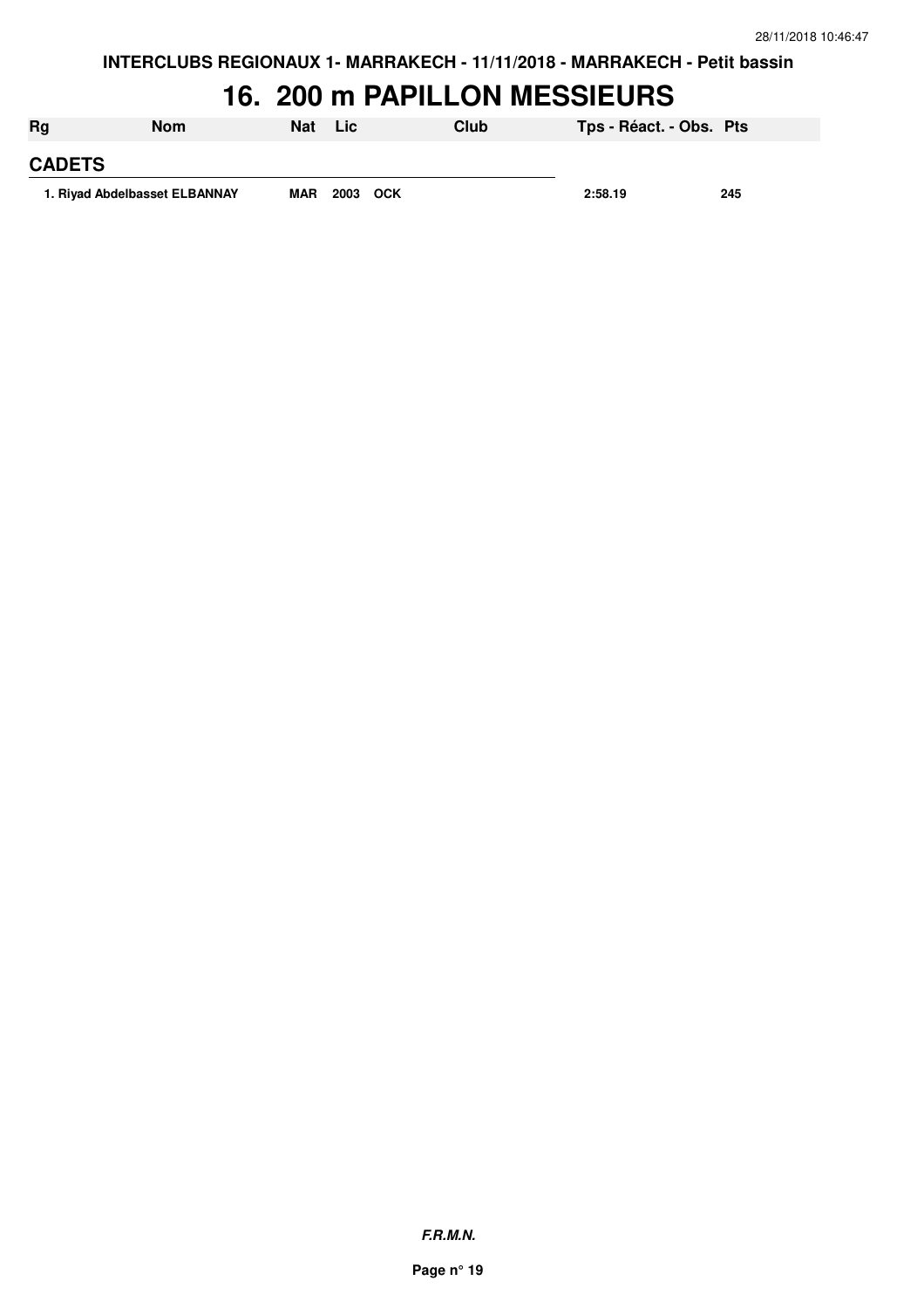# **17. 100 m BRASSE DAMES**

| <b>Rg</b> | <b>Nom</b>                       | <b>Nat</b> | Lic  | <b>Club</b>   | Tps - Réact. - Obs. Pts |     |
|-----------|----------------------------------|------------|------|---------------|-------------------------|-----|
|           | <b>SENIORS</b>                   |            |      |               |                         |     |
|           | 1. Fadwa FIDADI                  | <b>MAR</b> | 1999 | <b>KACM</b>   | 1:19.34                 | 533 |
|           | <b>JUNIORS</b>                   |            |      |               |                         |     |
|           | <b>TLD. Maria AIT BOUSERHANE</b> | <b>MAR</b> | 2001 | <b>JIHA</b>   | 1:35.81                 | 303 |
|           | <b>CADETS</b>                    |            |      |               |                         |     |
|           | 1. Hiba LAKNIT                   | <b>MAR</b> | 2002 | <b>OCK</b>    | 1:17.16                 | 580 |
|           | <b>TLD. Hala MALLOULI</b>        | <b>MAR</b> | 2003 | <b>OCK</b>    | 1:41.92                 | 251 |
|           | <b>MINIMES</b>                   |            |      |               |                         |     |
|           | 1. Douaa ES SAMAKI               | <b>MAR</b> | 2004 | <b>OCK</b>    | 1:29.63                 | 370 |
|           | 2. Sara ZEKRITI                  | <b>MAR</b> | 2004 | <b>JIHA</b>   | 1:30.51                 | 359 |
|           | 3. Malak RAKIK                   | <b>MAR</b> | 2004 | <b>JIHA</b>   | 1:38.12                 | 282 |
|           | 4. Sarah ED DRIEF                | <b>MAR</b> | 2004 | <b>KACM</b>   | 1:40.03                 | 266 |
|           | <b>TLD. Aya ELYOUSSOFI</b>       | <b>MAR</b> | 2005 | <b>OCS</b>    | 1:59.19                 | 157 |
|           | <b>TLD. Zaynab TSERGHINI</b>     | <b>MAR</b> | 2005 | <b>OCS</b>    | 2:20.07                 | 96  |
|           | <b>BENJAMINS</b>                 |            |      |               |                         |     |
|           | 1. Sarah LACOMBE                 | <b>MAR</b> | 2007 | <b>JIHA</b>   | 1:39.38                 | 271 |
|           | 2. Joulane MAHJOUBI              | <b>MAR</b> | 2007 | <b>ASAMIN</b> | 1:43.77                 | 238 |
|           | 3. Rahma EL HAMDANI              | <b>MAR</b> | 2007 | <b>JIHA</b>   | 1:48.15                 | 210 |
|           | <b>4. Ghita ALADLOUNI</b>        | <b>MAR</b> | 2006 | <b>JIHA</b>   | 1:49.90                 | 200 |
|           | 5. Sara CHBALY                   | <b>MAR</b> | 2006 | <b>JIHA</b>   | 1:52.13                 | 189 |
|           | 6. Ilham EL MACHFOU              | <b>MAR</b> | 2007 | <b>JIHA</b>   | 1:58.07                 | 161 |
|           | 7. Aya ELOUAZZANI                | <b>MAR</b> | 2006 | <b>OCS</b>    | 1:58.69                 | 159 |
|           | 8. Nada MOUSSAFIA                | <b>MAR</b> | 2007 | <b>OCS</b>    | 1:58.75                 | 159 |
|           | 9. Hiba LAMOURI                  | <b>MAR</b> | 2007 | <b>JIHA</b>   | 1:59.38                 | 156 |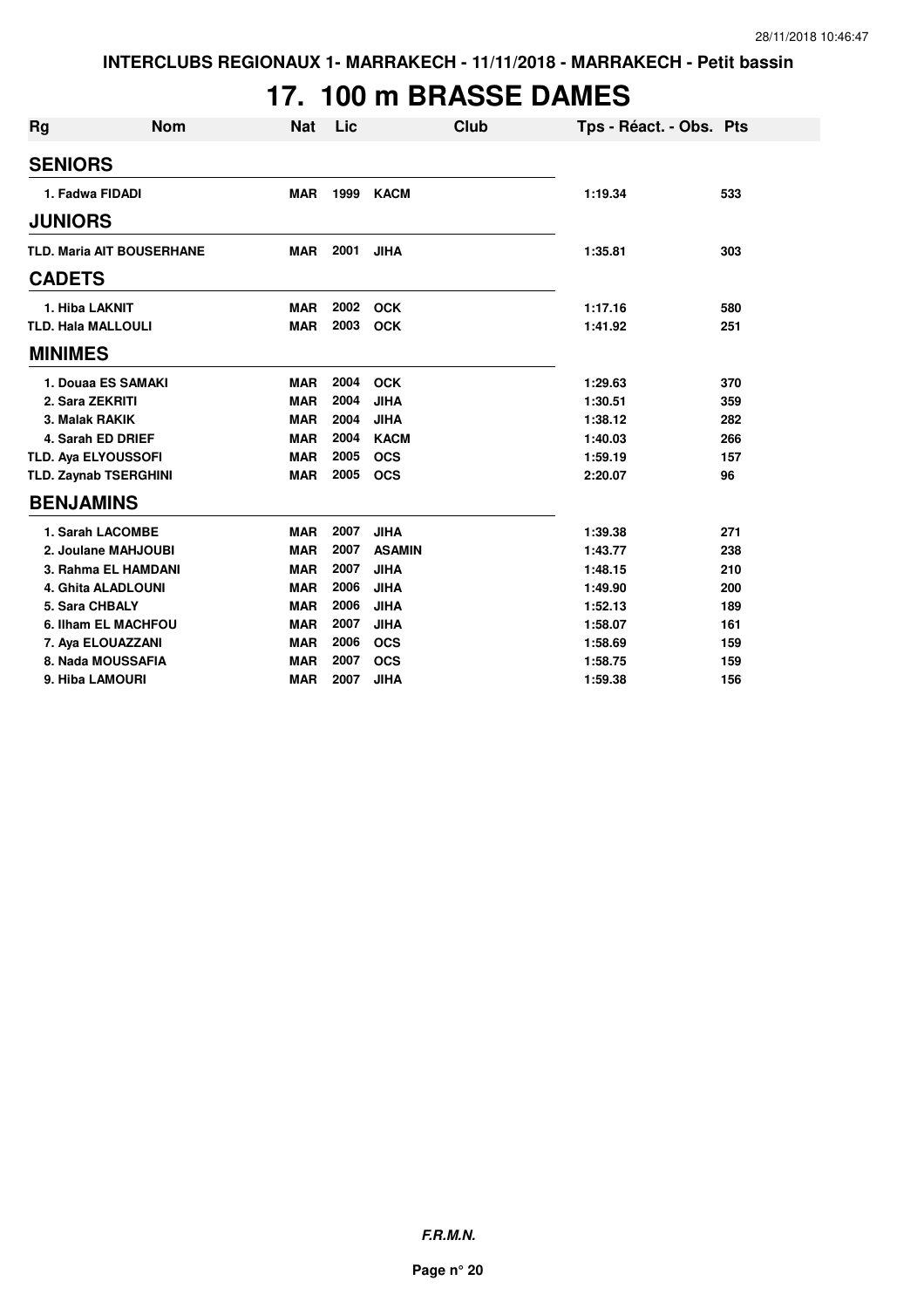#### **18. 100 m BRASSE MESSIEURS**

| <b>Rg</b> | <b>Nom</b>                          | <b>Nat</b> | Lic  | Club          | Tps - Réact. - Obs. Pts |     |
|-----------|-------------------------------------|------------|------|---------------|-------------------------|-----|
|           | <b>SENIORS</b>                      |            |      |               |                         |     |
|           | <b>1. EL YAZID AIT BENCHIBA</b>     | <b>MAR</b> | 1994 | <b>JIHA</b>   | 1:18.82                 | 408 |
|           | TLD. Mohamed LAMRANI SELMANE        | <b>MAR</b> | 1997 | <b>JIHA</b>   | 1:28.52                 | 288 |
|           | <b>NC. Mohamed EL QORRI</b>         | <b>MAR</b> | 1999 | <b>CMM</b>    | Frf n.d.                |     |
|           | <b>JUNIORS</b>                      |            |      |               |                         |     |
|           | 1. Omar EL HAMDANI                  | <b>MAR</b> | 2001 | <b>JIHA</b>   | 1:21.98                 | 362 |
|           | <b>TLD. Abdelmajid ANKA SOUBAAI</b> | <b>MAR</b> | 2001 | <b>KACM</b>   | 1:28.47                 | 288 |
|           | <b>CADETS</b>                       |            |      |               |                         |     |
|           | 1. Mounir ZAHIDI                    | <b>MAR</b> | 2002 | <b>JIHA</b>   | 1:21.35                 | 371 |
|           | 2. Rayyane ELOUAZZANI               | <b>MAR</b> | 2002 | <b>OCS</b>    | 1:22.88                 | 350 |
|           | 3. Hatim BENAZZOUZ                  | <b>MAR</b> | 2003 | <b>OCS</b>    | 1:23.67                 | 341 |
|           | 4. Achraf BENRBIB                   | <b>MAR</b> | 2003 | <b>OCS</b>    | 1:24.04                 | 336 |
|           | 5. Abdelhadi SALAH                  | <b>MAR</b> | 2003 | <b>OCK</b>    | 1:26.61                 | 307 |
|           | 6. Ilyasse ALIOUI                   | <b>MAR</b> | 2002 | <b>OCS</b>    | 1:27.19                 | 301 |
|           | 7. Abdelwadoud MAAT ALLAH           | <b>MAR</b> | 2003 | <b>OCS</b>    | 1:29.47                 | 279 |
|           | 8. Ayman LAKHOUAL                   | <b>MAR</b> | 2002 | <b>JIHA</b>   | 1:29.63                 | 277 |
|           | <b>TLD. Samy ENOUASSIH</b>          | <b>MAR</b> | 2003 | <b>JIHA</b>   | 1:31.57                 | 260 |
|           | <b>TLD. Anas EL FALI</b>            | <b>MAR</b> | 2002 | <b>JIHA</b>   | 1:32.78                 | 250 |
|           | <b>TLD. Anas OUADDANE</b>           | <b>MAR</b> | 2002 | <b>CMM</b>    | 1:40.48                 | 196 |
|           | <b>NC. Zakaria RAQABI</b>           | <b>MAR</b> | 2003 | <b>OCK</b>    | Dsq VI                  | 0   |
|           | <b>MINIMES</b>                      |            |      |               |                         |     |
|           | 1. Adam LAMZOUGUI                   | <b>MAR</b> | 2004 | <b>JIHA</b>   | 1:26.27                 | 311 |
|           | 2. Karim SELLAFI                    | <b>MAR</b> | 2005 | <b>OCK</b>    | 1:27.25                 | 300 |
|           | 3. Zakaria REKHLA                   | <b>MAR</b> | 2004 | <b>OCS</b>    | 1:27.28                 | 300 |
|           | 4. Yasser BENHIDA                   | <b>MAR</b> | 2005 | <b>ASAMIN</b> | 1:30.05                 | 273 |
|           | 5. Ismail LAHSINIA                  | <b>MAR</b> | 2004 | <b>OCK</b>    | 1:32.93                 | 248 |
|           | <b>TLD. Mohamed Reda ELMARNI</b>    | <b>MAR</b> | 2004 | <b>OCS</b>    | 1:35.63                 | 228 |
|           | <b>TLD. Aymane DIANI</b>            | <b>MAR</b> | 2005 | <b>JIHA</b>   | 1:37.22                 | 217 |
|           | <b>TLD. Youssef CHAYED</b>          | <b>MAR</b> | 2005 | <b>JIHA</b>   | 1:44.67                 | 174 |
|           | <b>NC. Iliass ZARQUAN</b>           | <b>MAR</b> | 2005 | <b>JIHA</b>   | Dsq NI                  | 0   |
|           | <b>BENJAMINS</b>                    |            |      |               |                         |     |
|           | 1. Mouad BENGUIRA                   | <b>MAR</b> | 2006 | <b>KACM</b>   | 1:25.96                 | 314 |
|           | 2. Abdelouahab BENHIDA              | <b>MAR</b> | 2007 | <b>ASAMIN</b> | 1:34.18                 | 239 |
|           | <b>3. Nabil EL MOUMI</b>            | <b>MAR</b> | 2006 | <b>JIHA</b>   | 1:39.71                 | 201 |
|           | 4. Nazih MHAICH                     | <b>MAR</b> | 2006 | <b>OCS</b>    | 1:57.89                 | 121 |
|           | 5. Ahmed EL HIRI                    | <b>MAR</b> | 2007 | <b>JIHA</b>   | 1:58.48                 | 120 |
|           | 6. Ilyass LAMZOUGUI                 | <b>MAR</b> | 2007 | <b>JIHA</b>   | 2:03.88                 | 105 |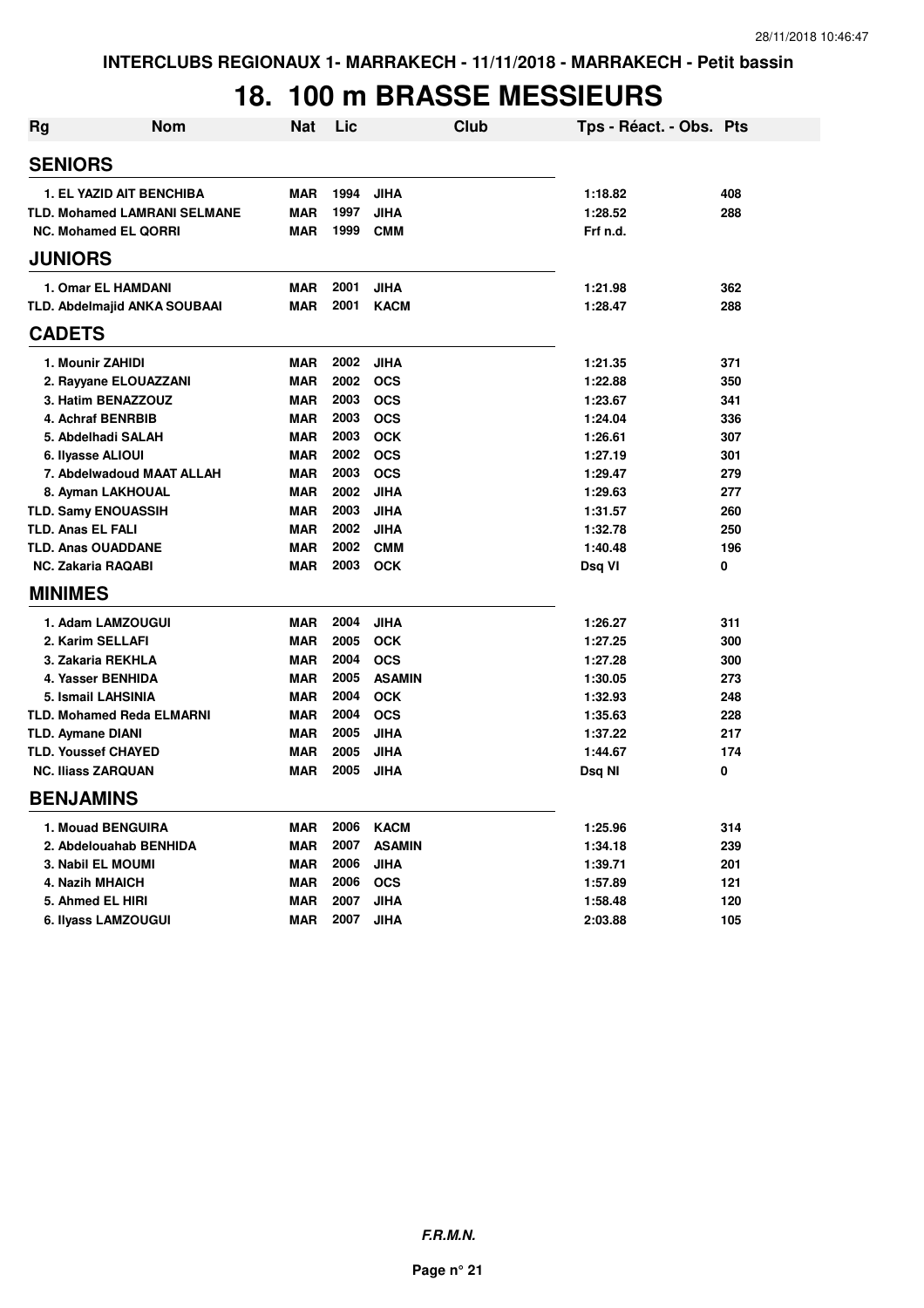#### **19. 50 m PAPILLON MESSIEURS**

| Rg                             | <b>Nom</b>                      | <b>Nat</b> | Lic  | Club        | Tps - Réact. - Obs. Pts |     |
|--------------------------------|---------------------------------|------------|------|-------------|-------------------------|-----|
| <b>SENIORS</b>                 |                                 |            |      |             |                         |     |
|                                | <b>1. EL YAZID AIT BENCHIBA</b> | <b>MAR</b> | 1994 | <b>JIHA</b> | 30.13                   | 412 |
| <b>TLD. Khalid BOU LAADAM</b>  |                                 | <b>MAR</b> | 1999 | <b>JIHA</b> | 36.63                   | 229 |
|                                | NC. Abderahmane BECHARY         | <b>MAR</b> | 1999 | <b>CKM</b>  | Frf n.d.                |     |
| <b>JUNIORS</b>                 |                                 |            |      |             |                         |     |
| 1. Saad Amine DABBAR           |                                 | <b>MAR</b> | 2000 | <b>OCK</b>  | 28.80                   | 472 |
| 2. Omar EL HAMDANI             |                                 | <b>MAR</b> | 2001 | <b>JIHA</b> | 31.94                   | 346 |
|                                | 3. Abdelmajid ANKA SOUBAAI      | <b>MAR</b> | 2001 | <b>KACM</b> | 33.64                   | 296 |
| <b>TLD. Ahmed DAHLANE</b>      |                                 | <b>MAR</b> | 2001 | <b>JIHA</b> | 34.55                   | 273 |
| <b>TLD. Younes ELBEZOUARI</b>  |                                 | <b>MAR</b> | 2001 | <b>CMM</b>  | 40.40                   | 171 |
| <b>CADETS</b>                  |                                 |            |      |             |                         |     |
| 1. Ouissam NAJIH               |                                 | <b>MAR</b> | 2002 | <b>KACM</b> | 28.59                   | 483 |
|                                | 2. Rayyane ELOUAZZANI           | <b>MAR</b> | 2002 | <b>OCS</b>  | 29.66                   | 432 |
| 3. Fayçal FIDADI               |                                 | <b>MAR</b> | 2003 | <b>KACM</b> | 31.01                   | 378 |
| 4. Yassine JAA                 |                                 | <b>MAR</b> | 2003 | <b>CBN</b>  | 32.02                   | 343 |
| 5. Achraf BENRBIB              |                                 | <b>MAR</b> | 2003 | <b>OCS</b>  | 32.84                   | 318 |
|                                | 6. Rivad Abdelbasset ELBANNAY   | <b>MAR</b> | 2003 | <b>OCK</b>  | 33.41                   | 302 |
|                                | 7. Abdelwadoud MAAT ALLAH       | <b>MAR</b> | 2003 | <b>OCS</b>  | 34.18                   | 282 |
| 8. Samy ENOUASSIH              |                                 | <b>MAR</b> | 2003 | <b>JIHA</b> | 35.18                   | 259 |
|                                | 9. Ahmed Amine CHAYED           | <b>MAR</b> | 2003 | <b>JIHA</b> | 35.41                   | 254 |
| 10. Amjad SAISSI               |                                 | <b>MAR</b> | 2003 | <b>OCS</b>  | 35.59                   | 250 |
| <b>11. Anwar SAISSI</b>        |                                 | <b>MAR</b> | 2003 | <b>OCS</b>  | 36.00                   | 241 |
|                                | 12. Mohamed Reda ENNAZIHI       | <b>MAR</b> | 2002 | <b>OCS</b>  | 36.73                   | 227 |
| 13. Anas EL FALI               |                                 | <b>MAR</b> | 2002 | <b>JIHA</b> | 37.66                   | 211 |
| <b>MINIMES</b>                 |                                 |            |      |             |                         |     |
|                                | 1. Mohamed Adam NOURDINE        | <b>MAR</b> | 2005 | <b>OCK</b>  | 32.80                   | 319 |
| 2. Ismail NAIT BRAHIM          |                                 | <b>MAR</b> | 2004 | <b>OCS</b>  | 33.64                   | 296 |
| 3. Zakaria REKHLA              |                                 | <b>MAR</b> | 2004 | <b>OCS</b>  | 34.38                   | 277 |
| 4. Adam LAMZOUGUI              |                                 | <b>MAR</b> | 2004 | <b>JIHA</b> | 35.53                   | 251 |
| 5. Anass SAFOINE               |                                 | <b>MAR</b> | 2004 | <b>OCK</b>  | 36.34                   | 235 |
|                                | 6. Mohamed Reda ELMARNI         | <b>MAR</b> | 2004 | <b>OCS</b>  | 38.86                   | 192 |
| 7. Aymane DIANI                |                                 | <b>MAR</b> | 2005 | JIHA        | 38.87                   | 192 |
| <b>TLD. Yahya AMARIR</b>       |                                 | <b>MAR</b> | 2004 | <b>KACM</b> | 41.74                   | 155 |
| <b>TLD. Iliass ZARQUAN</b>     |                                 | <b>MAR</b> | 2005 | <b>JIHA</b> | 41.84                   | 154 |
| <b>BENJAMINS</b>               |                                 |            |      |             |                         |     |
| 1. Mouad BENGUIRA              |                                 | <b>MAR</b> | 2006 | <b>KACM</b> | 35.04                   | 262 |
| 2. Ahmed BENAZZOUZ             |                                 | <b>MAR</b> | 2006 | <b>OCS</b>  | 35.13                   | 260 |
| 3. Houssam BENRBIB             |                                 | <b>MAR</b> | 2006 | <b>OCS</b>  | 37.45                   | 214 |
|                                | 4. El Mehdi MOUHACHIM           | <b>MAR</b> | 2006 | <b>JIHA</b> | 38.45                   | 198 |
| 5. Issam BOUHMALA              |                                 | <b>MAR</b> | 2007 | <b>JIHA</b> | 39.24                   | 186 |
| 6. Nabil EL MOUMI              |                                 | <b>MAR</b> | 2006 | <b>JIHA</b> | 40.40                   | 171 |
|                                | 7. Mohamed Dya Eddine MOUTAI    | <b>MAR</b> | 2007 | <b>JIHA</b> | 40.52                   | 169 |
| 8. Ilyass LAMZOUGUI            |                                 | <b>MAR</b> | 2007 | <b>JIHA</b> | 59.37                   | 53  |
| <b>NC. Mohamed Taha TRAIDI</b> |                                 | <b>MAR</b> | 2007 | <b>OCK</b>  | Dsq FD                  | 0   |
| <b>NC. Mehdi ELFALI</b>        |                                 | <b>MAR</b> | 2007 | <b>JIHA</b> | Dsq NI                  | 0   |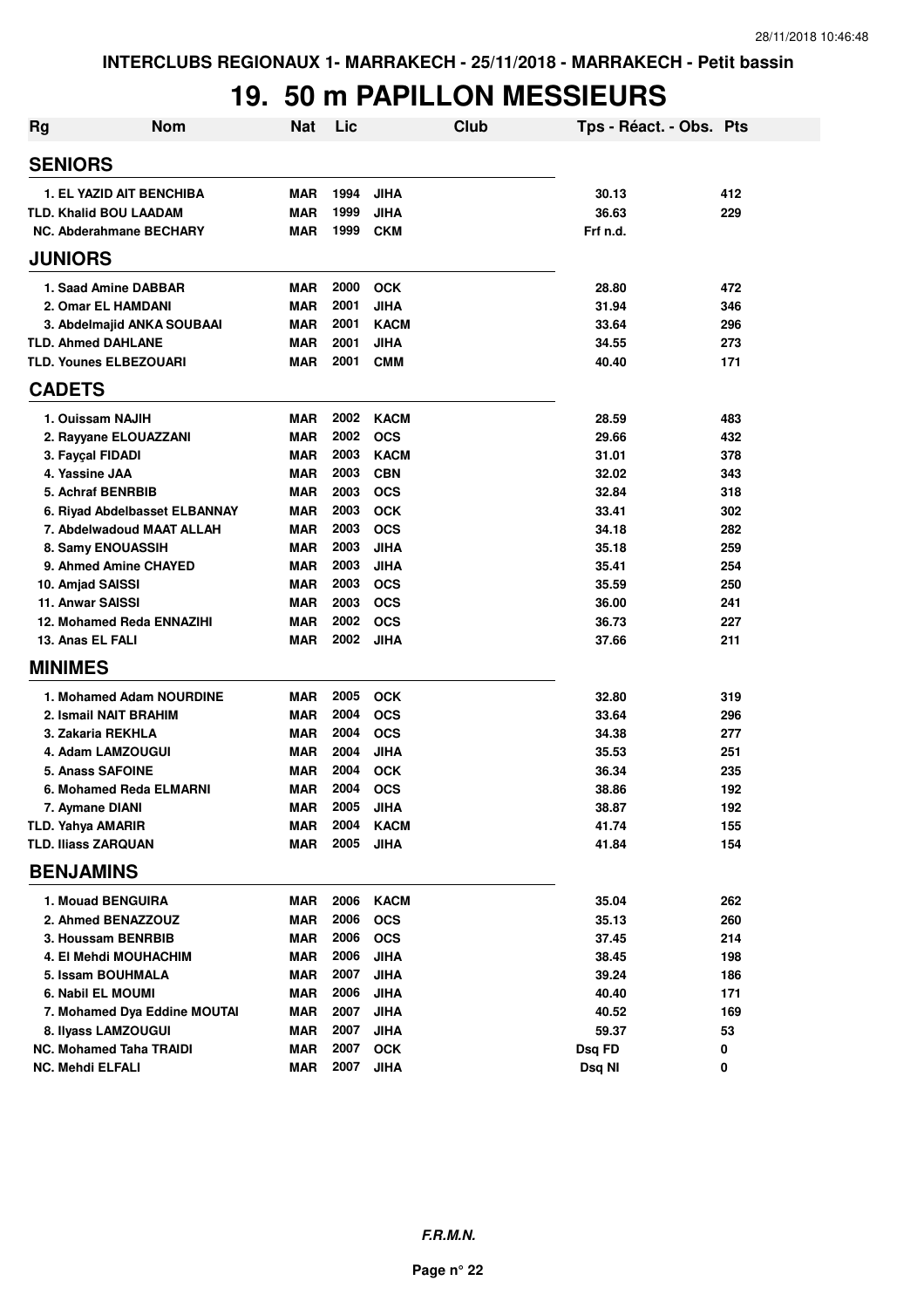# **20. 50 m PAPILLON DAMES**

| Rg             | <b>Nom</b>                    | <b>Nat</b> | Lic  | <b>Club</b> | Tps - Réact. - Obs. Pts |     |
|----------------|-------------------------------|------------|------|-------------|-------------------------|-----|
| <b>SENIORS</b> |                               |            |      |             |                         |     |
|                | 1. Fadwa FIDADI               | <b>MAR</b> | 1999 | <b>KACM</b> | 31.31                   | 475 |
| <b>JUNIORS</b> |                               |            |      |             |                         |     |
|                | 1. Hiba RMILI                 | <b>MAR</b> | 2000 | <b>OCK</b>  | 30.65                   | 506 |
|                | 2. Maria AIT BOUSERHANE       | <b>MAR</b> | 2001 | <b>JIHA</b> | 37.32                   | 280 |
| <b>CADETS</b>  |                               |            |      |             |                         |     |
|                | 1. Hiba LAKNIT                | <b>MAR</b> | 2002 | <b>OCK</b>  | 30.84                   | 497 |
|                | 2. Salma EL MACHFOU           | <b>MAR</b> | 2003 | <b>JIHA</b> | 38.00                   | 265 |
| <b>MINIMES</b> |                               |            |      |             |                         |     |
|                | 1. Sara ZEKRITI               | MAR        | 2004 | <b>JIHA</b> | 33.28                   | 395 |
|                | 2. Aalia BOUOUFOUSSE          | <b>MAR</b> | 2004 | <b>JIHA</b> | 36.09                   | 310 |
|                | 3. Sarah ZOUBIR               | <b>MAR</b> | 2004 | <b>OCK</b>  | 36.13                   | 309 |
|                | 4. Widad MORCHID              | <b>MAR</b> | 2004 | <b>OCK</b>  | 38.73                   | 251 |
|                | 5. Sarah ED DRIEF             | <b>MAR</b> | 2004 | <b>KACM</b> | 39.13                   | 243 |
|                | 6. Wiaam CHAFIQ               | <b>MAR</b> | 2004 | <b>OCS</b>  | 40.69                   | 216 |
|                | <b>TLD. Hassnaa MHAICH</b>    | <b>MAR</b> | 2004 | <b>OCS</b>  | 44.40                   | 166 |
|                | <b>TLD. Doha ANKA SOUBAAI</b> | <b>MAR</b> | 2004 | <b>KACM</b> | 51.30                   | 108 |
|                | <b>BENJAMINS</b>              |            |      |             |                         |     |
|                | 1. Lina Malak HAITAM          | <b>MAR</b> | 2007 | <b>OCK</b>  | 40.27                   | 223 |
|                | 2. Ilham EL MACHFOU           | <b>MAR</b> | 2007 | <b>JIHA</b> | 41.26                   | 207 |
|                | 3. Ghita ALADLOUNI            | <b>MAR</b> | 2006 | <b>JIHA</b> | 41.75                   | 200 |
|                | 4. Alae ELOUAZZANI            | <b>MAR</b> | 2006 | <b>OCS</b>  | 44.54                   | 165 |
|                | 5. Sara CHBALY                | <b>MAR</b> | 2006 | <b>JIHA</b> | 48.36                   | 128 |
|                | 6. Rahma EL HAMDANI           | <b>MAR</b> | 2007 | <b>JIHA</b> | 49.88                   | 117 |
|                | <b>NC. Sarah LACOMBE</b>      | <b>MAR</b> | 2007 | <b>JIHA</b> | Dsq FD                  | 0   |
|                | <b>NC. Hiba LAMOURI</b>       | <b>MAR</b> | 2007 | <b>JIHA</b> | Dsg NI                  | 0   |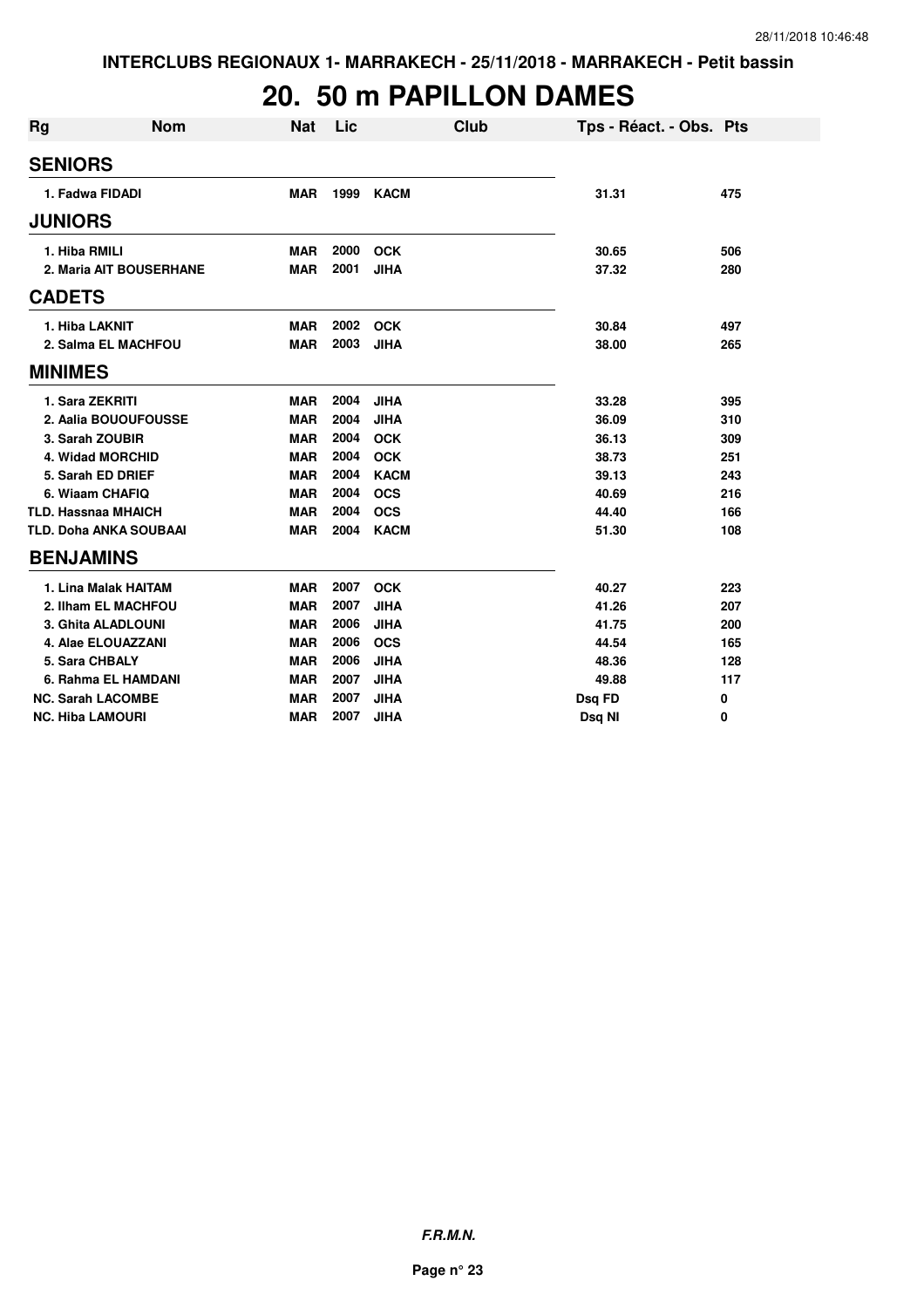**INTERCLUBS REGIONAUX 1- MARRAKECH - 25/11/2018 - MARRAKECH - Petit bassin**

#### **21. 400 m 4 NAGES MESSIEURS**

| <b>Rg</b>            | <b>Nom</b>               | Nat        | <b>Lic</b> |            | Club | Tps - Réact. - Obs. Pts |     |
|----------------------|--------------------------|------------|------------|------------|------|-------------------------|-----|
| <b>CADETS</b>        |                          |            |            |            |      |                         |     |
| 1. Ismail ES SAMLALI |                          | MAR        | 2002 OCK   |            |      | 4:59.30                 | 540 |
| <b>MINIMES</b>       |                          |            |            |            |      |                         |     |
|                      | 1. Mohamed Adam NOURDINE | <b>MAR</b> | 2005       | <b>OCK</b> |      | 5:41.20                 | 365 |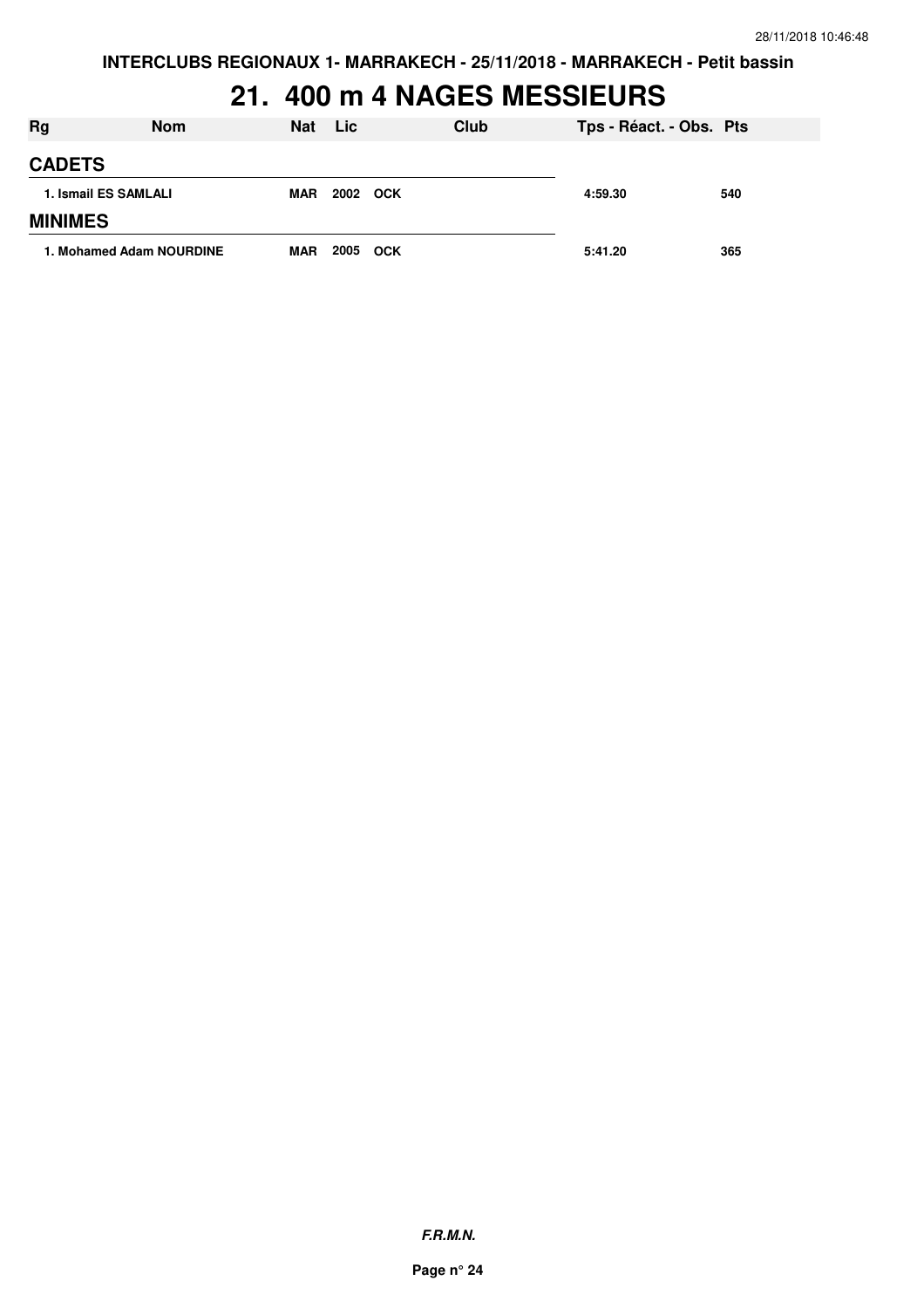**INTERCLUBS REGIONAUX 1- MARRAKECH - 25/11/2018 - MARRAKECH - Petit bassin**

### **22. 400 m 4 NAGES DAMES**

| Rg             | <b>Nom</b> | <b>Nat</b> | <b>Lic</b> | Club | Tps - Réact. - Obs. Pts |     |
|----------------|------------|------------|------------|------|-------------------------|-----|
| <b>JUNIORS</b> |            |            |            |      |                         |     |
| 1. Hiba FAHSI  |            | <b>MAR</b> | 2001 OCK   |      | 5:17.68                 | 603 |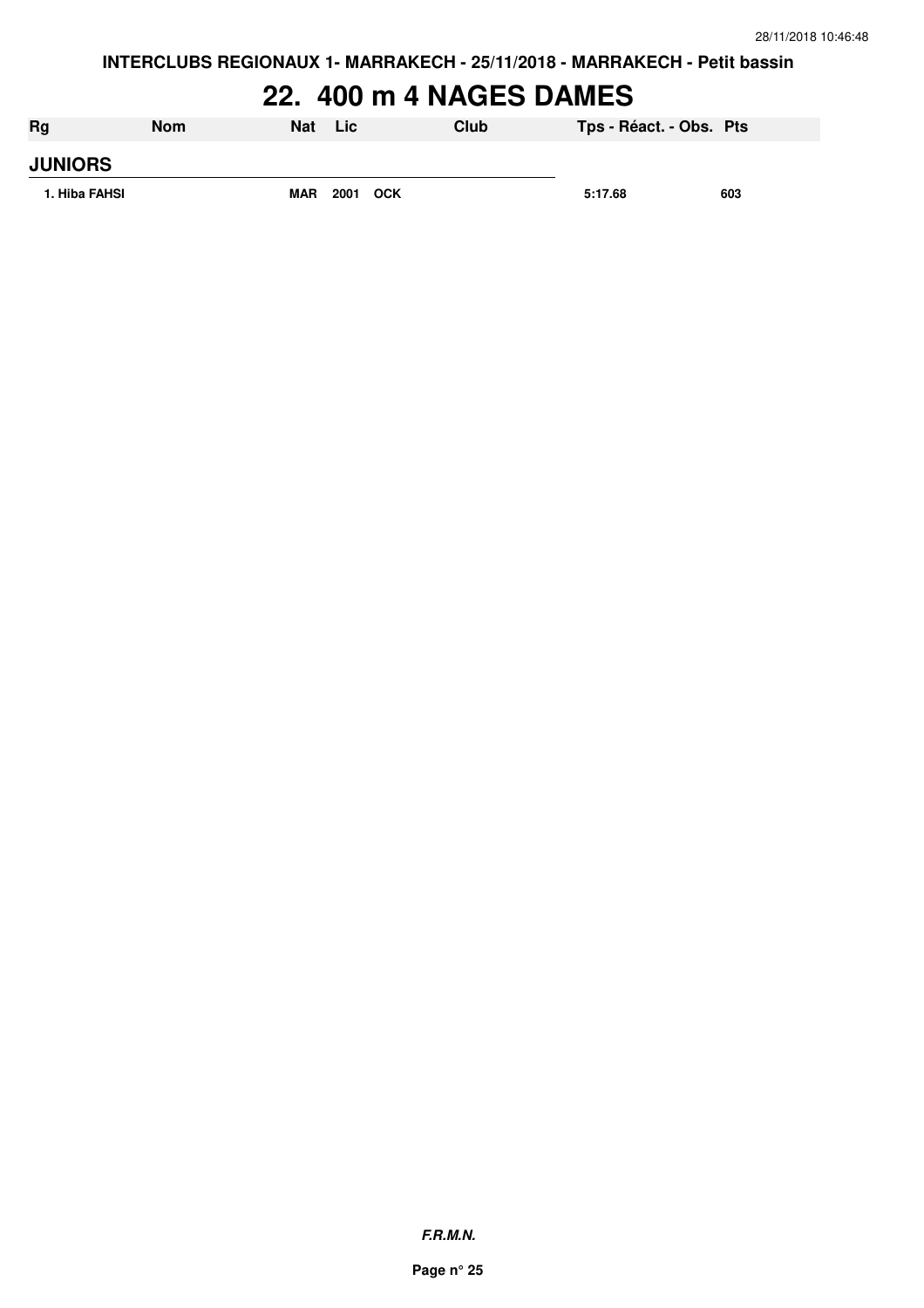#### **23. 50 m BRASSE MESSIEURS**

| Rg                                                              | <b>Nom</b>                          | <b>Nat</b>        | Lic          |                             | <b>Club</b> | Tps - Réact. - Obs. Pts |            |
|-----------------------------------------------------------------|-------------------------------------|-------------------|--------------|-----------------------------|-------------|-------------------------|------------|
| <b>SENIORS</b>                                                  |                                     |                   |              |                             |             |                         |            |
| <b>1. EL YAZID AIT BENCHIBA</b>                                 |                                     | <b>MAR</b>        | 1994         | <b>JIHA</b>                 |             | 34.93                   | 445        |
|                                                                 | <b>TLD. Mohamed LAMRANI SELMANE</b> | MAR               | 1997         | <b>JIHA</b>                 |             | 38.86                   | 323        |
| <b>TLD. Abderahmane BECHARY</b>                                 |                                     | MAR               | 1999         | <b>CKM</b>                  |             | 44.41                   | 216        |
| <b>NC. Mohamed EL QORRI</b>                                     |                                     | MAR               | 1999         | <b>CMM</b>                  |             | Frf n.d.                |            |
| <b>NC. Ahmed Mounir LAZHJAR</b>                                 |                                     | MAR               | 1995         | <b>CMM</b>                  |             | Frf n.d.                |            |
| <b>JUNIORS</b>                                                  |                                     |                   |              |                             |             |                         |            |
| 1. Anas OUGOUIS                                                 |                                     | <b>MAR</b>        | 2001         | <b>OCK</b>                  |             | 31.77                   | 591        |
| 2. Mehdi QAISSOUNI                                              |                                     | <b>MAR</b>        | 2001         | <b>OCS</b>                  |             | 33.60                   | 500        |
| 3. Omar EL HAMDANI                                              |                                     | <b>MAR</b>        | 2001         | <b>JIHA</b>                 |             | 36.13                   | 402        |
| <b>TLD. Abdelmajid ANKA SOUBAAI</b>                             |                                     | MAR               | 2001         | <b>KACM</b>                 |             | 39.75                   | 302        |
| <b>TLD. Amine CHIHAZ</b>                                        |                                     | <b>MAR</b>        | 2001         | <b>CBN</b>                  |             | 40.61                   | 283        |
| <b>TLD. Abderahmane SOUHJOUD</b>                                |                                     | MAR               | 2001         | <b>CKM</b>                  |             | 43.27                   | 234        |
| <b>TLD. Amine TORCHI</b><br><b>NC. Younes ELBEZOUARI</b>        |                                     | MAR<br><b>MAR</b> | 2000<br>2001 | <b>CMM</b><br><b>CMM</b>    |             | 45.75                   | 198<br>0   |
| <b>CADETS</b>                                                   |                                     |                   |              |                             |             | Dsq NI                  |            |
| 1. Achraf BENRBIB                                               |                                     | <b>MAR</b>        | 2003         | <b>OCS</b>                  |             | 36.94                   | 376        |
| 2. Hatim BENAZZOUZ                                              |                                     | MAR               | 2003         | <b>OCS</b>                  |             | 37.22                   | 368        |
| 3. Ilyasse ALIOUI                                               |                                     | <b>MAR</b>        | 2002         | <b>OCS</b>                  |             | 37.52                   | 359        |
| 4. Mounir ZAHIDI                                                |                                     | MAR               | 2002         | <b>JIHA</b>                 |             | 37.64                   | 355        |
| 5. Mohamed Reda ENNAZIHI                                        |                                     | MAR               | 2002         | <b>OCS</b>                  |             | 39.15                   | 316        |
|                                                                 | 6. Abdelwadoud MAAT ALLAH           | <b>MAR</b>        | 2003         | <b>OCS</b>                  |             | 39.33                   | 311        |
| 7. Abdelhadi SALAH                                              |                                     | <b>MAR</b>        | 2003         | <b>OCK</b>                  |             | 40.06                   | 295        |
| 8. Anas EL FALI                                                 |                                     | <b>MAR</b>        | 2002         | <b>JIHA</b>                 |             | 40.37                   | 288        |
| 9. Amjad SAISSI                                                 |                                     | <b>MAR</b>        | 2003         | <b>OCS</b>                  |             | 40.47                   | 286        |
| 10. Ahmed Amine CHAYED                                          |                                     | <b>MAR</b>        | 2003         | <b>JIHA</b>                 |             | 40.62                   | 283        |
| <b>11. Youssef KHAOURI MAHIR</b>                                |                                     | <b>MAR</b>        | 2003         | <b>CBN</b>                  |             | 41.36                   | 268        |
| <b>TLD. Samy ENOUASSIH</b>                                      |                                     | <b>MAR</b>        | 2003         | <b>JIHA</b>                 |             | 42.03                   | 255        |
| <b>TLD. Youssef BENZEROUAL</b><br><b>TLD. Youssef HASSANINE</b> |                                     | MAR<br>MAR        | 2002<br>2003 | <b>OCS</b><br><b>OCS</b>    |             | 44.27<br>44.88          | 218<br>209 |
| <b>TLD. Abd EI Kaddouss ERRIFAIY</b>                            |                                     | <b>MAR</b>        | 2002         | <b>CMM</b>                  |             | 45.51                   | 201        |
| <b>TLD. Younes KOUIS</b>                                        |                                     | <b>MAR</b>        | 2002         | <b>OCS</b>                  |             | 46.66                   | 186        |
| <b>TLD. Adam EL FATINE</b>                                      |                                     | MAR               | 2002         | <b>CMM</b>                  |             | 47.47                   | 177        |
| <b>TLD. Yassine MARJANI</b>                                     |                                     | MAR               | 2003         | <b>KACM</b>                 |             | 48.59                   | 165        |
| <b>NC. Youssef ELHAMIL</b>                                      |                                     | <b>MAR</b>        | 2003         | <b>JIHA</b>                 |             | Frf n.d.                |            |
| <b>NC. Anas OUADDANE</b>                                        |                                     | <b>MAR</b>        | 2002         | <b>CMM</b>                  |             | Frf n.d.                |            |
| <b>NC. Zakaria AFTIR</b>                                        |                                     | <b>MAR</b>        | 2002         | <b>CMM</b>                  |             | Dsq FD                  | 0          |
| <b>NC. Youssef RHALLAB</b>                                      |                                     | MAR               | 2002         | <b>CKM</b>                  |             | Dsq VI                  | 0          |
| <b>NC. Zakaria RAQABI</b>                                       |                                     | MAR               | 2003         | <b>OCK</b>                  |             | Dsq VI                  | 0          |
| <b>NC. Mohamed Amine ERRAMI</b>                                 |                                     | MAR               | 2003         | <b>CMM</b>                  |             | Dsq VI                  | 0          |
| <b>MINIMES</b>                                                  |                                     |                   |              |                             |             |                         |            |
| 1. Zakaria REKHLA                                               |                                     | <b>MAR</b>        | 2004         | <b>OCS</b>                  |             | 37.67                   | 355        |
| 2. Rayane DAKI                                                  |                                     | MAR               | 2005         | <b>OCK</b>                  |             | 38.95                   | 321        |
| 3. Adam LAMZOUGUI                                               |                                     | MAR               | 2004<br>2005 | <b>JIHA</b>                 |             | 39.82                   | 300        |
| 4. Yasser BENHIDA<br>5. Karim SELLAFI                           |                                     | MAR<br>MAR        | 2005         | <b>ASAMIN</b><br><b>OCK</b> |             | 40.88<br>41.22          | 277<br>270 |
| 6. Mohamed Reda ELMARNI                                         |                                     | MAR               | 2004         | <b>OCS</b>                  |             | 42.88                   | 240        |
| 7. Ismail LAHSINIA                                              |                                     | MAR               | 2004         | <b>OCK</b>                  |             | 42.89                   | 240        |
| 8. Aymane DIANI                                                 |                                     | MAR               | 2005         | <b>JIHA</b>                 |             | 42.98                   | 239        |
| 9. Ismail NAIT BRAHIM                                           |                                     | <b>MAR</b>        | 2004         | <b>OCS</b>                  |             | 43.84                   | 225        |
| <b>TLD. Youssef CHAYED</b>                                      |                                     | MAR               | 2005         | <b>JIHA</b>                 |             | 45.87                   | 196        |
| <b>TLD. Soufian YOUSFI</b>                                      |                                     | MAR               | 2004         | <b>CKM</b>                  |             | 47.95                   | 172        |
| <b>TLD. Jad ABDOUH</b>                                          |                                     | MAR               | 2005         | <b>JIHA</b>                 |             | 50.23                   | 149        |
| <b>TLD. Iliass ZARQUAN</b>                                      |                                     | MAR               | 2005         | <b>JIHA</b>                 |             | 51.91                   | 135        |
|                                                                 |                                     |                   |              |                             |             |                         |            |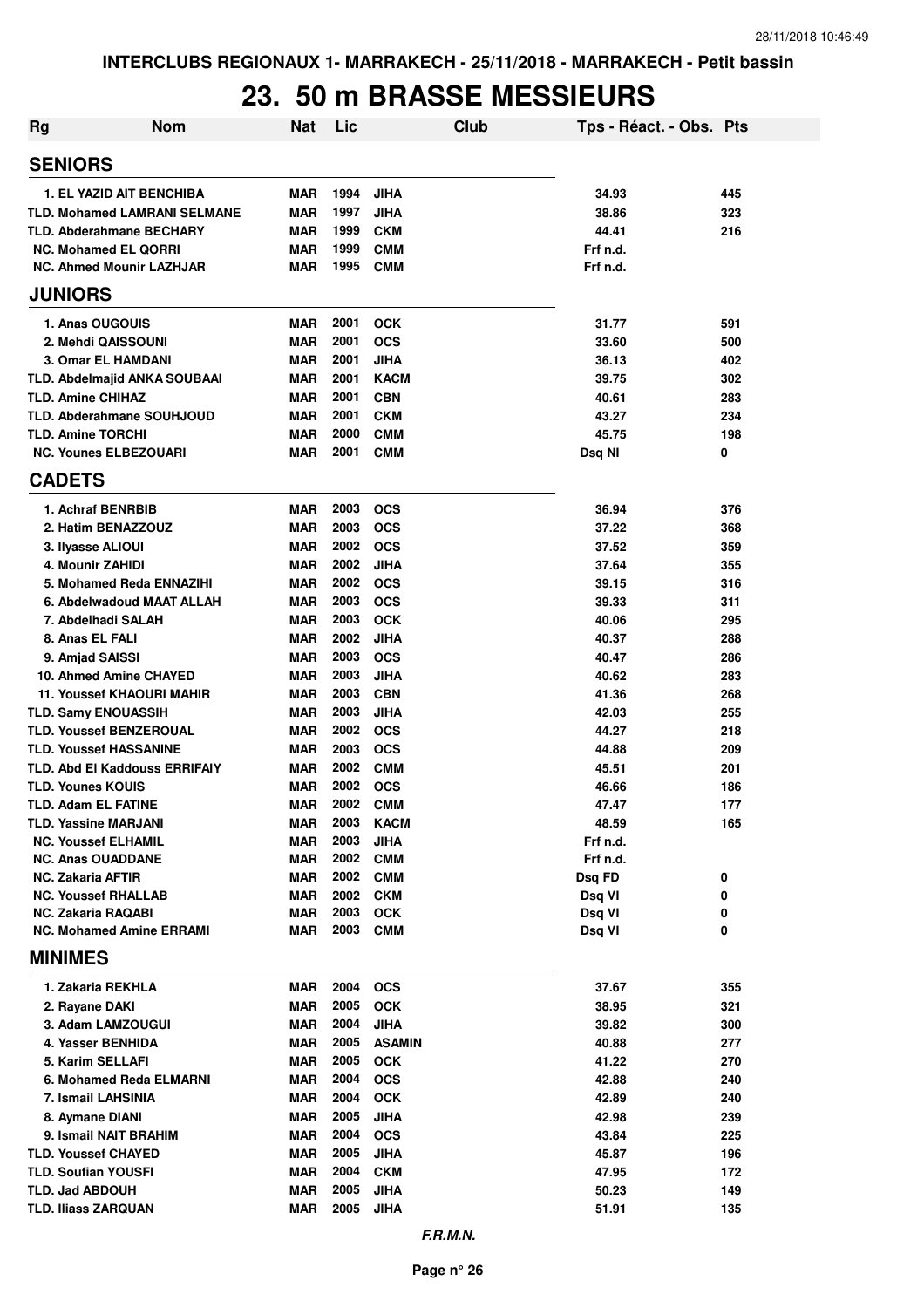#### **23. 50 m BRASSE MESSIEURS**

| Rg                          | <b>Nom</b>                           | Nat        | Lic  | Club          | Tps - Réact. - Obs. Pts |     |
|-----------------------------|--------------------------------------|------------|------|---------------|-------------------------|-----|
| <b>MINIMES</b>              |                                      |            |      |               |                         |     |
| <b>TLD. Youssef FELLAHI</b> |                                      | <b>MAR</b> | 2004 | <b>CKM</b>    | 52.03                   | 134 |
|                             | <b>TLD. Sif Eddine AIT BEN HAMOU</b> | <b>MAR</b> | 2005 | <b>CMM</b>    | 52.88                   | 128 |
| <b>NC. Bader CHAHID</b>     |                                      | <b>MAR</b> | 2004 | <b>JIHA</b>   | Dsq FD                  | 0   |
|                             | NC. Abderrazzak SOUHJOUD             | <b>MAR</b> | 2005 | <b>CKM</b>    | Dsq VI                  | 0   |
|                             | <b>NC. Mehdi FARTOUNE</b>            | <b>MAR</b> | 2005 | <b>OCS</b>    | Dsq VI                  | 0   |
|                             | <b>NC. Abdelhamid EL FATINE</b>      | <b>MAR</b> | 2005 | <b>CMM</b>    | Dsq VI                  | 0   |
|                             | <b>NC. Ossama ENNAZIHI</b>           | <b>MAR</b> | 2005 | <b>OCS</b>    | Dsq VI                  | 0   |
| <b>BENJAMINS</b>            |                                      |            |      |               |                         |     |
|                             | 1. Mouad BENGUIRA                    | <b>MAR</b> | 2006 | <b>KACM</b>   | 38.88                   | 322 |
|                             | 2. Abdelouahab BENHIDA               | <b>MAR</b> | 2007 | <b>ASAMIN</b> | 43.30                   | 233 |
|                             | 3. Ahmed BENAZZOUZ                   | <b>MAR</b> | 2006 | <b>OCS</b>    | 43.48                   | 230 |
|                             | 4. Nabil EL MOUMI                    | <b>MAR</b> | 2006 | <b>JIHA</b>   | 43.83                   | 225 |
|                             | 5. Houssam BENRBIB                   | <b>MAR</b> | 2006 | <b>OCS</b>    | 45.58                   | 200 |
| 6. Nazih MHAICH             |                                      | <b>MAR</b> | 2006 | <b>OCS</b>    | 50.94                   | 143 |
|                             | 7. Mohamed Ayoub AIT BENTALEB        | <b>MAR</b> | 2007 | <b>CKM</b>    | 52.68                   | 129 |
|                             | 8. Almakki BOUABOULA                 | <b>MAR</b> | 2006 | <b>KACM</b>   | 54.35                   | 118 |
|                             | <b>NC. Ilyass LAMZOUGUI</b>          | <b>MAR</b> | 2007 | <b>JIHA</b>   | Dsq VI                  | 0   |
| <b>NC. Mehdi ELFALI</b>     |                                      | <b>MAR</b> | 2007 | <b>JIHA</b>   | Dsq VI                  | 0   |
| <b>NC. Ahmed EL HIRI</b>    |                                      | <b>MAR</b> | 2007 | <b>JIHA</b>   | Dsg VI                  | 0   |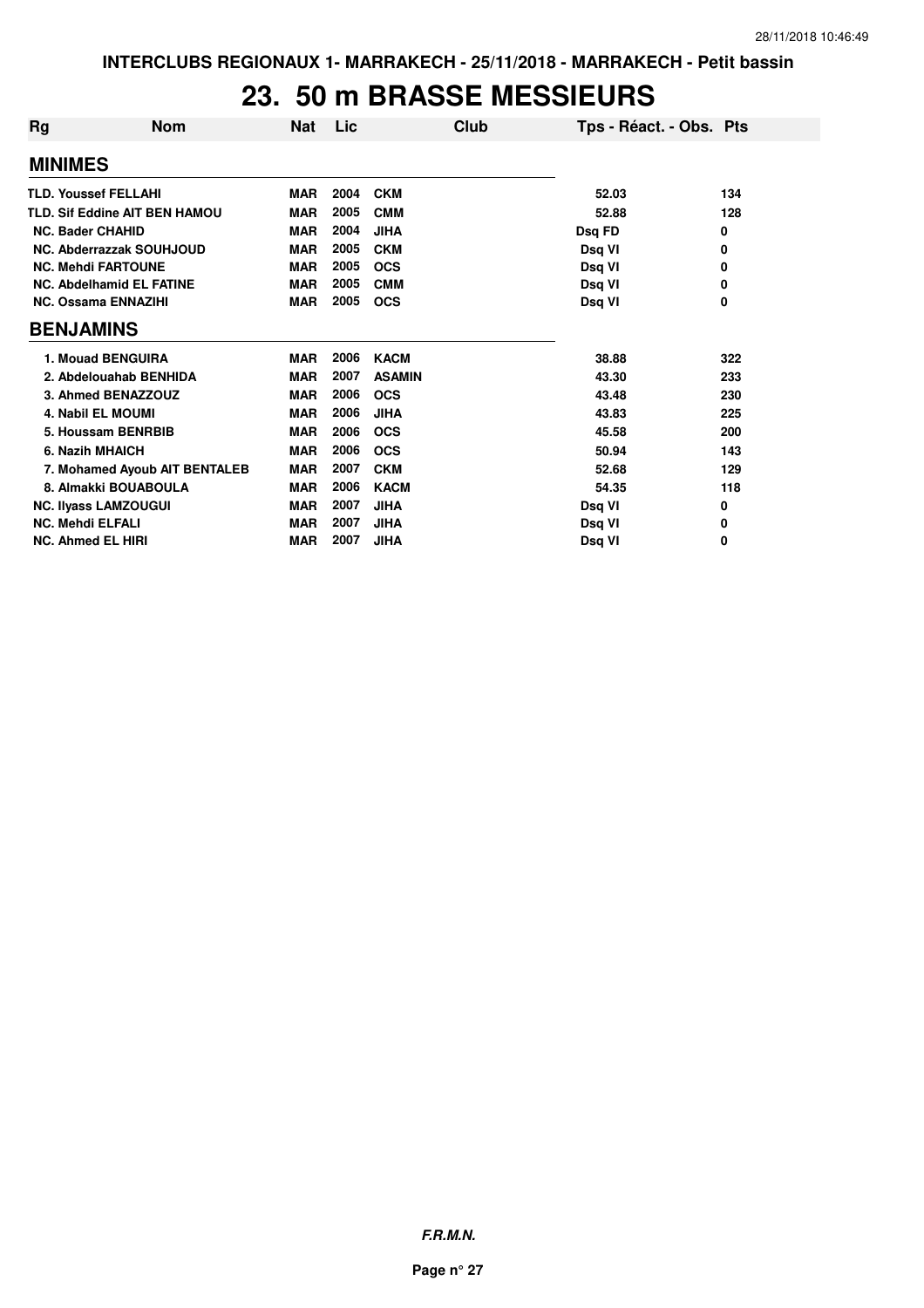# **24. 50 m BRASSE DAMES**

| <b>Rg</b> | <b>Nom</b>                     | <b>Nat</b> | Lic  | <b>Club</b>   | Tps - Réact. - Obs. Pts |     |
|-----------|--------------------------------|------------|------|---------------|-------------------------|-----|
|           | <b>SENIORS</b>                 |            |      |               |                         |     |
|           | 1. Fadwa FIDADI                | <b>MAR</b> | 1999 | <b>KACM</b>   | 37.08                   | 521 |
|           | <b>JUNIORS</b>                 |            |      |               |                         |     |
|           | 1. Hiba RMILI                  | <b>MAR</b> | 2000 | <b>OCK</b>    | 39.52                   | 430 |
|           | 2. Maria AIT BOUSERHANE        | <b>MAR</b> | 2001 | <b>JIHA</b>   | 42.31                   | 350 |
|           | <b>CADETS</b>                  |            |      |               |                         |     |
|           | 1. Hiba LAKNIT                 | <b>MAR</b> | 2002 | <b>OCK</b>    | 35.73                   | 582 |
|           | 2. Hala MALLOULI               | <b>MAR</b> | 2003 | <b>OCK</b>    | 43.96                   | 312 |
|           | 3. Salma EL MACHFOU            | <b>MAR</b> | 2003 | <b>JIHA</b>   | 45.43                   | 283 |
|           | <b>TLD. Hibat Allah DOUADA</b> | <b>MAR</b> | 2002 | <b>KACM</b>   | 46.98                   | 256 |
|           | <b>TLD. Oumaima CHRAIBI</b>    | <b>MAR</b> | 2003 | <b>OCK</b>    | 50.18                   | 210 |
|           | <b>NC. Aya BARKHOUNE</b>       | <b>MAR</b> | 2003 | <b>OCK</b>    | Frf n.d.                |     |
|           | <b>MINIMES</b>                 |            |      |               |                         |     |
|           | 1. Douaa ES SAMAKI             | <b>MAR</b> | 2004 | <b>OCK</b>    | 39.69                   | 425 |
|           | 2. Sara ZEKRITI                | <b>MAR</b> | 2004 | <b>JIHA</b>   | 40.78                   | 391 |
|           | 3. Hiba AOUFOUCHI              | <b>MAR</b> | 2004 | <b>OCK</b>    | 42.63                   | 343 |
|           | 4. Aalia BOUOUFOUSSE           | <b>MAR</b> | 2004 | <b>JIHA</b>   | 43.51                   | 322 |
|           | 5. Malak RAKIK                 | <b>MAR</b> | 2004 | <b>JIHA</b>   | 44.52                   | 301 |
|           | 6. Wiam LHASSAR                | <b>MAR</b> | 2004 | <b>OCS</b>    | 45.37                   | 284 |
|           | 7. Sarah ED DRIEF              | <b>MAR</b> | 2004 | <b>KACM</b>   | 46.00                   | 273 |
|           | <b>TLD. Salma EDDOUNE</b>      | <b>MAR</b> | 2004 | <b>JIHA</b>   | 48.71                   | 229 |
|           | <b>TLD. Hassnaa MHAICH</b>     | <b>MAR</b> | 2004 | <b>OCS</b>    | 50.50                   | 206 |
|           | TLD. Aya ELYOUSSOFI            | <b>MAR</b> | 2005 | <b>OCS</b>    | 52.84                   | 180 |
|           | TLD. Aya AFTIR                 | <b>MAR</b> | 2005 | <b>CMM</b>    | 54.28                   | 166 |
|           | <b>TLD. Kawtar DOUIOURI</b>    | <b>MAR</b> | 2005 | <b>OCS</b>    | 59.40                   | 126 |
|           | <b>TLD. Zaynab TSERGHINI</b>   | <b>MAR</b> | 2005 | <b>OCS</b>    | 1:01.34                 | 115 |
|           | <b>TLD. Nada ELIDRISSI</b>     | <b>MAR</b> | 2005 | <b>OCS</b>    | 1:02.02                 | 111 |
|           | <b>BENJAMINS</b>               |            |      |               |                         |     |
|           | 1. Sarah LACOMBE               | <b>MAR</b> | 2007 | <b>JIHA</b>   | 46.00                   | 273 |
|           | 2. Joulane MAHJOUBI            | <b>MAR</b> | 2007 | <b>ASAMIN</b> | 49.14                   | 223 |
|           | 3. Ghita ALADLOUNI             | <b>MAR</b> | 2006 | JIHA          | 49.16                   | 223 |
|           | 4. Alae ELOUAZZANI             | <b>MAR</b> | 2006 | <b>OCS</b>    | 49.65                   | 217 |
|           | 5. Ilham EL MACHFOU            | <b>MAR</b> | 2007 | <b>JIHA</b>   | 50.48                   | 206 |
|           | 6. Sara CHBALY                 | <b>MAR</b> | 2006 | <b>JIHA</b>   | 52.39                   | 184 |
|           | 7. Aya ELOUAZZANI              | <b>MAR</b> | 2006 | <b>OCS</b>    | 52.78                   | 180 |
|           | 7. Diyaa AZNAKI                | <b>MAR</b> | 2006 | <b>OCS</b>    | 52.78                   | 180 |
|           | 9. Hiba LAMOURI                | <b>MAR</b> | 2007 | <b>JIHA</b>   | 54.30                   | 166 |
|           | 10. Hiba TORCHI                | <b>MAR</b> | 2006 | <b>CMM</b>    | 55.60                   | 154 |
|           | <b>NC. Rahma EL HAMDANI</b>    | <b>MAR</b> | 2007 | <b>JIHA</b>   | Dsq VI                  | 0   |
|           | <b>NC. Rokia FANSOUNI</b>      | <b>MAR</b> | 2006 | <b>CMM</b>    | Dsq VI                  | 0   |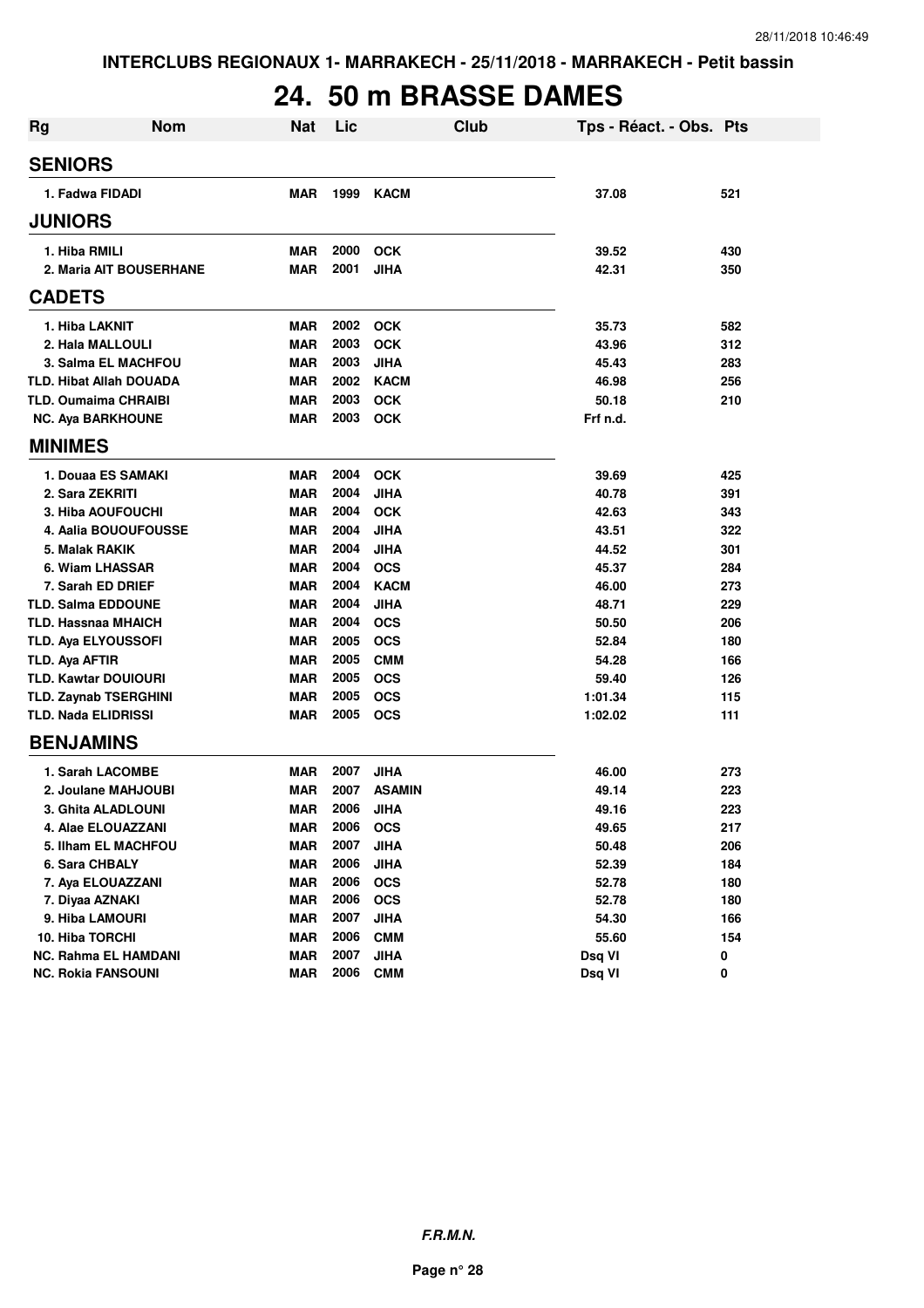#### **25. 200 m NAGE LIBRE MESSIEURS**

| <b>Rg</b> | Nom                            | <b>Nat</b> | Lic  | Club          | Tps - Réact. - Obs. Pts |     |
|-----------|--------------------------------|------------|------|---------------|-------------------------|-----|
|           | <b>SENIORS</b>                 |            |      |               |                         |     |
|           | 1. Ali HAFID                   | <b>MAR</b> | 1998 | <b>JIHA</b>   | 2:25.08                 | 347 |
|           | <b>JUNIORS</b>                 |            |      |               |                         |     |
|           | 1. Saad Amine DABBAR           | <b>MAR</b> | 2000 | <b>OCK</b>    | 2:00.55                 | 605 |
|           | <b>CADETS</b>                  |            |      |               |                         |     |
|           | 1. Youssef KARADA              | <b>MAR</b> | 2003 | <b>ASAMIN</b> | 2:08.16                 | 504 |
|           | 2. Mohamed Amine DIDOUCH       | <b>MAR</b> | 2003 | <b>ASAMIN</b> | 2:08.20                 | 503 |
|           | 3. Lounes MOUHOUBI             | <b>MAR</b> | 2002 | <b>ASAMIN</b> | 2:14.03                 | 440 |
|           | 4. Monssif HAITAM              | <b>MAR</b> |      | 2002 OCK      | 2:14.88                 | 432 |
|           | 5. Ayoub RABOUN                | <b>MAR</b> | 2003 | <b>ASAMIN</b> | 2:16.92                 | 413 |
|           | <b>6. Achraf HMAITTANE</b>     | <b>MAR</b> | 2003 | <b>ASAMIN</b> | 2:17.19                 | 411 |
|           | 7. Fayçal FIDADI               | <b>MAR</b> | 2003 | <b>KACM</b>   | 2:17.33                 | 409 |
|           | 8. Anas QOUANANE               | <b>MAR</b> | 2003 | <b>OCK</b>    | 2:17.34                 | 409 |
|           | 9. Othmane AIT SALAH           | <b>MAR</b> | 2002 | <b>JIHA</b>   | 2:24.12                 | 354 |
|           | 10. Rayyane ELOUAZZANI         | <b>MAR</b> |      | 2002 OCS      | 2:26.06                 | 340 |
|           | 11. Riyad Abdelbasset ELBANNAY | <b>MAR</b> | 2003 | <b>OCK</b>    | 2:29.44                 | 318 |
|           | 12. Abdelhadi SALAH            | <b>MAR</b> | 2003 | <b>OCK</b>    | 2:33.72                 | 292 |
|           | <b>TLD. Zakaria RAQABI</b>     | <b>MAR</b> | 2003 | <b>OCK</b>    | 2:44.16                 | 239 |
|           | <b>MINIMES</b>                 |            |      |               |                         |     |
|           | 1. Hatim CHEHIBA               | <b>MAR</b> | 2005 | <b>OCK</b>    | 2:26.86                 | 335 |
|           | 2. Rayane DAKI                 | <b>MAR</b> | 2005 | <b>OCK</b>    | 2:29.31                 | 318 |
|           | 3. Yasser BENHIDA              | <b>MAR</b> | 2005 | <b>ASAMIN</b> | 2:30.02                 | 314 |
|           | <b>4. Anass SAFOINE</b>        | <b>MAR</b> | 2004 | <b>OCK</b>    | 2:31.91                 | 302 |
|           | <b>5. Ali BENLACHHAB</b>       | <b>MAR</b> | 2005 | <b>ASAMIN</b> | 2:32.10                 | 301 |
|           | 6. Amine ZOUBIR                | <b>MAR</b> | 2004 | <b>OCK</b>    | 2:33.64                 | 292 |
|           | 7. Soufiane AMRI               | <b>MAR</b> | 2005 | <b>ASAMIN</b> | 2:37.91                 | 269 |
|           | 8. Karim SELLAFI               | <b>MAR</b> | 2005 | <b>OCK</b>    | 2:39.20                 | 263 |
|           | 9. Yassine ZOUBIR              | <b>MAR</b> | 2004 | OCK           | 2:41.67                 | 251 |
|           | <b>BENJAMINS</b>               |            |      |               |                         |     |
|           | 1. Hamza TABIT                 | <b>MAR</b> | 2006 | <b>ASAMIN</b> | 2:35.19                 | 283 |
|           | 2. Abdelouahab BENHIDA         | <b>MAR</b> | 2007 | <b>ASAMIN</b> | 2:38.34                 | 267 |
|           | 3. Issam BOUHMALA              | <b>MAR</b> | 2007 | <b>JIHA</b>   | 2:39.51                 | 261 |
|           | 4. Mohamed Taha TRAIDI         | <b>MAR</b> | 2007 | <b>OCK</b>    | 2:58.66                 | 186 |
|           | 5. Sohaib DAKI                 | <b>MAR</b> | 2007 | <b>OCK</b>    | 3:10.84                 | 152 |
|           | 6. Oussama NASSIR              | <b>MAR</b> | 2006 | <b>OCK</b>    | 3:12.09                 | 149 |
|           | 7. Anass RTAIB                 | <b>MAR</b> | 2006 | <b>OCK</b>    | 3:26.21                 | 121 |
|           | <b>NC. Omar AMRI</b>           | <b>MAR</b> | 2007 | <b>ASAMIN</b> | Dsg FD                  | 0   |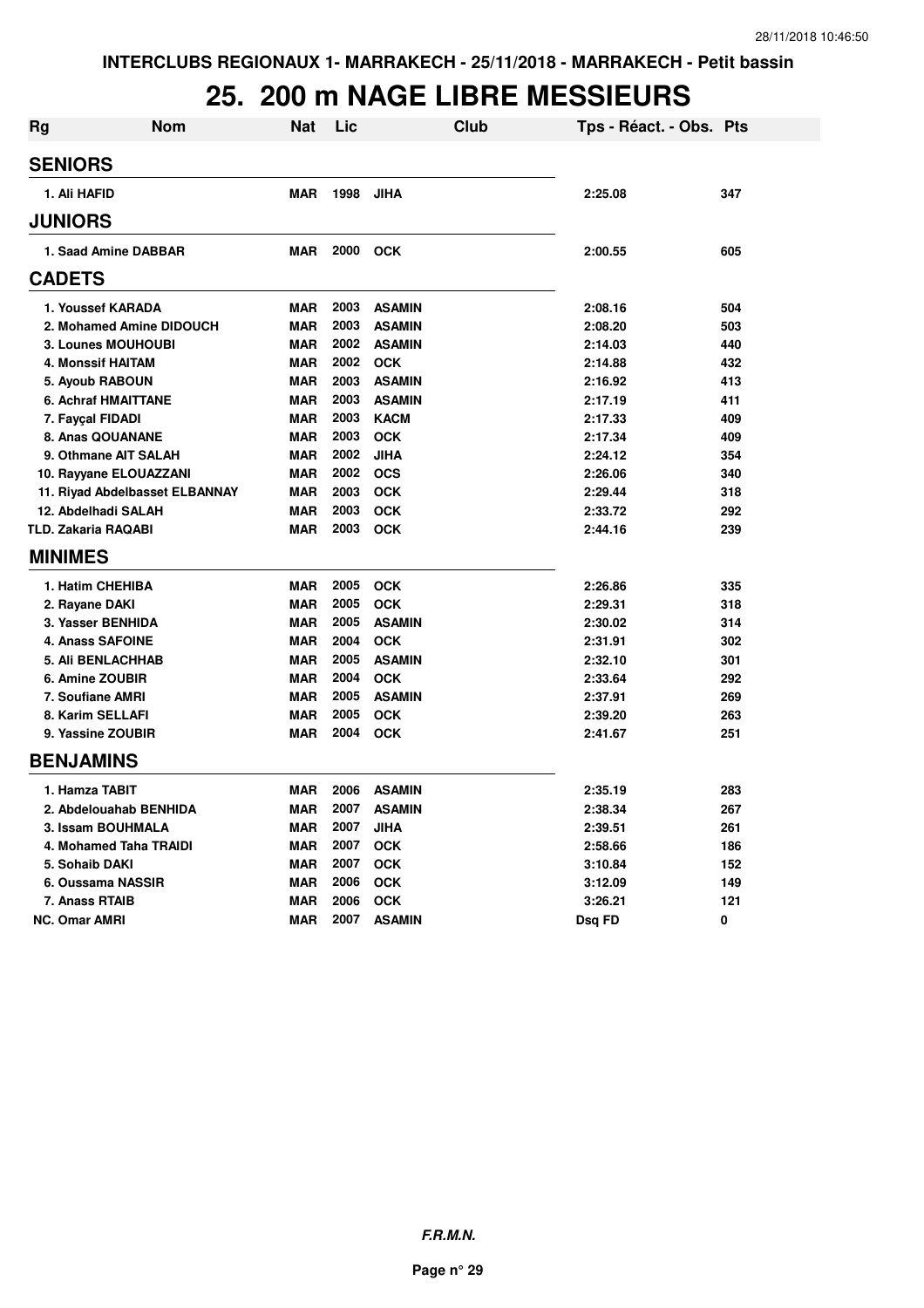#### **26. 200 m NAGE LIBRE DAMES**

| <b>Rg</b>                   | <b>Nom</b>           | <b>Nat</b> | Lic  | Club          | Tps - Réact. - Obs. Pts |     |
|-----------------------------|----------------------|------------|------|---------------|-------------------------|-----|
| <b>JUNIORS</b>              |                      |            |      |               |                         |     |
| 1. Hiba FAHSI               |                      | <b>MAR</b> | 2001 | <b>OCK</b>    | 2:10.78                 | 644 |
| 2. Atar IDRISSI             |                      | <b>MAR</b> | 2001 | <b>OCK</b>    | 2:23.51                 | 487 |
|                             | 3. Kaoutar KHALED    | <b>MAR</b> | 2001 | <b>OCK</b>    | 2:32.05                 | 410 |
| <b>CADETS</b>               |                      |            |      |               |                         |     |
| 1. Mariam SELLAFI           |                      | <b>MAR</b> | 2002 | <b>OCK</b>    | 2:18.02                 | 548 |
|                             | 2. Yasmine BANADI    | <b>MAR</b> | 2003 | <b>OCK</b>    | 2:43.03                 | 332 |
| <b>TLD. Oumaima CHRAIBI</b> |                      | <b>MAR</b> | 2003 | <b>OCK</b>    | 3:22.87                 | 172 |
| <b>MINIMES</b>              |                      |            |      |               |                         |     |
| 1. Sarah ZOUBIR             |                      | <b>MAR</b> | 2004 | <b>OCK</b>    | 2:27.59                 | 448 |
|                             | 2. Hiba AOUFOUCHI    | <b>MAR</b> | 2004 | <b>OCK</b>    | 2:30.06                 | 426 |
|                             | 3. Bachair LAHOUIRI  | <b>MAR</b> | 2005 | <b>OCK</b>    | 2:37.74                 | 367 |
| 4. Imane SIHAMI             |                      | <b>MAR</b> | 2004 | <b>OCK</b>    | 2:38.88                 | 359 |
| 5. Widad MORCHID            |                      | <b>MAR</b> | 2004 | <b>OCK</b>    | 2:42.57                 | 335 |
|                             | 6. Douaa ES SAMAKI   | <b>MAR</b> | 2004 | <b>OCK</b>    | 2:45.88                 | 315 |
| <b>BENJAMINS</b>            |                      |            |      |               |                         |     |
| 1. Lina BOURZI              |                      | <b>MAR</b> | 2007 | <b>ASAMIN</b> | 2:37.76                 | 367 |
| 2. Aya RIFAI                |                      | <b>MAR</b> | 2007 | <b>ASAMIN</b> | 2:38.91                 | 359 |
|                             | 3. Joulane MAHJOUBI  | <b>MAR</b> | 2007 | <b>ASAMIN</b> | 2:39.33                 | 356 |
| 4. Wiam SAOUI               |                      | <b>MAR</b> | 2006 | <b>ASAMIN</b> | 2:42.50                 | 336 |
| 5. Hasnae IDRISSI           |                      | <b>MAR</b> | 2007 | <b>OCK</b>    | 2:45.14                 | 320 |
|                             | 6. Lina Malak HAITAM | <b>MAR</b> | 2007 | <b>OCK</b>    | 3:00.19                 | 246 |
|                             | 7. Marwa EL-ABBARI   | <b>MAR</b> | 2007 | <b>OCK</b>    | 3:05.85                 | 224 |
| 8. Hajar ELHALABY           |                      | <b>MAR</b> | 2007 | <b>OCK</b>    | 3:41.59                 | 132 |
|                             | 9. Maroua RAISSANI   | <b>MAR</b> | 2007 | <b>OCK</b>    | 3:43.63                 | 128 |
| <b>NC. Aya NADRI</b>        |                      | <b>MAR</b> | 2006 | <b>OCK</b>    | <b>Abandon</b>          | 0   |
| <b>NC. Insaf ECH-CHEIKH</b> |                      | <b>MAR</b> | 2006 | <b>OCK</b>    | Dsq FD                  | 0   |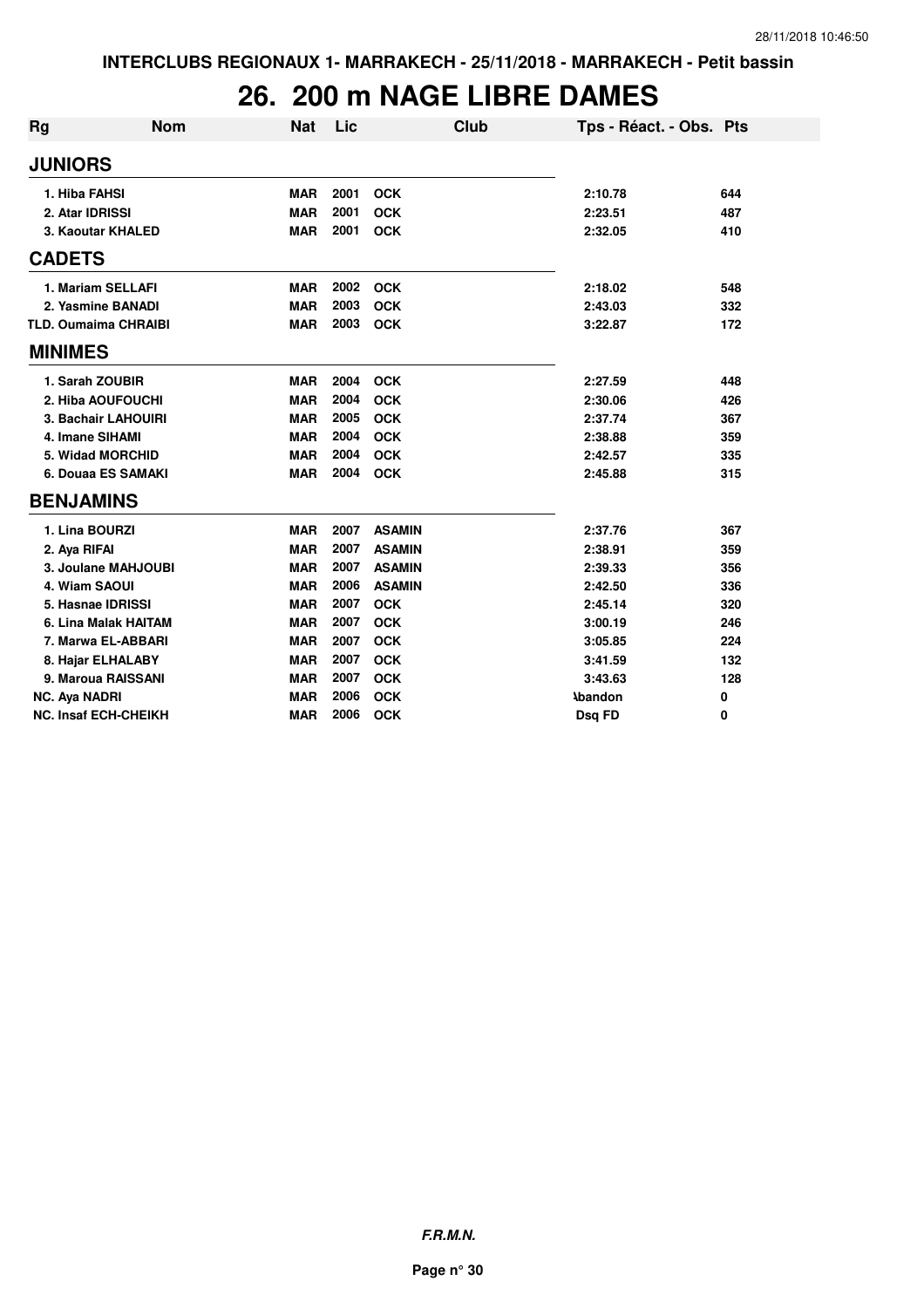### **27. 100 m NAGE LIBRE MESSIEURS**

| <b>Rg</b> | <b>Nom</b>                                                      | <b>Nat</b>               | Lic          | Club                      | Tps - Réact. - Obs. Pts |            |
|-----------|-----------------------------------------------------------------|--------------------------|--------------|---------------------------|-------------------------|------------|
|           | <b>SENIORS</b>                                                  |                          |              |                           |                         |            |
|           | 1. Ali HAFID                                                    | <b>MAR</b>               | 1998         | <b>JIHA</b>               | 1:03.71                 | 399        |
|           | <b>TLD. Ayoub ESSALEHI</b>                                      | <b>MAR</b>               | 1995         | <b>CMM</b>                | 1:15.63                 | 238        |
|           | <b>TLD. Abderahmane BECHARY</b>                                 | <b>MAR</b>               | 1999         | <b>CKM</b>                | 1:15.94                 | 235        |
|           | <b>TLD. Mohamed DAHI</b>                                        | <b>MAR</b>               | 1996         | <b>CMM</b>                | 1:25.98                 | 162        |
|           | <b>NC. Achraf LAKHDAR</b>                                       | <b>MAR</b>               | 1998         | <b>KACM</b>               | Frf n.d.                |            |
|           | <b>NC. Mohamed EL QORRI</b>                                     | <b>MAR</b>               | 1999         | <b>CMM</b>                | Frf n.d.                |            |
|           | <b>JUNIORS</b>                                                  |                          |              |                           |                         |            |
|           | 1. Saad Amine DABBAR                                            | <b>MAR</b>               | 2000         | <b>OCK</b>                | 56.15                   | 583        |
|           | TLD. Abdelmajid ANKA SOUBAAI                                    | <b>MAR</b>               | 2001         | <b>KACM</b>               | 1:10.53                 | 294        |
|           | <b>TLD. Abderahmane SOUHJOUD</b>                                | <b>MAR</b>               | 2001         | <b>CKM</b>                | 1:13.99                 | 254        |
|           | <b>CADETS</b>                                                   |                          |              |                           |                         |            |
|           | 1. Ouissam NAJIH                                                | <b>MAR</b>               | 2002         | <b>KACM</b>               | 56.74                   | 565        |
|           | 2. Monssif HAITAM                                               | <b>MAR</b>               | 2002         | <b>OCK</b>                | 59.27                   | 495        |
|           | <b>3. Lounes MOUHOUBI</b>                                       | <b>MAR</b>               | 2002         | <b>ASAMIN</b>             | 59.94                   | 479        |
|           | 4. Youssef KARADA                                               | <b>MAR</b>               | 2003         | <b>ASAMIN</b>             | 1:00.12                 | 475        |
|           | 5. Rayyane ELOUAZZANI                                           | <b>MAR</b>               | 2002         | <b>OCS</b>                | 1:01.09                 | 452        |
|           | 6. Fayçal FIDADI                                                | <b>MAR</b>               | 2003         | <b>KACM</b>               | 1:01.70                 | 439        |
|           | 7. Anas QOUANANE                                                | <b>MAR</b>               | 2003         | <b>OCK</b>                | 1:01.77                 | 438        |
|           | 8. Ayoub RABOUN                                                 | <b>MAR</b>               | 2003         | <b>ASAMIN</b>             | 1:02.00                 | 433        |
|           | 9. Achraf HMAITTANE                                             | <b>MAR</b>               | 2003         | <b>ASAMIN</b>             | 1:03.01                 | 412        |
|           | 10. Yassine JAA                                                 | <b>MAR</b>               | 2003         | <b>CBN</b>                | 1:03.23                 | 408        |
|           | 11. Hatim BENAZZOUZ                                             | <b>MAR</b>               | 2003         | <b>OCS</b>                | 1:04.86                 | 378        |
|           | 12. Ilyasse ALIOUI                                              | <b>MAR</b>               | 2002<br>2002 | <b>OCS</b>                | 1:06.21                 | 355        |
|           | 13. Othmane AIT SALAH                                           | <b>MAR</b><br><b>MAR</b> | 2003         | <b>JIHA</b><br><b>OCK</b> | 1:06.25                 | 355<br>342 |
|           | 14. Riyad Abdelbasset ELBANNAY<br><b>15. Ahmed Amine CHAYED</b> | <b>MAR</b>               | 2003         | <b>JIHA</b>               | 1:07.05<br>1:08.72      | 318        |
|           | 16. Abdelhadi SALAH                                             | <b>MAR</b>               | 2003         | <b>OCK</b>                | 1:08.77                 | 317        |
|           | 17. Youssef KHAOURI MAHIR                                       | <b>MAR</b>               | 2003         | <b>CBN</b>                | 1:09.98                 | 301        |
|           | 18. Zakaria RAQABI                                              | <b>MAR</b>               | 2003         | <b>OCK</b>                | 1:10.08                 | 299        |
|           | 19. Mohamed Reda ENNAZIHI                                       | <b>MAR</b>               | 2002         | <b>OCS</b>                | 1:10.72                 | 291        |
|           | <b>TLD. Anwar SAISSI</b>                                        | <b>MAR</b>               | 2003         | <b>OCS</b>                | 1:13.31                 | 262        |
|           | <b>TLD. Amjad SAISSI</b>                                        | <b>MAR</b>               | 2003         | <b>OCS</b>                | 1:14.38                 | 250        |
|           | <b>TLD. Younes KOUIS</b>                                        | <b>MAR</b>               | 2002         | <b>OCS</b>                | 1:15.19                 | 242        |
|           | <b>TLD. Abd EI Kaddouss ERRIFAIY</b>                            | <b>MAR</b>               | 2002         | <b>CMM</b>                | 1:18.47                 | 213        |
|           | <b>TLD. Youssef BENZEROUAL</b>                                  | <b>MAR</b>               | 2002         | <b>OCS</b>                | 1:19.75                 | 203        |
|           | <b>TLD. Youssef HASSANINE</b>                                   | <b>MAR</b>               | 2003         | <b>OCS</b>                | 1:23.59                 | 176        |
|           | <b>TLD. Youssef RHALLAB</b>                                     | <b>MAR</b>               | 2002         | <b>CKM</b>                | 1:26.50                 | 159        |
|           | <b>NC. Saad ABDOUH</b>                                          | <b>MAR</b>               | 2002         | <b>JIHA</b>               | Frf n.d.                |            |
|           | <b>NC. Ayoub KHYAT</b>                                          | MAR                      | 2002         | <b>KACM</b>               | Frf n.d.                |            |
|           | <b>MINIMES</b>                                                  |                          |              |                           |                         |            |
|           | 1. Rayane DAKI                                                  | MAR                      | 2005         | <b>OCK</b>                | 1:07.20                 | 340        |
|           | 2. Hatim CHEHIBA                                                | <b>MAR</b>               | 2005         | <b>OCK</b>                | 1:07.71                 | 332        |
|           | 3. Anass SAFOINE                                                | <b>MAR</b>               | 2004         | <b>OCK</b>                | 1:07.89                 | 329        |
|           | 4. Amine ZOUBIR                                                 | <b>MAR</b>               | 2004         | <b>OCK</b>                | 1:08.53                 | 320        |
|           | 5. Adam LAMZOUGUI                                               | <b>MAR</b>               | 2004         | <b>JIHA</b>               | 1:08.75                 | 317        |
|           | 6. Zakaria REKHLA                                               | <b>MAR</b>               | 2004         | <b>OCS</b>                | 1:09.59                 | 306        |
|           | 7. Ismail NAIT BRAHIM                                           | <b>MAR</b>               | 2004         | <b>OCS</b>                | 1:11.24                 | 285        |
|           | 8. Ismail LAHSINIA                                              | <b>MAR</b>               | 2004         | <b>OCK</b>                | 1:12.31                 | 273        |
|           | 9. Soufiane AMRI                                                | <b>MAR</b>               | 2005         | <b>ASAMIN</b>             | 1:12.32                 | 272        |
|           | 10. Mohamed Reda ELMARNI                                        | <b>MAR</b>               | 2004         | <b>OCS</b>                | 1:12.94                 | 266        |
|           | 11. Yassine ZOUBIR                                              | <b>MAR</b>               | 2004         | <b>OCK</b>                | 1:13.59                 | 259        |
|           | <b>TLD. Yahya AMARIR</b>                                        | <b>MAR</b>               | 2004         | <b>KACM</b>               | 1:19.02                 | 209        |
|           | <b>TLD. Aymane LAMMANI</b>                                      | <b>MAR</b>               | 2004         | <b>KACM</b>               | 1:26.33                 | 160        |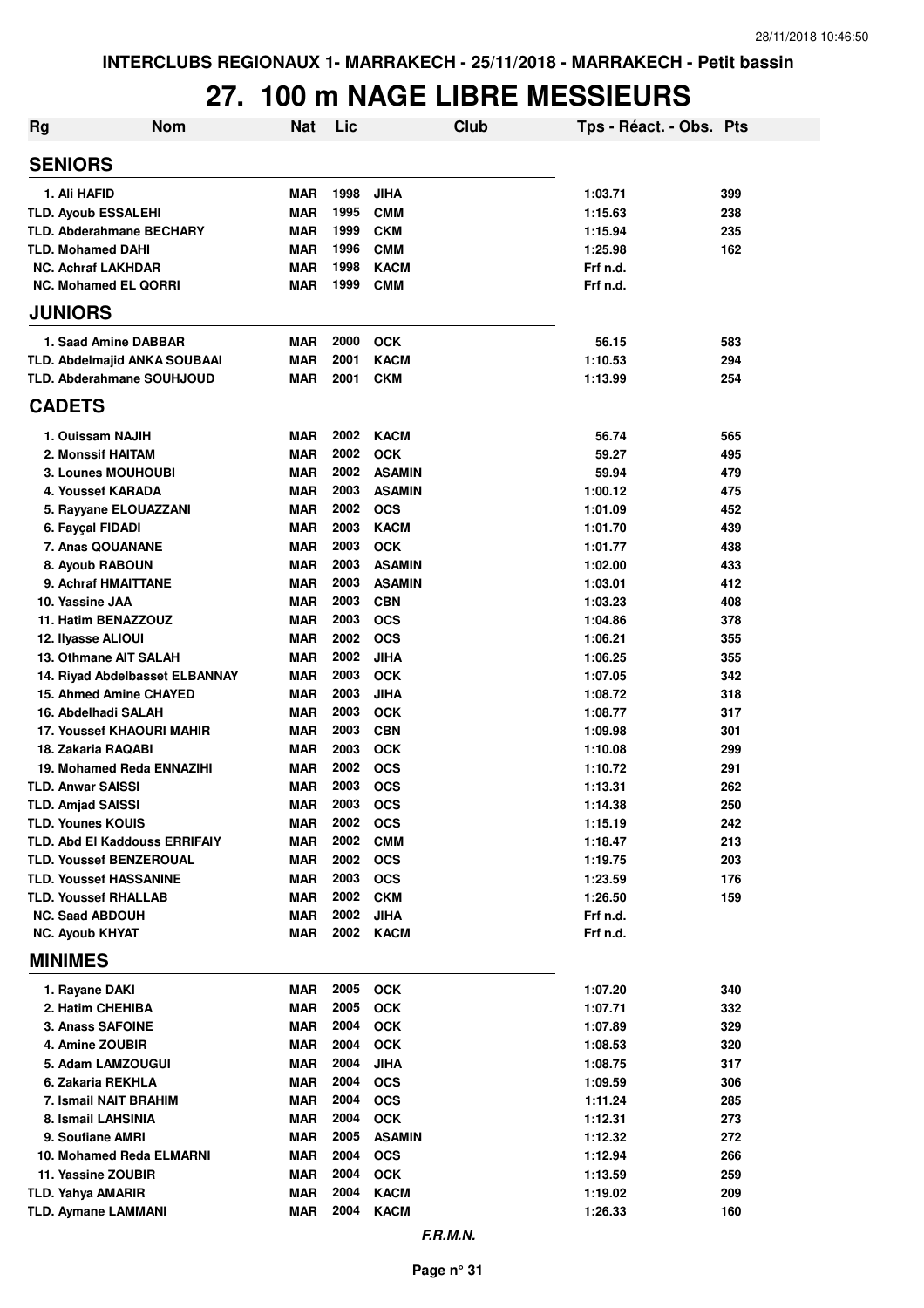#### **27. 100 m NAGE LIBRE MESSIEURS**

| Rg | <b>Nom</b>                           | Nat        | Lic  | Club          | Tps - Réact. - Obs. Pts |     |
|----|--------------------------------------|------------|------|---------------|-------------------------|-----|
|    | <b>MINIMES</b>                       |            |      |               |                         |     |
|    | <b>TLD. Youssef FELLAHI</b>          | <b>MAR</b> | 2004 | <b>CKM</b>    | 1:27.16                 | 155 |
|    | <b>TLD. Sif Eddine AIT BEN HAMOU</b> | <b>MAR</b> | 2005 | <b>CMM</b>    | 1:44.32                 | 90  |
|    | NC. Martinez Boutebaa JOAQUIN        | <b>MAR</b> | 2005 | <b>KACM</b>   | Frf n.d.                |     |
|    | <b>NC. Abdelhamid EL FATINE</b>      | <b>MAR</b> | 2005 | <b>CMM</b>    | Frf n.d.                |     |
|    | <b>NC. Soufian YOUSFI</b>            | <b>MAR</b> | 2004 | <b>CKM</b>    | <b>Abandon</b>          | 0   |
|    | <b>NC. Ossama ENNAZIHI</b>           | <b>MAR</b> | 2005 | <b>OCS</b>    | Dsq FD                  | 0   |
|    | <b>BENJAMINS</b>                     |            |      |               |                         |     |
|    | 1. Ahmed BENAZZOUZ                   | <b>MAR</b> | 2006 | <b>OCS</b>    | 1:10.80                 | 290 |
|    | 2. Omar AMRI                         | <b>MAR</b> | 2007 | <b>ASAMIN</b> | 1:12.53                 | 270 |
|    | 3. Hamza TABIT                       | <b>MAR</b> | 2006 | <b>ASAMIN</b> | 1:13.39                 | 261 |
|    | 4. Issam BOUHMALA                    | <b>MAR</b> | 2007 | <b>JIHA</b>   | 1:13.81                 | 256 |
|    | 5. Abdelouahab BENHIDA               | <b>MAR</b> | 2007 | <b>ASAMIN</b> | 1:13.88                 | 256 |
|    | 6. El Mehdi MOUHACHIM                | <b>MAR</b> | 2006 | <b>JIHA</b>   | 1:18.75                 | 211 |
|    | 7. Mohamed Dya Eddine MOUTAI         | <b>MAR</b> | 2007 | <b>JIHA</b>   | 1:19.19                 | 207 |
|    | 8. Mohamed Taha TRAIDI               | <b>MAR</b> | 2007 | <b>OCK</b>    | 1:21.85                 | 188 |
|    | 9. Oussama NASSIR                    | <b>MAR</b> | 2006 | <b>OCK</b>    | 1:26.05                 | 162 |
|    | <b>10. Nazih MHAICH</b>              | <b>MAR</b> | 2006 | <b>OCS</b>    | 1:29.89                 | 142 |
|    | 11. Anass RTAIB                      | <b>MAR</b> | 2006 | <b>OCK</b>    | 1:30.77                 | 138 |
|    | <b>NC. Sohaib DAKI</b>               | <b>MAR</b> | 2007 | <b>OCK</b>    | Dsq FD                  | 0   |

**F.R.M.N.**

**Page n° 32**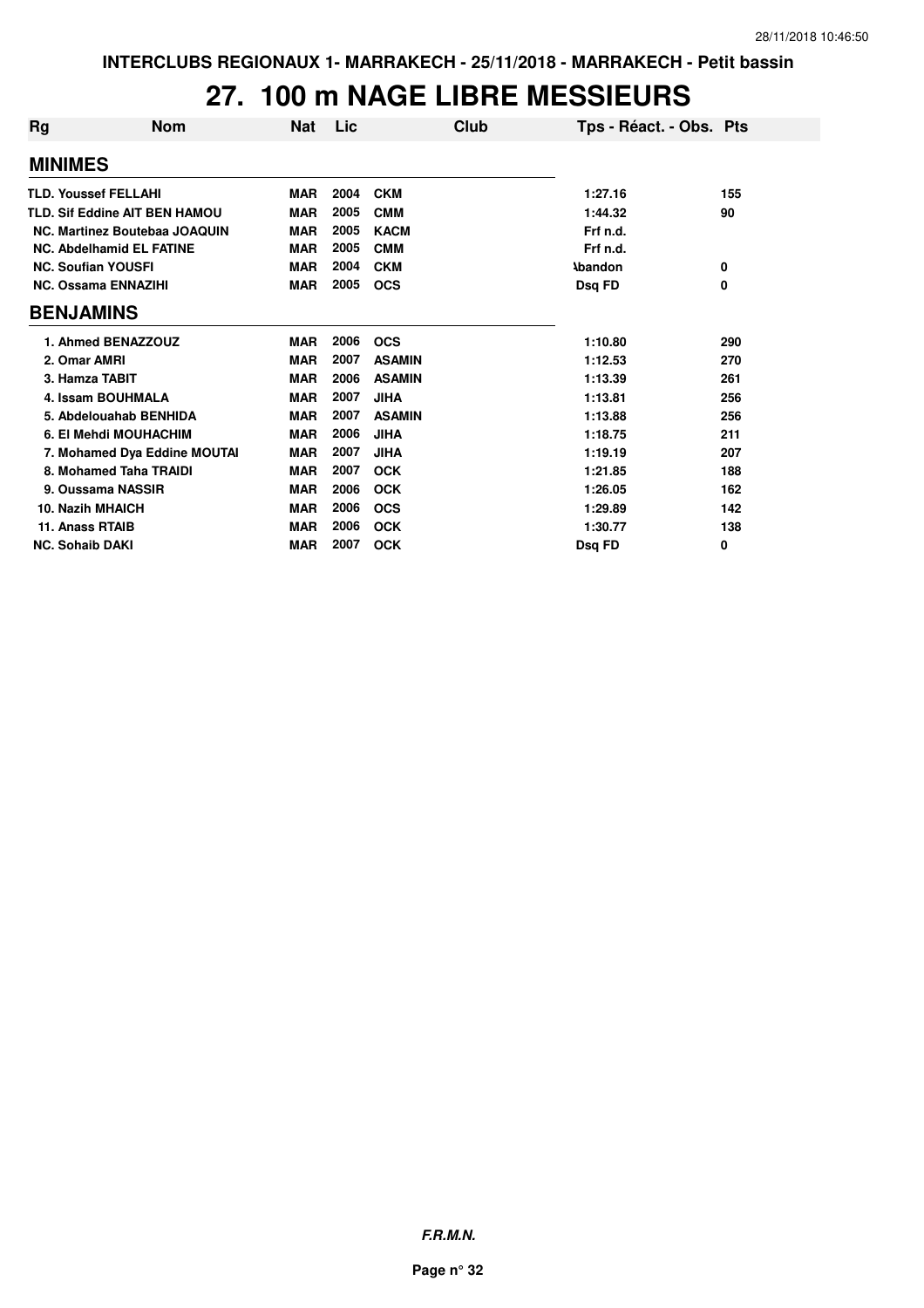#### **28. 100 m NAGE LIBRE DAMES**

| <b>Rg</b> | <b>Nom</b>                   | <b>Nat</b> | Lic  | Club          | Tps - Réact. - Obs. Pts |     |
|-----------|------------------------------|------------|------|---------------|-------------------------|-----|
|           | <b>JUNIORS</b>               |            |      |               |                         |     |
|           | 1. Hiba FAHSI                | <b>MAR</b> | 2001 | <b>OCK</b>    | 59.84                   | 659 |
|           | 2. Atar IDRISSI              | <b>MAR</b> | 2001 | <b>OCK</b>    | 1:04.95                 | 515 |
|           | 3. Hiba RMILI                | <b>MAR</b> | 2000 | <b>OCK</b>    | 1:06.92                 | 471 |
|           | 4. Kaoutar KHALED            | <b>MAR</b> | 2001 | <b>OCK</b>    | 1:09.53                 | 420 |
|           | 5. Maria AIT BOUSERHANE      | <b>MAR</b> | 2001 | <b>JIHA</b>   | 1:12.16                 | 375 |
|           | <b>TLD. Asmaa EDDOUNE</b>    | <b>MAR</b> | 2001 | <b>JIHA</b>   | 1:15.88                 | 323 |
|           | <b>CADETS</b>                |            |      |               |                         |     |
|           | 1. Mariam SELLAFI            | <b>MAR</b> | 2002 | <b>OCK</b>    | 1:02.52                 | 577 |
|           | 2. Yasmine BANADI            | <b>MAR</b> | 2003 | <b>OCK</b>    | 1:13.92                 | 349 |
|           | 3. Oumaima CHRAIBI           | <b>MAR</b> | 2003 | <b>OCK</b>    | 1:14.07                 | 347 |
|           | <b>TLD. Hala MALLOULI</b>    | <b>MAR</b> | 2003 | <b>OCK</b>    | 1:19.97                 | 276 |
|           | TLD. Hibat Allah DOUADA      | <b>MAR</b> | 2002 | <b>KACM</b>   | 1:22.77                 | 249 |
|           | <b>NC. Aya BARKHOUNE</b>     | <b>MAR</b> | 2003 | <b>OCK</b>    | Frf n.d.                |     |
|           | <b>MINIMES</b>               |            |      |               |                         |     |
|           | 1. Sarah ZOUBIR              | <b>MAR</b> | 2004 | <b>OCK</b>    | 1:07.27                 | 463 |
|           | 2. Hiba AOUFOUCHI            | <b>MAR</b> | 2004 | <b>OCK</b>    | 1:08.39                 | 441 |
|           | 3. Imane SIHAMI              | <b>MAR</b> | 2004 | <b>OCK</b>    | 1:13.34                 | 357 |
|           | 4. Widad MORCHID             | <b>MAR</b> | 2004 | <b>OCK</b>    | 1:13.69                 | 352 |
|           | 5. Aalia BOUOUFOUSSE         | <b>MAR</b> | 2004 | <b>JIHA</b>   | 1:13.87                 | 350 |
|           | 6. Bachair LAHOUIRI          | <b>MAR</b> | 2005 | <b>OCK</b>    | 1:13.88                 | 350 |
|           | 7. Malak RAKIK               | <b>MAR</b> | 2004 | <b>JIHA</b>   | 1:19.55                 | 280 |
|           | <b>TLD. Wiam LHASSAR</b>     | <b>MAR</b> | 2004 | <b>OCS</b>    | 1:20.52                 | 270 |
|           | TLD. Doha ANKA SOUBAAI       | <b>MAR</b> | 2004 | <b>KACM</b>   | 1:26.93                 | 214 |
|           | TLD. Aya ELYOUSSOFI          | <b>MAR</b> | 2005 | <b>OCS</b>    | 1:28.84                 | 201 |
|           | <b>TLD. Zaynab TSERGHINI</b> | MAR        | 2005 | <b>OCS</b>    | 1:41.15                 | 136 |
|           | <b>BENJAMINS</b>             |            |      |               |                         |     |
|           | 1. Lina BOURZI               | <b>MAR</b> | 2007 | <b>ASAMIN</b> | 1:14.23                 | 345 |
|           | 2. Aya RIFAI                 | <b>MAR</b> | 2007 | <b>ASAMIN</b> | 1:14.91                 | 335 |
|           | 3. Hasnae IDRISSI            | <b>MAR</b> | 2007 | <b>OCK</b>    | 1:15.00                 | 334 |
|           | 4. Wiam SAOUI                | <b>MAR</b> | 2006 | <b>ASAMIN</b> | 1:15.71                 | 325 |
|           | 5. Sarah LACOMBE             | <b>MAR</b> | 2007 | JIHA          | 1:17.58                 | 302 |
|           | 6. Joulane MAHJOUBI          | <b>MAR</b> | 2007 | <b>ASAMIN</b> | 1:18.03                 | 297 |
|           | 7. Lina Malak HAITAM         | <b>MAR</b> | 2007 | <b>OCK</b>    | 1:19.64                 | 279 |
|           | 8. Sara CHBALY               | <b>MAR</b> | 2006 | <b>JIHA</b>   | 1:20.88                 | 266 |
|           | 9. Ilham EL MACHFOU          | <b>MAR</b> | 2007 | <b>JIHA</b>   | 1:20.97                 | 265 |
|           | 10. Marwa EL-ABBARI          | <b>MAR</b> | 2007 | OCK           | 1:23.78                 | 240 |
|           | 11. Insaf ECH-CHEIKH         | <b>MAR</b> | 2006 | <b>OCK</b>    | 1:29.29                 | 198 |
|           | 12. Aya ELOUAZZANI           | <b>MAR</b> | 2006 | <b>OCS</b>    | 1:29.88                 | 194 |
|           | 13. Rahma EL HAMDANI         | <b>MAR</b> | 2007 | <b>JIHA</b>   | 1:31.77                 | 182 |
|           | 14. Diyaa AZNAKI             | <b>MAR</b> | 2006 | <b>OCS</b>    | 1:36.75                 | 155 |
|           | <b>15. Maroua RAISSANI</b>   | <b>MAR</b> | 2007 | OCK           | 1:41.86                 | 133 |
|           | 16. Hajar ELHALABY           | <b>MAR</b> | 2007 | OCK           | 1:43.63                 | 126 |
|           | 17. Aya NADRI                | <b>MAR</b> | 2006 | OCK           | 1:46.22                 | 117 |
|           | 18. Israe DOUADA             | <b>MAR</b> | 2007 | <b>KACM</b>   | 1:59.15                 | 83  |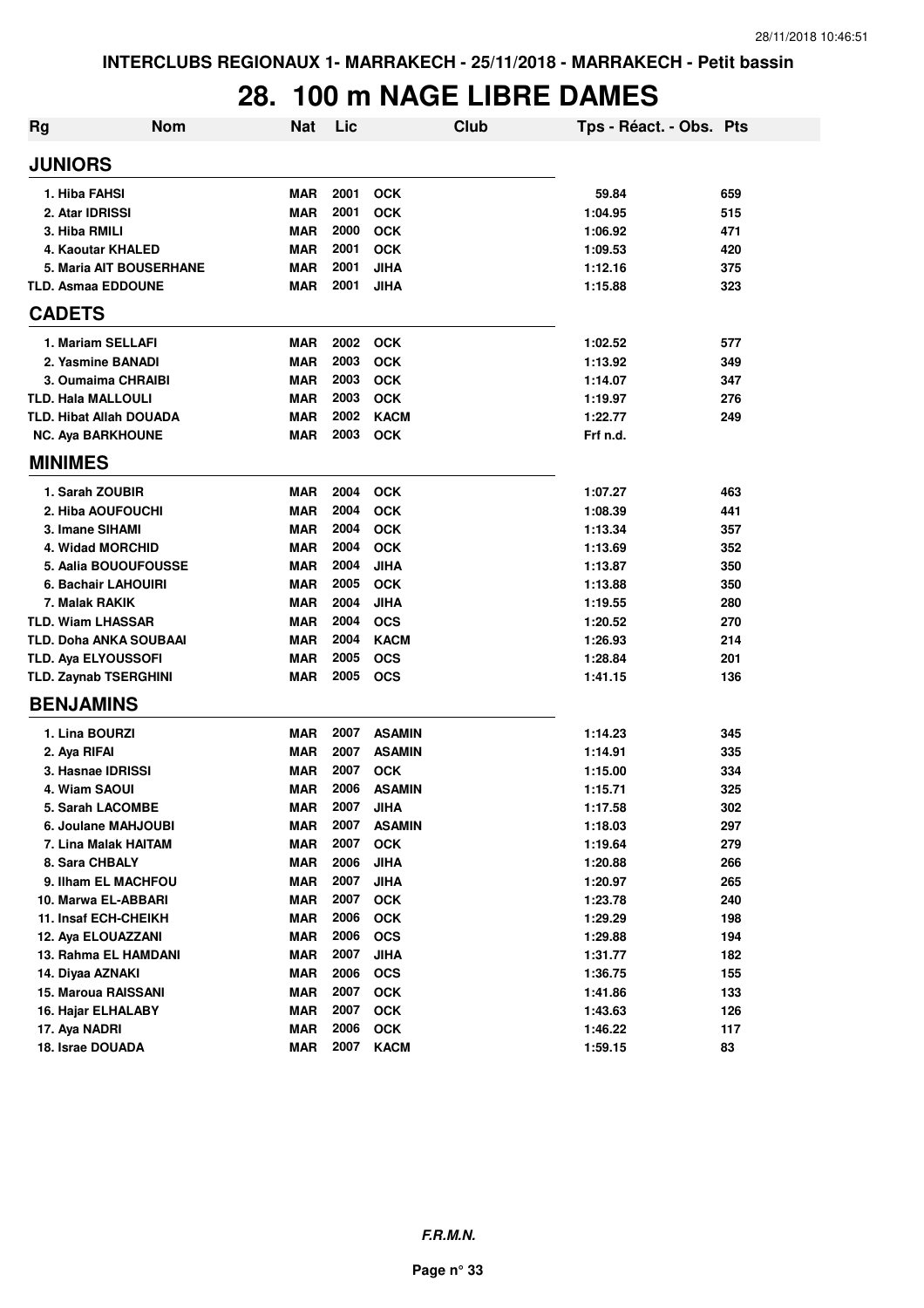#### **29. 200 m BRASSE MESSIEURS**

| Rg                         | <b>Nom</b>                     | <b>Nat</b> | Lic. | Club          | Tps - Réact. - Obs. Pts |     |
|----------------------------|--------------------------------|------------|------|---------------|-------------------------|-----|
| <b>JUNIORS</b>             |                                |            |      |               |                         |     |
|                            | 1. Anas OUGOUIS                | <b>MAR</b> | 2001 | <b>OCK</b>    | 2:38.83                 | 511 |
| <b>CADETS</b>              |                                |            |      |               |                         |     |
|                            | 1. Mounir ZAHIDI               | <b>MAR</b> | 2002 | <b>JIHA</b>   | 2:59.35                 | 355 |
|                            | 2. Achraf BENRBIB              | <b>MAR</b> | 2003 | <b>OCS</b>    | 3:01.81                 | 340 |
|                            | 3. Abdelhadi SALAH             | <b>MAR</b> | 2003 | <b>OCK</b>    | 3:03.53                 | 331 |
|                            | 4. Hatim BENAZZOUZ             | <b>MAR</b> | 2003 | <b>OCS</b>    | 3:10.59                 | 295 |
| <b>TLD. Zakaria RAQABI</b> |                                | <b>MAR</b> | 2003 | <b>OCK</b>    | 3:23.88                 | 241 |
| <b>MINIMES</b>             |                                |            |      |               |                         |     |
|                            | 1. Yasser BENHIDA              | <b>MAR</b> | 2005 | <b>ASAMIN</b> | 3:00.53                 | 348 |
|                            | 2. Karim SELLAFI               | <b>MAR</b> | 2005 | <b>OCK</b>    | 3:13.44                 | 283 |
|                            | 3. Ismail LAHSINIA             | <b>MAR</b> | 2004 | <b>OCK</b>    | 3:20.55                 | 254 |
| <b>BENJAMINS</b>           |                                |            |      |               |                         |     |
|                            | <b>1. Mouad BENGUIRA</b>       | <b>MAR</b> | 2006 | <b>KACM</b>   | 3:02.95                 | 334 |
|                            | <b>NC. Abdelouahab BENHIDA</b> | <b>MAR</b> | 2007 | <b>ASAMIN</b> | Dsq NI                  | 0   |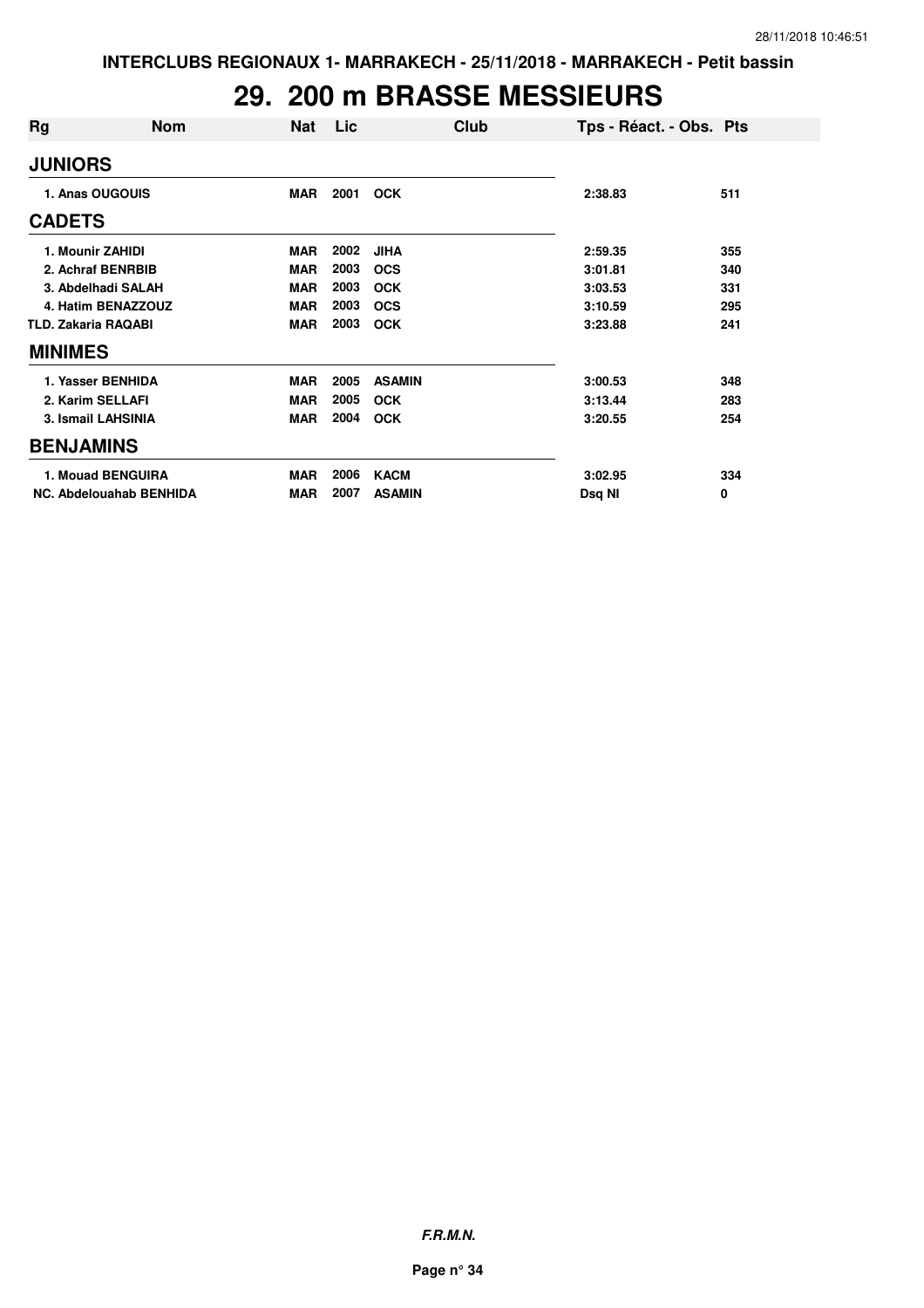# **30. 200 m BRASSE DAMES**

| <b>Rg</b>                 | <b>Nom</b> | Nat        | Lic  |             | <b>Club</b> | Tps - Réact. - Obs. Pts |     |
|---------------------------|------------|------------|------|-------------|-------------|-------------------------|-----|
| <b>SENIORS</b>            |            |            |      |             |             |                         |     |
| 1. Fadwa FIDADI           |            | <b>MAR</b> | 1999 | <b>KACM</b> |             | 2:54.55                 | 506 |
| <b>CADETS</b>             |            |            |      |             |             |                         |     |
| 1. Hiba LAKNIT            |            | <b>MAR</b> | 2002 | <b>OCK</b>  |             | 2:42.58                 | 626 |
| <b>TLD. Hala MALLOULI</b> |            | <b>MAR</b> | 2003 | <b>OCK</b>  |             | 3:37.27                 | 262 |
| <b>MINIMES</b>            |            |            |      |             |             |                         |     |
| 1. Douaa ES SAMAKI        |            | <b>MAR</b> | 2004 | <b>OCK</b>  |             | 3:16.33                 | 355 |
| 2. Sara ZEKRITI           |            | <b>MAR</b> | 2004 | JIHA        |             | 3:16.72                 | 353 |

**F.R.M.N.**

**Page n° 35**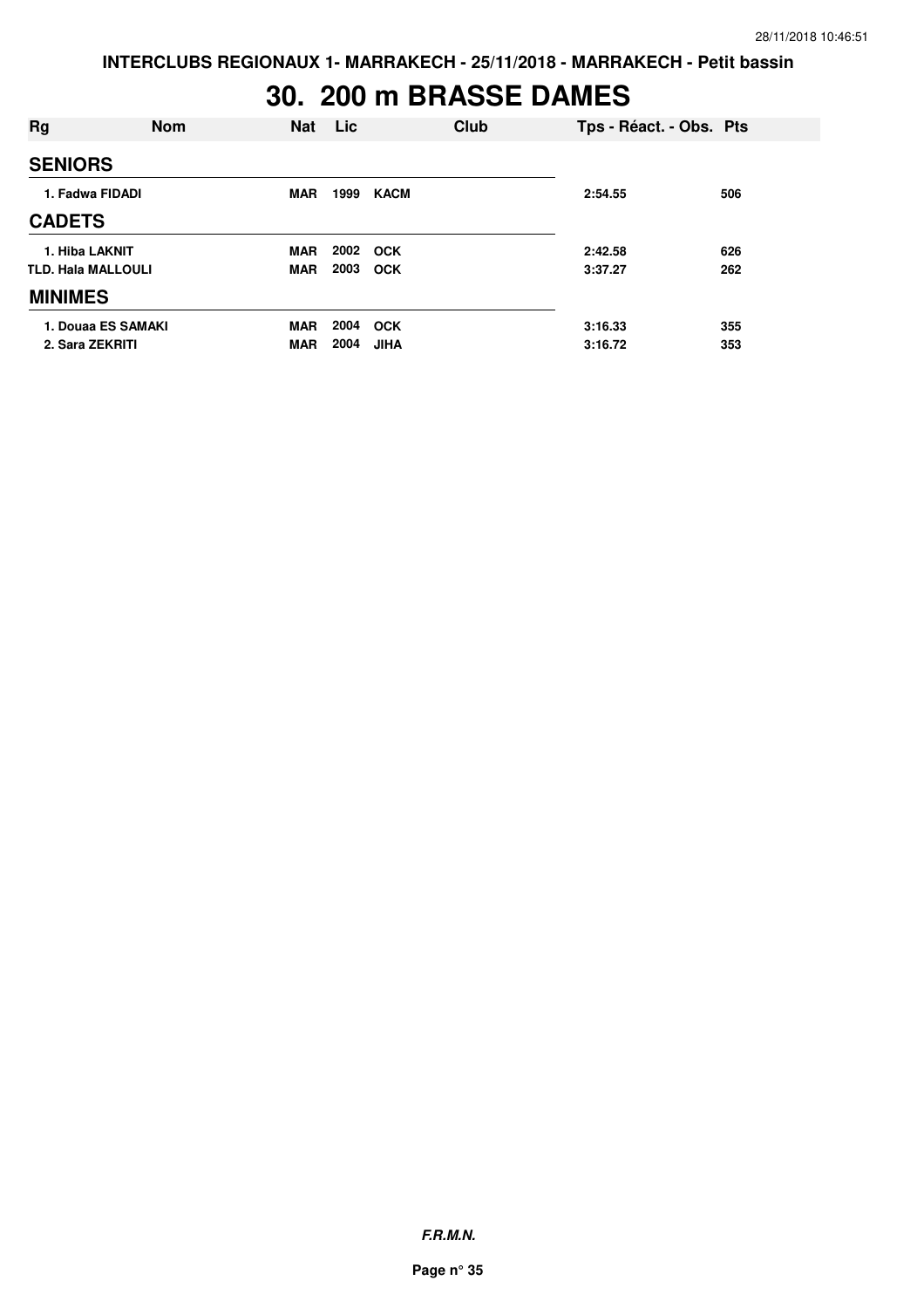#### **31. 100 m DOS MESSIEURS**

| Rg               | <b>Nom</b>               | <b>Nat</b> | Lic  | Club          | Tps - Réact. - Obs. Pts |     |
|------------------|--------------------------|------------|------|---------------|-------------------------|-----|
| <b>CADETS</b>    |                          |            |      |               |                         |     |
|                  | 1. Ismail ES SAMLALI     | <b>MAR</b> | 2002 | <b>OCK</b>    | 1:01.69                 | 596 |
|                  | 2. Ouissam NAJIH         | <b>MAR</b> | 2002 | <b>KACM</b>   | 1:03.96                 | 535 |
|                  | 3. Youssef KARADA        | <b>MAR</b> | 2003 | <b>ASAMIN</b> | 1:08.91                 | 428 |
|                  | 4. Mohamed Amine DIDOUCH | <b>MAR</b> | 2003 | <b>ASAMIN</b> | 1:11.10                 | 389 |
|                  | 5. Othmane AIT SALAH     | <b>MAR</b> | 2002 | <b>JIHA</b>   | 1:15.81                 | 321 |
| 6. Yassine JAA   |                          | <b>MAR</b> | 2003 | <b>CBN</b>    | 1:16.66                 | 311 |
| <b>MINIMES</b>   |                          |            |      |               |                         |     |
|                  | 1. Mohamed Reda ELMARNI  | <b>MAR</b> | 2004 | <b>OCS</b>    | 1:19.40                 | 279 |
|                  | 2. Anass SAFOINE         | <b>MAR</b> | 2004 | <b>OCK</b>    | 1:20.13                 | 272 |
|                  | <b>3. Ali BENLACHHAB</b> | <b>MAR</b> | 2005 | <b>ASAMIN</b> | 1:20.60                 | 267 |
|                  | 4. Yassine ZOUBIR        | <b>MAR</b> | 2004 | <b>OCK</b>    | 1:20.94                 | 264 |
|                  | 5. Zakaria REKHLA        | <b>MAR</b> | 2004 | <b>OCS</b>    | 1:25.84                 | 221 |
| <b>BENJAMINS</b> |                          |            |      |               |                         |     |
|                  | 1. Houssam BENRBIB       | <b>MAR</b> | 2006 | <b>OCS</b>    | 1:23.85                 | 237 |
|                  | 2. Ahmed BENAZZOUZ       | <b>MAR</b> | 2006 | <b>OCS</b>    | 1:25.21                 | 226 |
|                  | 3. Issam BOUHMALA        | <b>MAR</b> | 2007 | <b>JIHA</b>   | 1:25.59                 | 223 |
| 4. Omar AMRI     |                          | <b>MAR</b> | 2007 | <b>ASAMIN</b> | 1:26.60                 | 215 |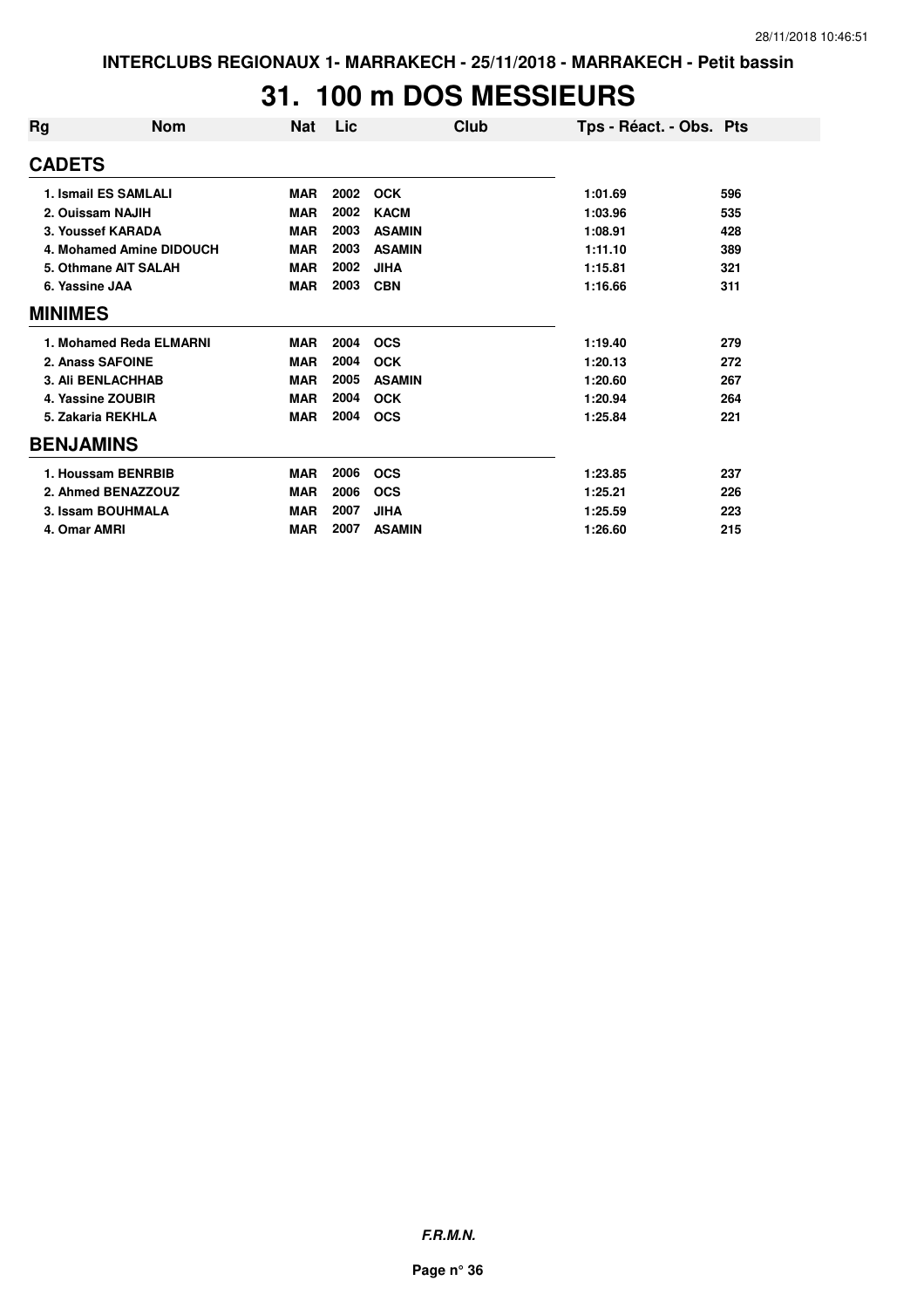# **32. 100 m DOS DAMES**

| Rg                           | <b>Nom</b>          | <b>Nat</b> | Lic  | Club          | Tps - Réact. - Obs. Pts |     |
|------------------------------|---------------------|------------|------|---------------|-------------------------|-----|
| <b>JUNIORS</b>               |                     |            |      |               |                         |     |
| 1. Hiba FAHSI                |                     | <b>MAR</b> | 2001 | <b>OCK</b>    | 1:04.18                 | 742 |
| 2. Hiba RMILI                |                     | <b>MAR</b> | 2000 | <b>OCK</b>    | 1:16.73                 | 434 |
| 3. Kaoutar KHALED            |                     | <b>MAR</b> | 2001 | <b>OCK</b>    | 1:22.48                 | 349 |
| <b>CADETS</b>                |                     |            |      |               |                         |     |
| 1. Mariam SELLAFI            |                     | <b>MAR</b> | 2002 | <b>OCK</b>    | 1:11.78                 | 530 |
| 2. Yasmine BANADI            |                     | <b>MAR</b> | 2003 | <b>OCK</b>    | 1:19.73                 | 387 |
| 3. Hibat Allah DOUADA        |                     | <b>MAR</b> | 2002 | <b>KACM</b>   | 1:33.78                 | 238 |
| <b>NC. Salma EL MACHFOU</b>  |                     | <b>MAR</b> | 2003 | <b>JIHA</b>   | <b>Abandon</b>          | 0   |
| <b>MINIMES</b>               |                     |            |      |               |                         |     |
|                              | 1. Bachair LAHOUIRI | <b>MAR</b> | 2005 | <b>OCK</b>    | 1:22.73                 | 346 |
|                              | 2. Imane SIHAMI     | <b>MAR</b> | 2004 | <b>OCK</b>    | 1:23.00                 | 343 |
|                              | 3. Wiam LHASSAR     | <b>MAR</b> | 2004 | <b>OCS</b>    | 1:32.52                 | 247 |
|                              | 4. Sarah ED DRIEF   | <b>MAR</b> | 2004 | <b>KACM</b>   | 1:32.59                 | 247 |
|                              | 5. Wiaam CHAFIQ     | <b>MAR</b> | 2004 | <b>OCS</b>    | 1:33.85                 | 237 |
| <b>NC. Aalia BOUOUFOUSSE</b> |                     | <b>MAR</b> | 2004 | <b>JIHA</b>   | Frf n.d.                |     |
| <b>BENJAMINS</b>             |                     |            |      |               |                         |     |
| 1. Ava RIFAI                 |                     | <b>MAR</b> | 2007 | <b>ASAMIN</b> | 1:23.07                 | 342 |
| 2. Marwa EL-ABBARI           |                     | <b>MAR</b> | 2007 | <b>OCK</b>    | 1:33.98                 | 236 |
| 3. Alae ELOUAZZANI           |                     | <b>MAR</b> | 2006 | <b>OCS</b>    | 1:40.00                 | 196 |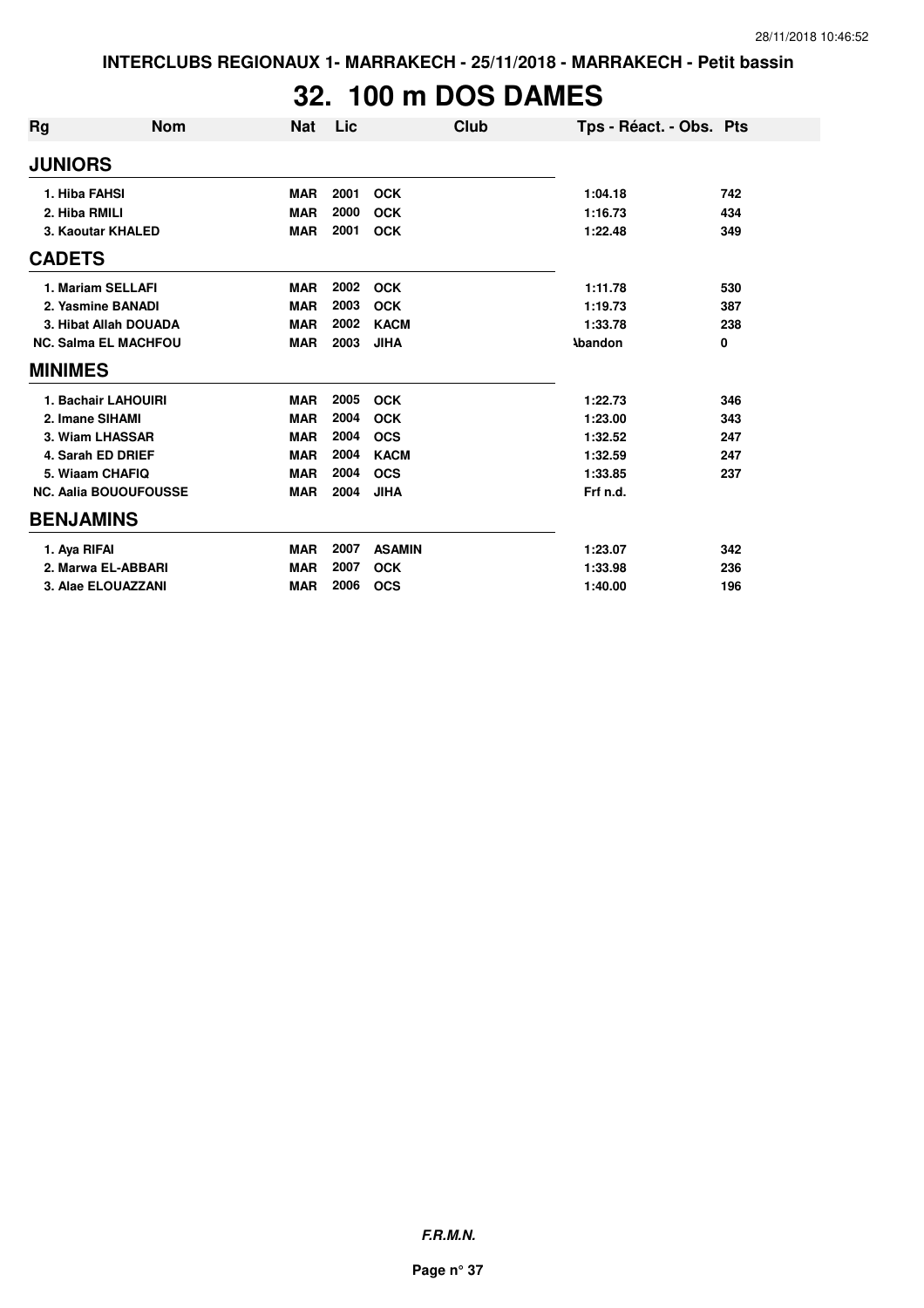### **33. 800 m NAGE LIBRE MESSIEURS**

| Rg                            | <b>Nom</b>               | <b>Nat</b> | Lic  | Club          | Tps - Réact. - Obs. Pts |     |
|-------------------------------|--------------------------|------------|------|---------------|-------------------------|-----|
| <b>SENIORS</b>                |                          |            |      |               |                         |     |
| 1. Ali HAFID                  |                          | <b>MAR</b> | 1998 | <b>JIHA</b>   | 10:52.09                | 333 |
| <b>JUNIORS</b>                |                          |            |      |               |                         |     |
| 1. Saad Amine DABBAR          |                          | <b>MAR</b> | 2000 | <b>OCK</b>    | 8:55.43                 | 602 |
| <b>CADETS</b>                 |                          |            |      |               |                         |     |
| 1. Mohamed Amine DIDOUCH      |                          | <b>MAR</b> | 2003 | <b>ASAMIN</b> | 9:26.70                 | 507 |
| 2. Achraf HMAITTANE           |                          | <b>MAR</b> | 2003 | <b>ASAMIN</b> | 9:47.23                 | 456 |
| 3. Ayoub RABOUN               |                          | <b>MAR</b> | 2003 | <b>ASAMIN</b> | 10:01.38                | 424 |
| 4. Riyad Abdelbasset ELBANNAY |                          | <b>MAR</b> | 2003 | <b>OCK</b>    | 11:10.63                | 306 |
| <b>MINIMES</b>                |                          |            |      |               |                         |     |
|                               | 1. Mohamed Adam NOURDINE | <b>MAR</b> | 2005 | <b>OCK</b>    | 10:03.07                | 421 |
| 2. Hatim CHEHIBA              |                          | <b>MAR</b> | 2005 | <b>OCK</b>    | 10:32.37                | 365 |
| 3. Rayane DAKI                |                          | <b>MAR</b> | 2005 | <b>OCK</b>    | 10:42.76                | 348 |
| 4. Amine ZOUBIR               |                          | <b>MAR</b> | 2004 | <b>OCK</b>    | 10:53.78                | 330 |
|                               | <b>5. Ali BENLACHHAB</b> | <b>MAR</b> | 2005 | <b>ASAMIN</b> | 11:03.83                | 315 |
| 6. Yasser BENHIDA             |                          | <b>MAR</b> | 2005 | <b>ASAMIN</b> | 11:09.76                | 307 |
|                               | 7. Soufiane AMRI         | <b>MAR</b> | 2005 | <b>ASAMIN</b> | 11:42.59                | 266 |
| <b>BENJAMINS</b>              |                          |            |      |               |                         |     |
|                               | 1. Hamza TABIT           | <b>MAR</b> | 2006 | <b>ASAMIN</b> | 11:03.06                | 317 |